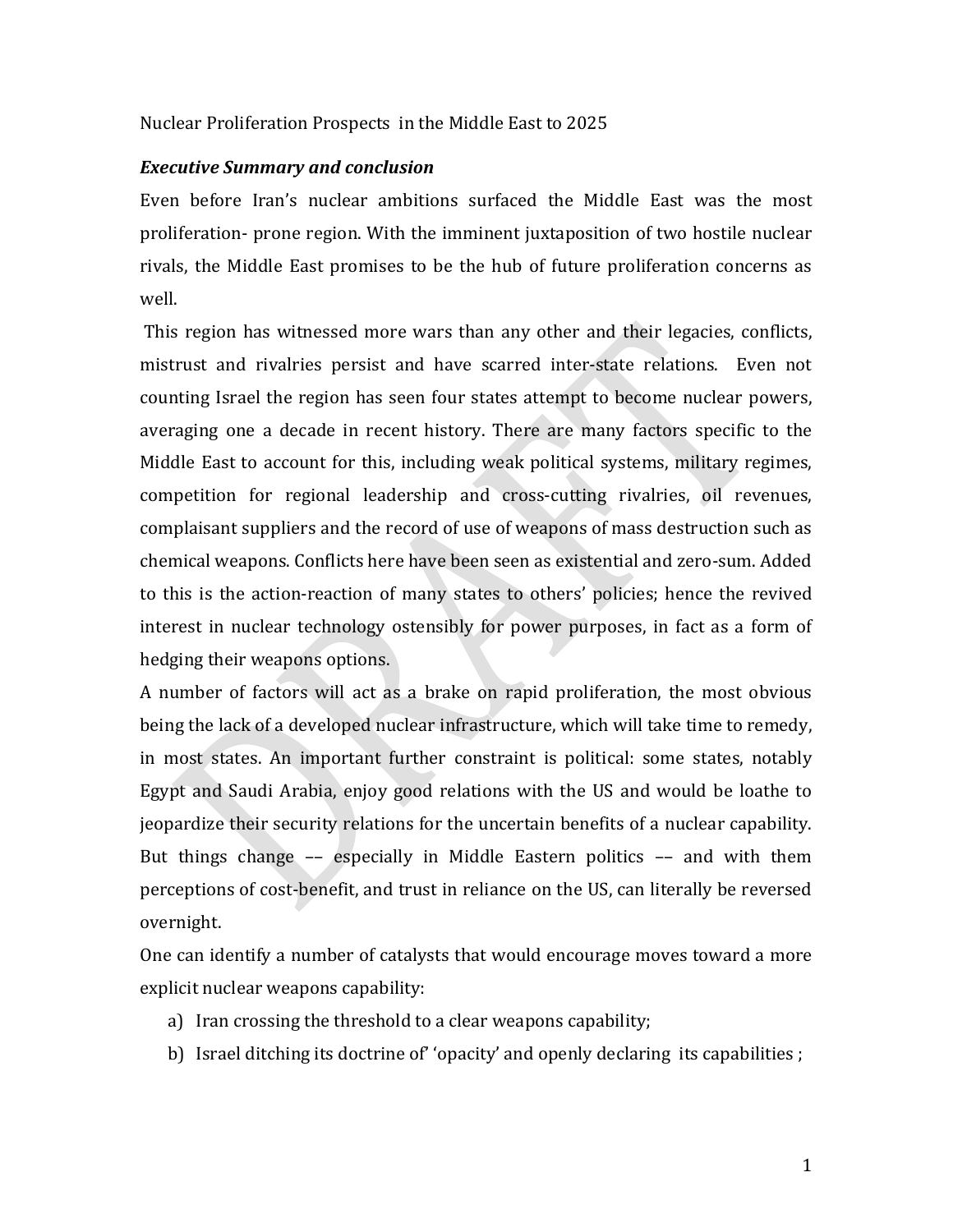- c) A weakening of the security relationship with the US, whether due to reduced credibility of Washington; a reorientation in domestic politics of the state concerned or from a crisis in bilateral relations.
- d) A further factor would be a general perceived weakening of the NPT, with other states hedging; possibly as result of the continuing erosion of the authority of the UN Security Council, especially when it comes to enforcing the provisions of the NPT. Another part of this scenario is the failure to strengthen the NPT by making the Additional Protocol compulsory and limiting the spread of enrichment and reprocessing facilities.

Factors making this possible include supplier competition to transfer sensitive materials (or criminal suppliers like North Korea/A.Q. Khan); and domestic politics which favor grandstanding and posturing, giving leaders incentives to 'play to the gallery.'

Assuming Libya ,Iraq and Syria's ambitions are *in the immediate future* a thing of the past, (and Jordan's proliferation incentives will be more than counterbalanced by location‐constraints and its political ties with the US) future candidates for proliferation include Saudi Arabia, Egypt/ Algeria and Turkey. None has a developed nuclear power infrastructure and all but Algeria would be reluctant to alienate the US. All of them have prestige incentives (perhaps Saudi the least) to match Iran, Egypt in particular would be reluctant to be seen a 'second rate' power. If Egypt were to 'go nuclear', it seems unlikely that Algeria with its leadership pretensions would be far be hind. Both Egypt and Algeria have enough experience with nuclear technology and large enough research reactor plants, to be able to move relatively quickly once a decision is made. On the other hand, Saudi Arabia has the most direct *security* incentive. It also has money to spare (and possibly a supplier in Pakistan) but the Kingdom still depends on the US more than the others, and lacks a credible substitute source of security. Turkey is the most interesting case. It is a pro‐western state a member of NATO but unhappy with its current status. A rising power in the Near and Middle East, following a neo‐Ottoman foreign policy in the Islamic, non‐ aligned world, Turkey wants to be taken seriously as a medium power. Would it rely on NATO for security or seek self‐reliance if one of its neighbors, Iran, were to cross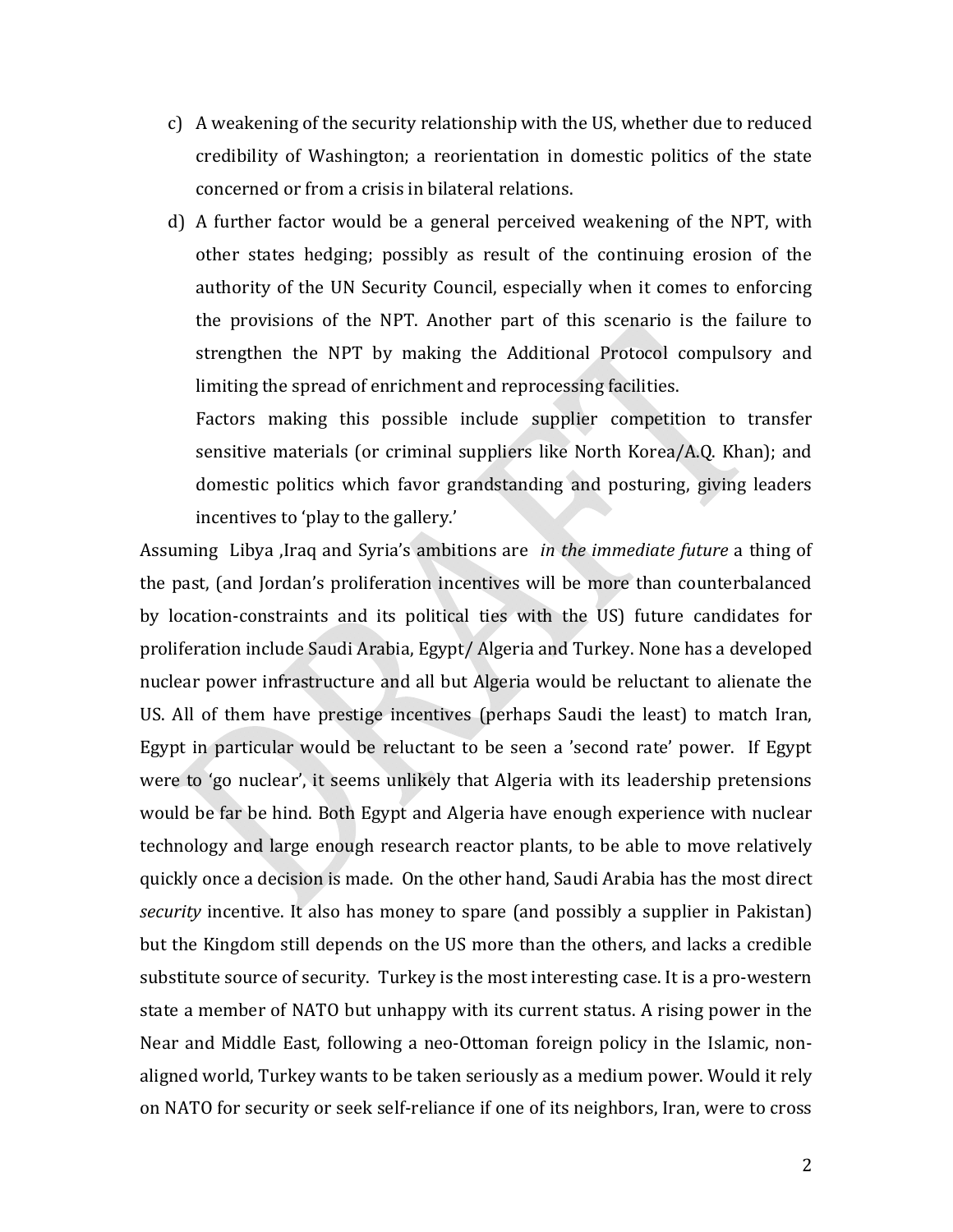the threshold? Without a nuclear infrastructure, Turkey is far from a capability. But Turkey's diplomacy appears to be one intended to leave open as many doors as possible. Iran has so far provided a model: get access to sensitive technology within the NPT, deny any ulterior intent and get as close as possible to the threshold without ostensibly breaking the treaty, at least without leaving a 'smoking gun' around.

#### *Introduction*

The Middle East has been -- and will remain -- the most likely region for the proliferation of weapons of mass destruction, notably nuclear weapons. This is due to its multiple on‐going conflicts which generate the *demand*, its international connections which provide the *supply*, and oil revenues, which finance these transactions. Quite apart from the legacy of the recent past, which fosters distrust and competition, *current* trends in the shape of Iran's nuclear ambitions, and the 'nuclear renaissance,' make it likely that more states will position themselves to follow Iran's example, should they deem it necessary. The outcome of the Iran nuclear question; how the Arab‐Israel dispute evolves; regional politics and the economics of energy including nuclear, will all have a bearing on the nuclear choices of the key states. So too will the availability of suppliers able to covertly support those willing to pay for assistance. This paper will examine these briefly having sketched out the background of proliferation in the region and the political context in which decisions will be made. Neither of these gives us cause to be sanguine about the prospects for limiting proliferation in the region in the next ten to fifteen years. Yet the technological base from which new proliferators will have to start, may provide a time‐cushion for responses that make a 'nuclear cascade' less likely; a more accurate image is that of a steady drip, which will erode the nonproliferation regime, slowly but inexorably. Unless measures are taken are taken on a wide front, this seems the most likely outcome of current trends.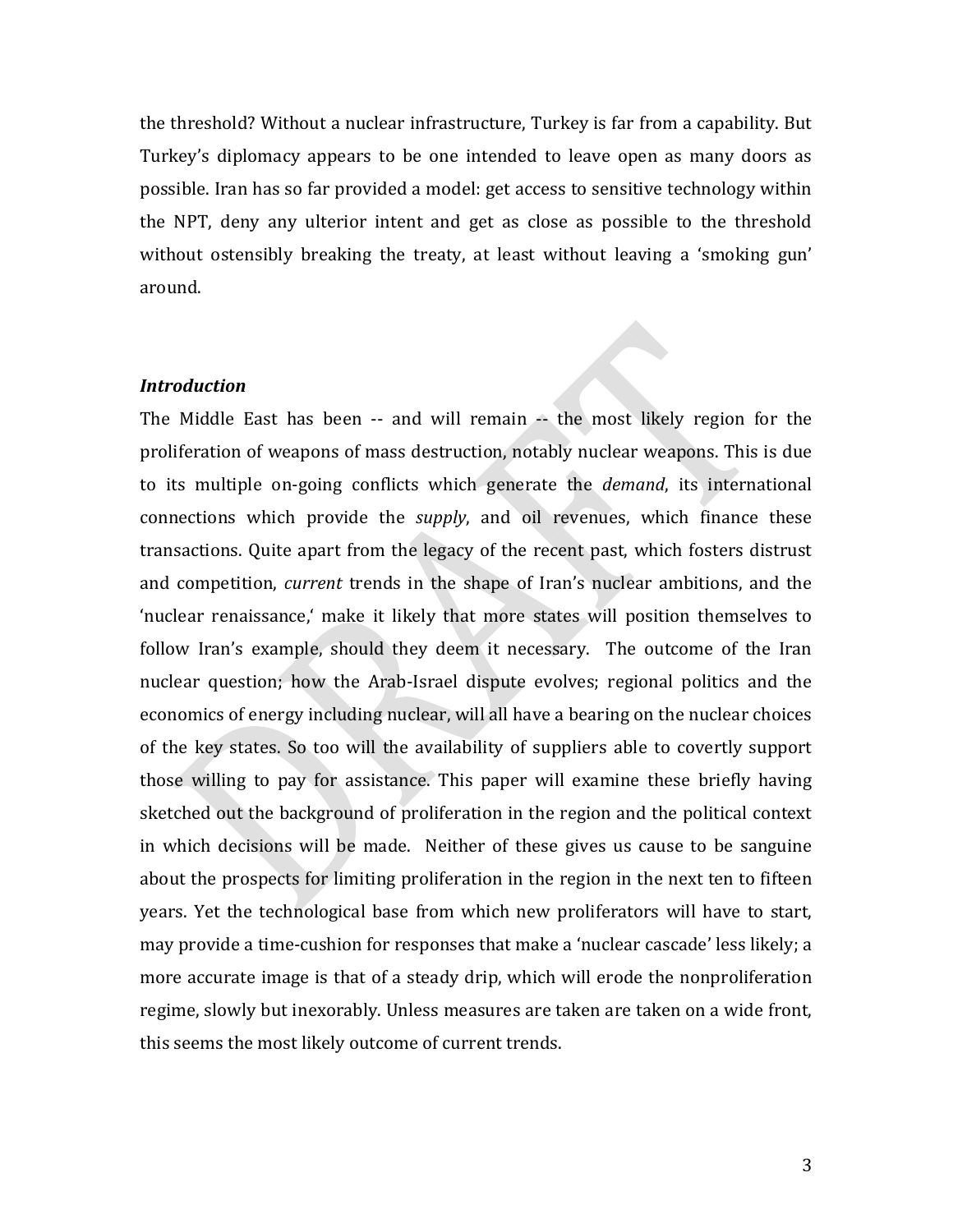### *The background*

No discussion of future proliferation and the proliferation choices of concerned governments is possible without a quick glance back at the recent experience of the region, events which will inevitably color the perceptions of people's and regimes in the area. In doing so we also underscore the key point about the Middle East: it has been the one region in which WMD have been used, (with impunity); where nuclear proliferation has been repeatedly tried and continues; and in which one (and presumably soon, two) nuclear weapons states exist in a hostile relationship with each other and their immediate neighbors. Since 2006, t(hat is since the Iranian nuclear issue went to the Security Council) no fewer than 13 Middle Eastern countries have declared their intention to initiate or re‐launch nuclear power projects. Not all of these make sense economically and can be seen as hedging strategies.

First, the record. Gamal Abdul Nasir's use of chemical weapons against Yemeni tribesmen in the 1960's elicited no more condemnation of Egypt than did Saddam Hussein's use of such weapons against Iraqi Kurds or Iran, two decades later. Iraq's use of missiles against Iran in the Iran‐Iraq war saw Iran scrambling to obtain equivalent missiles. The result was the 'war of the cities' in 1987 which saw the terrorizing of the civil populations and their deliberate targeting. One of the lessons drawn by Iran from both these experiences was that Iran could not rely on international condemnation. To prevent future such cases Iran needed to prepare for any eventuality<sup>1</sup> Iran thereafter sought missiles to substitute for aircraft, whose supply could not be guaranteed since suppliers were apt to embargo or manipulate their supply in your hour of need. [Syria had drawn similar lessons about the relative merits of missiles versus aircraft after losing 82 aircraft to Israel in one day in 1982.2

<sup>&</sup>lt;sup>1</sup> No 'technological surprises', see this author's Iran's National Security Policy Carnegie/Brookings 1994.

<sup>2</sup> Anthony Cordesman, Weapons of Mass Destruction in the Middle East (NY:Brasseys,1991)p.141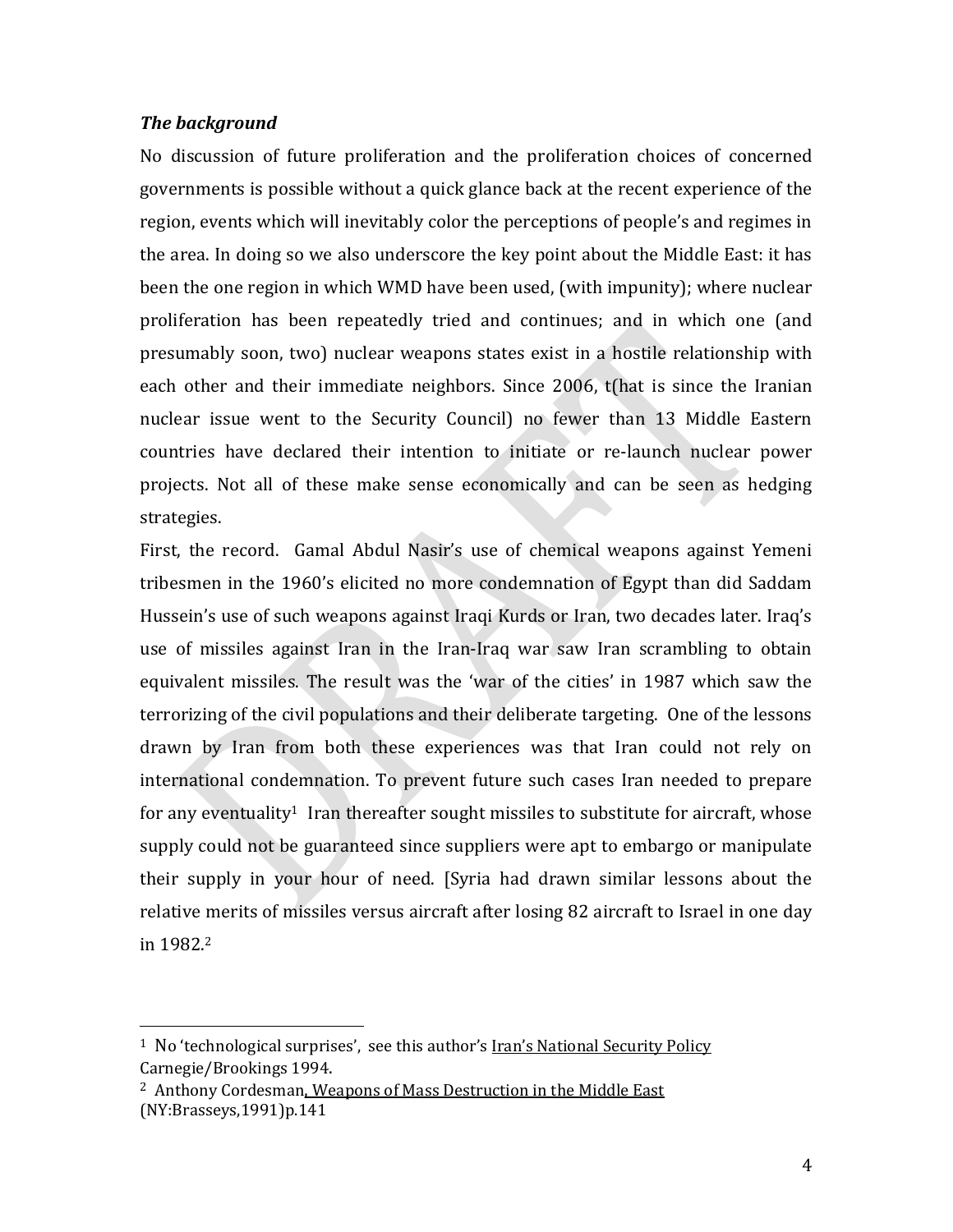In response to this evolving trend Saudi Arabia sought its own long-range missiles in a clandestine purchase from China CSS‐2, (1986‐88). Iraq' s subsequent use of missiles against Israel and Saudi Arabia in 1991 confirmed what some have called the emerging 'missile culture' in the region.

The great advantage of missiles for countries with poor air forces (pilots, training, systems integration) or who distrust their pilots (who could defect), was that missiles, however inaccurate, could be counted on for penetration, could be made survivable (through mobility and camouflage) and above all could be manufactured locally, thus rendering the state less dependent on unreliable outside suppliers.

On the nuclear front the region has not been inactive either. From revolutionary Libya's initial efforts to buy a weapon from China "off the shelf" to its later efforts at purchases of components from A.Q.Khan's network through to its formal renunciation of such bids in 2003, Libya has only been one case among several. The Iraqi case starting in the 1970's (with French and Italian assistance) driven underground by Israeli attack on Osirak in 1981, had been renewed underground with revelations in 1991 that the program had survived and progressed over the previous decade. Putting aside Iran's program there is also that of Syria, which from its reaction to the destruction of its undeclared North Korean reactor at Al‐Kibar in 2007 by Israel, suggests a covert nuclear program unrelated to energy. Then there is the Israeli nuclear program started in the 1950's with French assistance. The only state that is a non-signatory of the NPT, with a substantial but undeclared nuclear weapons capability, Israel furnishes every other state the excuse that the West and the NPT are discriminatory and that honor and prudence demand an equivalent "Islamic bomb."

Other Middle Eastern states have used this Israeli exception to refuse to ratify various WMD conventions and/or to tie their own ratifications to the establishment of a zone free of weapons of mass destruction (WMDFZ) or at the very least a nuclear free zone (NFZ) a precondition for this being Israel joining as *a non nuclear* weapon state. *The upshot is that the region remains one with the greatest*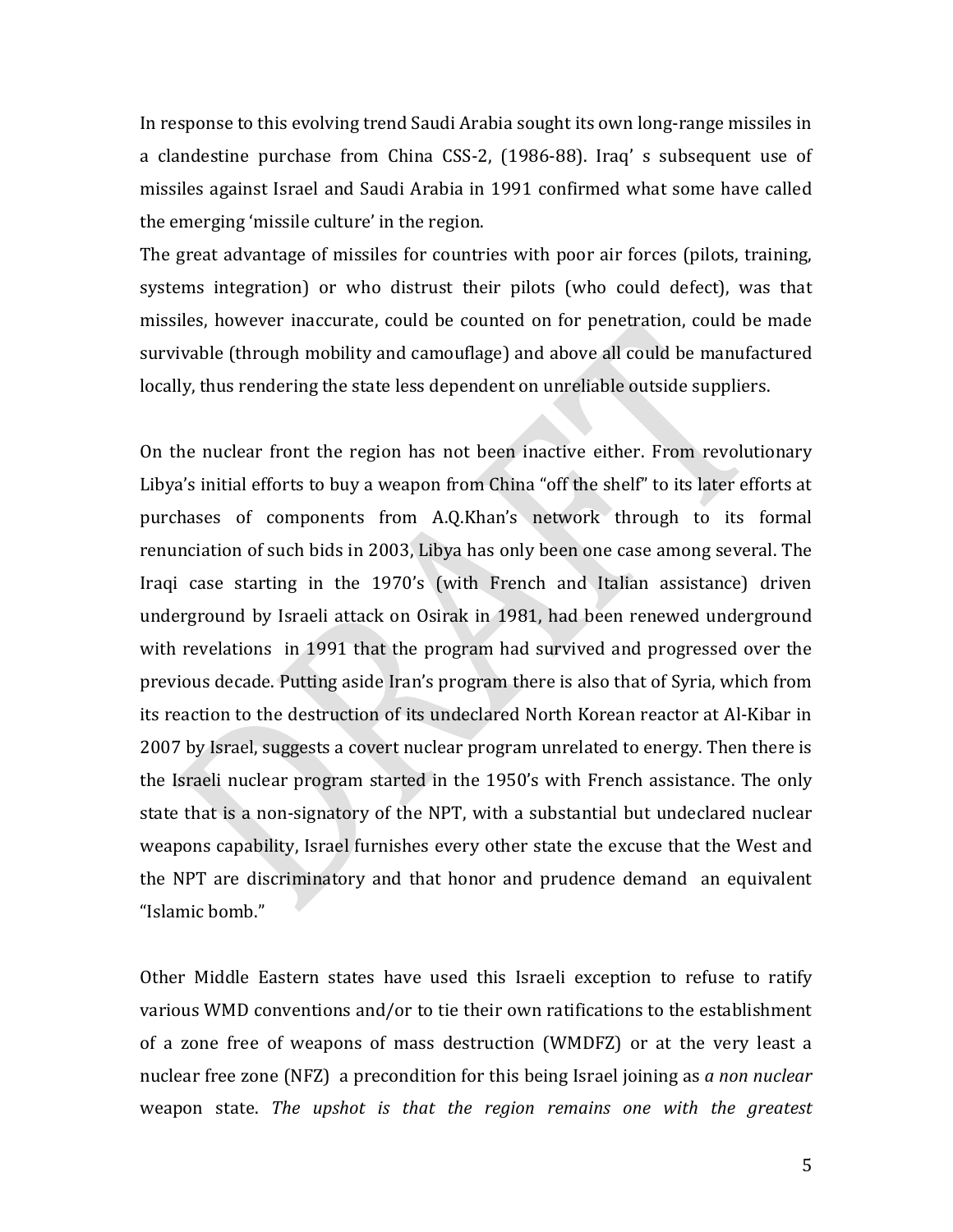*concentration of states not party to one or more international treaties dealing with* WMD.<sup>3</sup> and the existence of a de facto link among WMD in region, meaning that there must be progress towards eliminating nuclear weapons for progress on eliminating biological or chemical weapons .4

It bears emphasis that the record of cheating in respect to the NPT and the IAEA safeguards it demands by Iraq, Iran, Libya, Egypt, and Syria has only underscored the weakness of the safeguards and inspections systems, which will remain weak unless states voluntarily accept stronger provisions, starting with the application of the Additional Protocol, which appears unlikely. That the UN Security Council has so far proven unable/unwilling to enforce provisions of the NPT and that one state– – Israel ––in two of these cases, has had to resort to unilateral action (under the 'Begin doctrine'), weakens confidence that future proliferators can be deterred from cheating.

The proliferation experience of the region to date is also one of supplier irresponsibility: whether France or Italy, China or Russia, North Korea or Pakistan, suppliers have put commercial or bilateral strategic relations above nonproliferation considerations. 5

Pakistan's case is especially interesting as in offering to supply Iraq and Iran --hostile states -- it showed political even-handedness even though it risked assisting (in the case of Iran) the creation of (another) nuclear neighbor. Perhaps the case of Libya which appears to have been purely commercial in motive explains Pakistan's behavior.6

 $\overline{\phantom{a}}$  and  $\overline{\phantom{a}}$  and  $\overline{\phantom{a}}$ 

<sup>3</sup> Merav Datan , "Nuclear Futures for the Middle East: Impact on the Goal of a WMD –free zone." *Disarmament Forum* (Geneva: UNIDIR, 2, 2008) p.23) 4 Datan "Nuclear Futures", p26

<sup>&</sup>lt;sup>5</sup> For background see Nuclear Black Markets: Pakistan, A.Q.Khan and the rise of Proliferation Networks: A Net assessment (IISS: London, 2007)

<sup>6</sup> G.ordon Corera, Shopping for Bombs: Nuclear Proliferation, Global Insecurity and the rise and Fall of the A.O.Khan network (NY: Oxford UP, 2006) pp.53, 104 and Albright, Peddling Peril (NY:Free Press, 2010)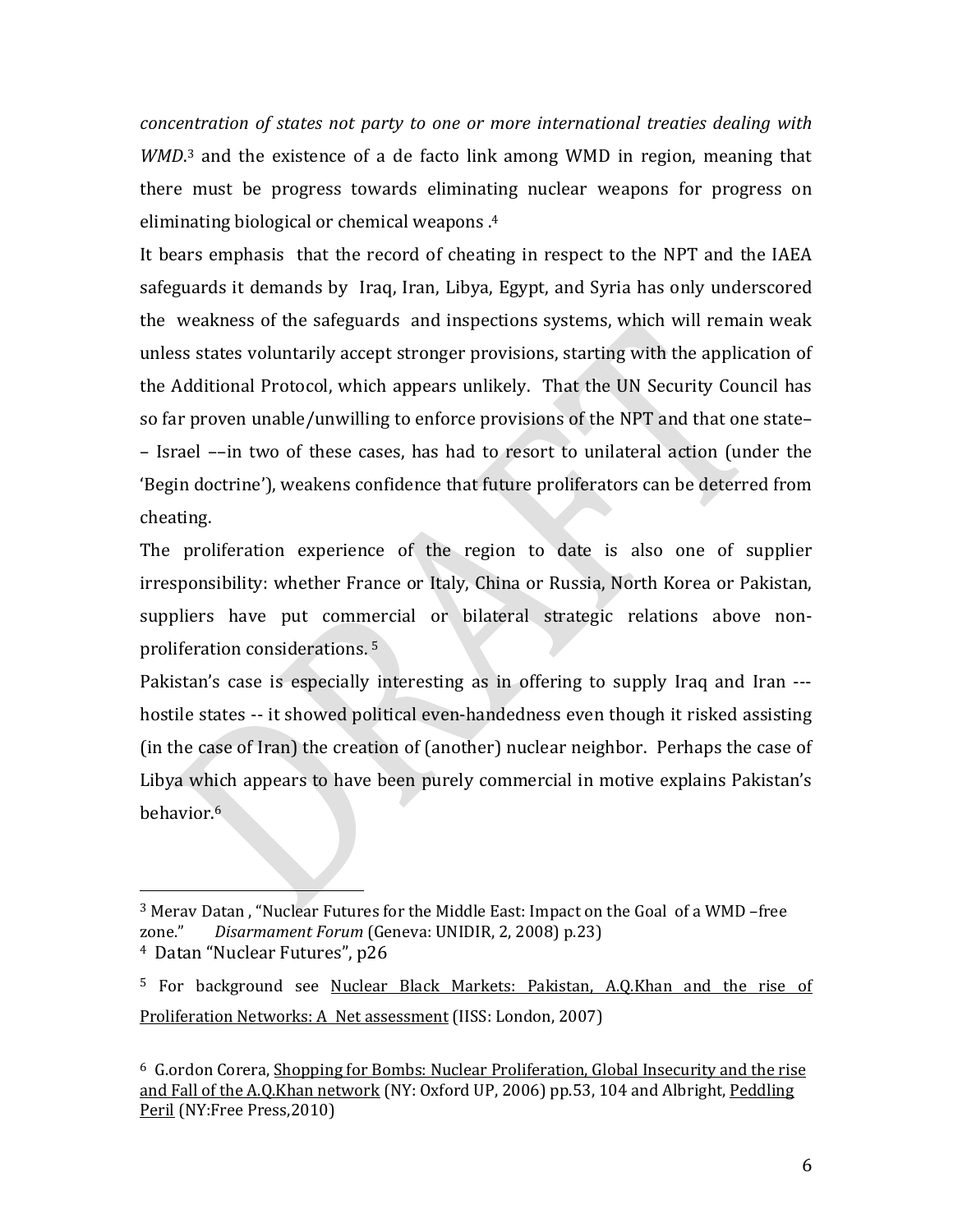Strategic considerations have also resulted in major powers turning a blind eye to proliferation, the cases of Israel and Pakistan being illustrations. These as well as the US‐India nuclear deal furnish ammunition to the charge of 'selective proliferation.' Unsurprisingly China has reciprocated by openly supplying Pakistan. (Neither India nor Pakistan as non‐members of the NPT are eligible for technical assistance.)

Middle East politics is another driver of proliferation of WMD. Weak or illegitimate governments seek to distract their citizens from their failures and focus on historical injustices, slights, and enemies. Israel furnishes the Arab states with plausible excuses for such diversions, while Iran fixes on the US. The 'oppression of Muslims 'or solidarity with Palestinians fuels the 'Arab street' with anger and regimes can play on this to avoid domestic performance and put an emphasis on defense and "strategic parity" — a stated Syrian objective for many years.

Although instrumentalized by corrupt regimes, the issue of the treatment of the Palestinians has and will remain a potent force for mobilizing and radicalizing youth in Muslim world.

Middle East states see the US' non‐proliferation policies "as driven more by power politics, and an attendant policy of 'selective proliferation', than by any consistent set of principles." 7

A related driver of proliferation in the region is non‐performing government that also cannot claim the legitimacy of representing or accounting to their citizens. The temptations of populist politics and grandstanding on the nuclear issue *as a substitute* are all ‐too‐ evident. The reader can substitute any state ‐‐ Iraq, Iran, Libya , Egypt ‐‐ for that of Pakistan in the following quote:

In the general sea of disappointment, the development of [Pakistan's] nuclear capability is a unique national success story.

<sup>7</sup> Reza Simbar, "Political Islam and International System : Impacts and Implications" *Journal of International and Area Studies* (vol.16 no.2. 2009 p115)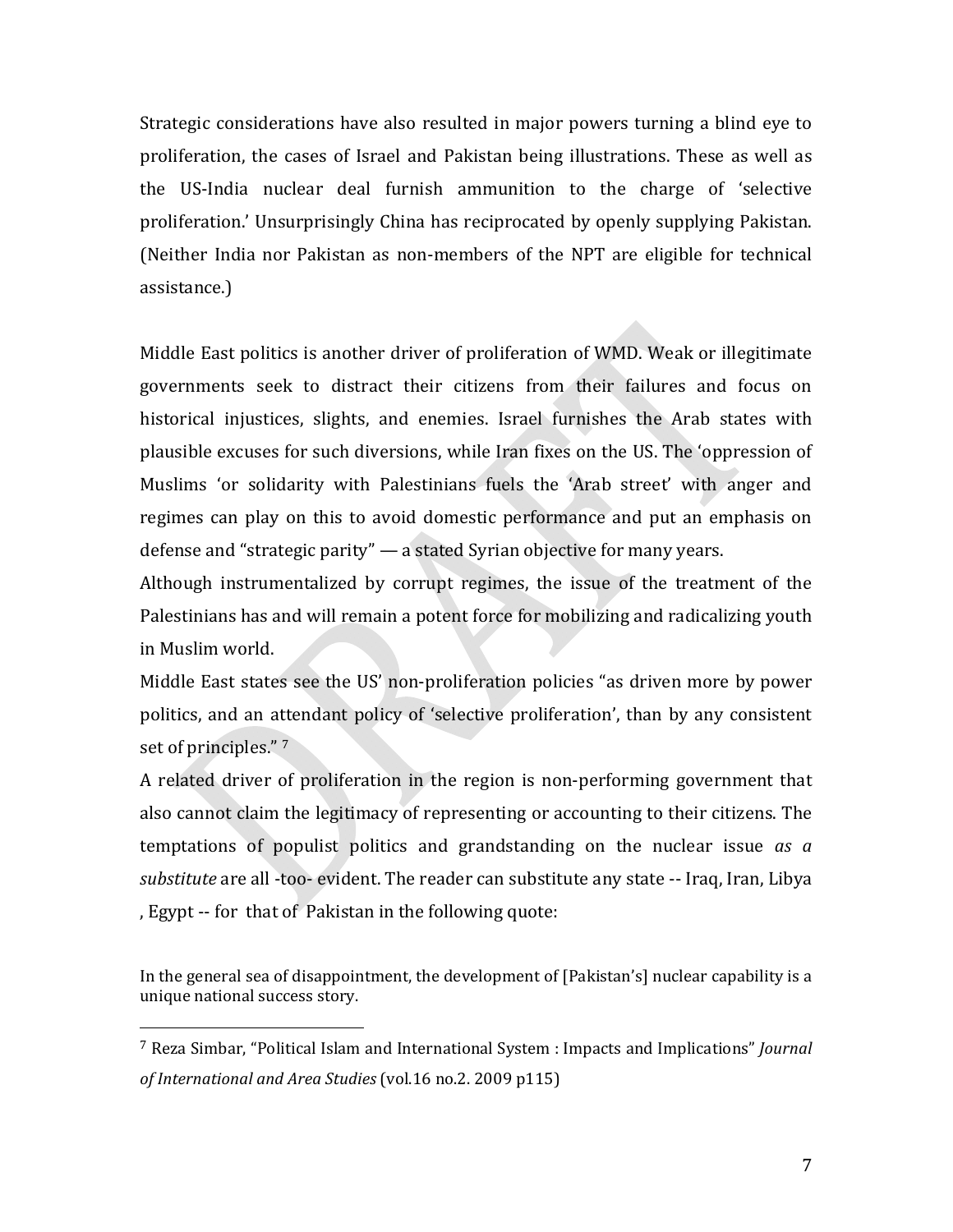It is a story of selfless devotion, unbridled dedication, scientific brilliance, technological mastery and above all, supreme patriotism and religious fervour of thousands of silent workers. These men of science, these Mujahid's, have put [Pakistan] in the exclusive nuclear club, they have made Islamic nations proud.8

Security states, highly militarized and dependent on the military-intelligence services, with large 'defense' expenditures, are not the most reliable political systems to introduce debate, transparency or even balance about national security concerns. Whether as interest groups or as direct formulators of security policy, such institutions are likely to increase the militarization of security policy rather promote arms control. During the past decade (2008) the GCC spent on average more than 7 times as much on national security as Iran. This gap is increasing in light of arms orders since 2003, \$89bn versus \$5.6bn for Iran. <sup>9</sup> Further orders amounting to \$123 bn in 2010 may or may not reassure the Gulf states but they are surely good for business.<sup>10</sup>

Yet, if increased military expenditures and qualitative conventional arms advantages are not producing more security, what is the alternative?

If Iran's nuclear ambitions loom large especially for its smaller Sunni neighbors on the Arabian peninsula, Israel's undeclared arsenal stands as a reminder that nuclear proliferation is already a fact in the region. Nor is it clear that undoing one (i.e., Israel) will necessarily reverse the other, given Iran's inchoate ambitions and its strategic linkages with south Asia. Today's political focus on Israel, however satisfying, is thus unlikely to address Iran's underlying motivations.

<sup>&</sup>lt;sup>8</sup> Chief executive Gen Pervez Musharraf's speech at dinner in honor of Dr. Abdul Qadeer Khan and and Dr.Ashraf Khan; http:www.infopak.gov.pt/CE\_Addresses/ce\_speech\_at\_dinner\_abdul\_qadeer.htm quoted in Gordon Corera, Shopping for Bombs: p.150

<sup>9</sup> Cordesman, The Conventional Balance in the Gulf (Wash.:CSIS 2008**)Check** <sup>10</sup> See Roula Khalaf & James Drummond, "Gulf in \$123bn US arms spree." *The Financial Times*  September21, 2010.p.1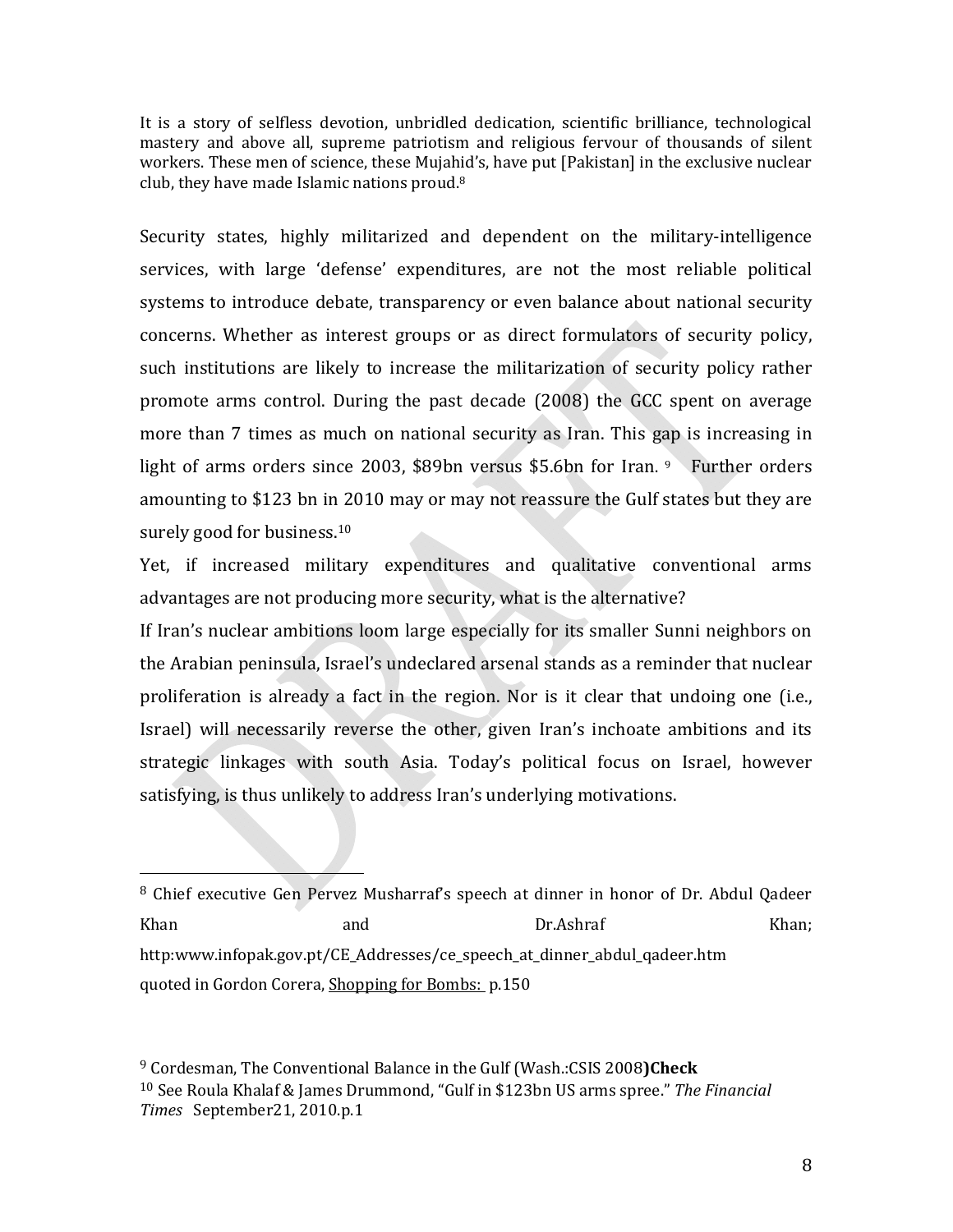### **The 'Nuclear Renaissance' in the Middle East.**

With increased concern for the environment and the extreme fluctuations in oil prices, in part a result of increased demand, interest has shifted to new, renewable and green sources of energy, notably nuclear power. Currently some fifty nuclear plants are under construction, most in China and India, although 130 might soon be built globally. This nuclear 'renaissance', as we shall discuss, is by no means assured. But it does raise questions about the impact it might have on nuclear proliferation. Concern about reactors and even more from facilities producing fuel or disposing its waste, will be increased not just by the increased numbers of installations but also by where they are located and the capacity of states to insure their safety and authorized functioning.

The Middle East has led the new interest in nuclear power. At present there is only one reactor being built and that is at Bushire (Iran). During 2006‐2007more than ten Arab states announced an interest in exploring nuclear power plans and several have begun negotiations or discussions with international bodies over facility and fuel possibilities. Whether this interest will materialize in a given time-frame; whether it is motivated solely by power generation considerations; and whether the transfer of technology will be subject to the strict proliferation concerns by suppliers (individually or as a result of a new consensus and a tightening of the NPT) remains unclear.

We shall argue that interest in nuclear power the Middle East cannot be divorced from the reaction of Iran's neighbors to its nuclear ambitions and constitutes a decision to 'hedge' their own options. The economics of nuclear energy may not play a large part in their strategy. What is of special concern here given the past record in the region, is first, the role of suppliers; second, the nature and terms of the transfer of technology and training, and third, the nature of the recipients regime. We shall start with a discussion of the general phenomenon and then focus on the specifics of the nuclear renaissance as it relates to the Middle East.

Predicting two decades ahead is difficult enough but in the case of energy use much depends on demand, technology and costs, none of which are easy to predict. What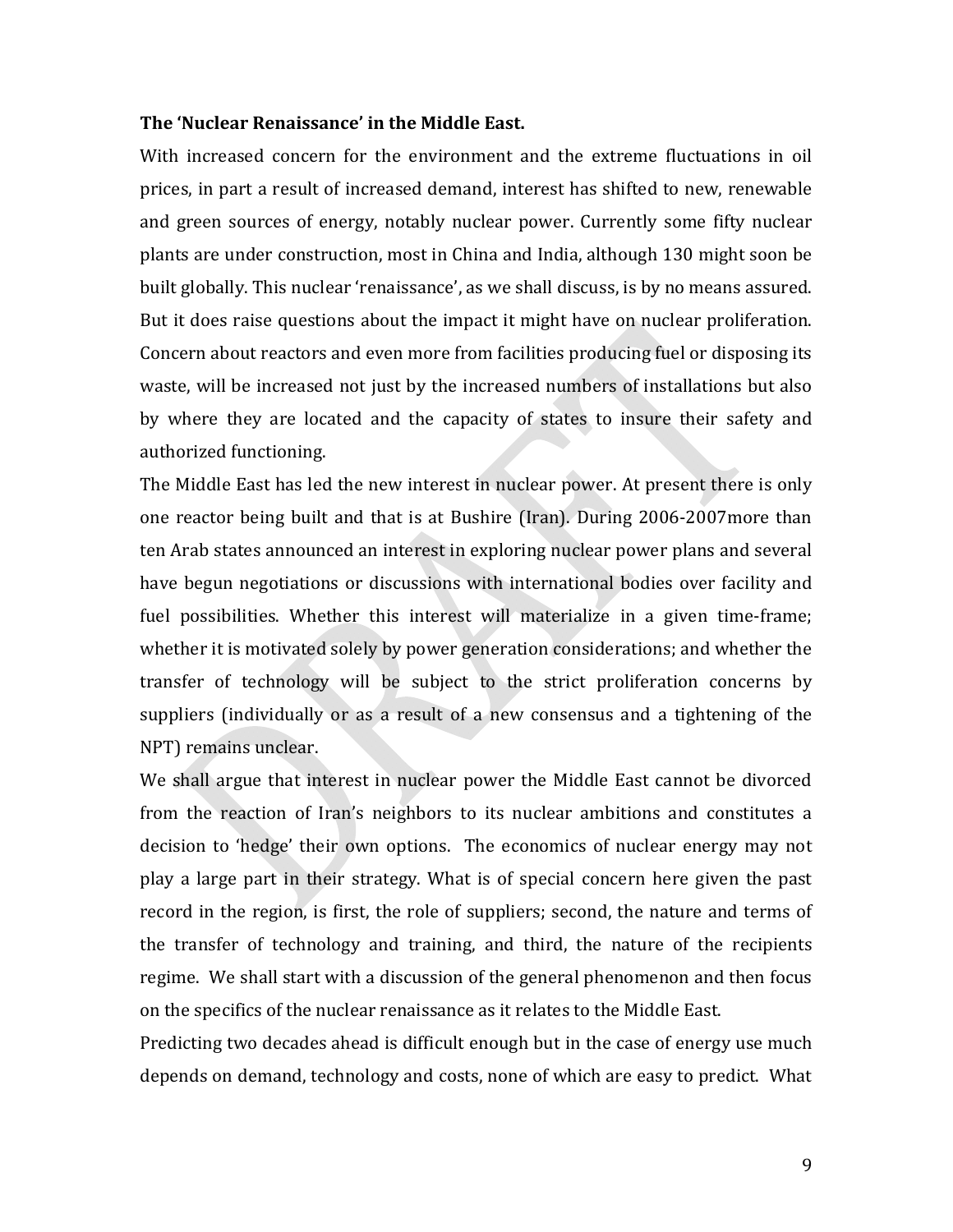seems clear is that with efficiency, conservation and alternative energy sources (gas from shale) demand for oil may decline (except for vehicles).

Second, based on experience, the costs of nuclear power have consistently been under‐estimated. The large startup costs of plants, the need for subsidies, operating costs and especially waste management and de‐commissioning costs, (not to mention ancillary costs for plant safety) make nuclear power plants much more expensive than often estimated, requiring subsidies. Also non-existent or inadequate grids, and ability of industry to build power plants are limiting factors. This means that the number of orders that are actually filled is likely to be considerably less than that advertised. Indeed without major changes in government policies and financial support, nuclear power may be a declining percentage of global electricity generation.11

Third, the link between nuclear power and proliferation needs careful examination. Some analysts place stress on the conditions and terms of such transfers, recognizing the bargain of the NPT requires equitable access to technology.12 Some industry spokesmen go further: .."objections to deploying nuclear energy in the developing world on non‐proliferation grounds are politically and legally unacceptable and to me, ethically unacceptable . Nuclear energy is not just a privilege for rich countries." In this view, not only is the nuclear renaissance not a

" proliferation risk" but it "provides a unique opportunity to promote an enhanced structure of nonproliferation." How is this to be done? By "ensuring the security of supply to states so that they do not perceive the need to develop sensitive technologies and facilities."13 However NPT members have not embraced the

<sup>13</sup> See Anne Lauvergeon, CEO Areva, speech "Nuclear Industry's role in Non Proliferation "at Carnegie Endowment , April 6, 2009. For a discussion of the proliferation risks of civilian nuclear programs see Ch.7, Nuclear Programmes in the Middle East: In the Shadow of Iran (London: IISS, 2008)

<sup>11</sup> *(Sharon Squassoni,,* Nuclear Energy : Rebirth or Resuscitation*? Carnegie 2009)*

<sup>12</sup> Steven Miller &Scott Sagan "Alternative Nuclear Futures" *Daedalus* (Winter 2010)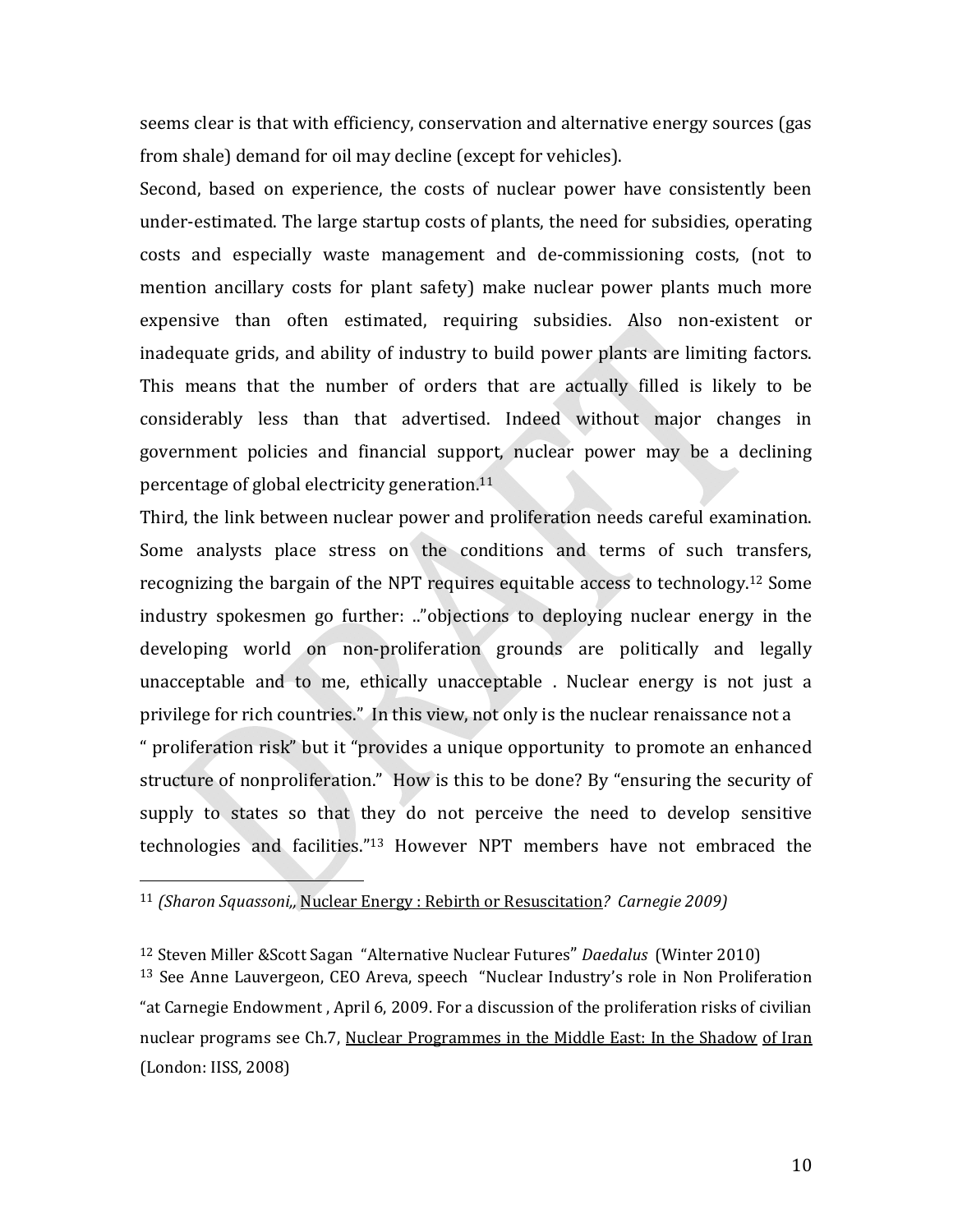various proposals for assuring security of fuel supplies such as multinational fuel banks or multilateral or regional enrichment centers in exchange for forgoing construction of sensitive technologies eg. uranium enrichment or plutonium reprocessing facilities.14

This puts the responsibility on suppliers to ensure that the terms of technology transfer are strict enough to ensure non‐proliferation and the safety of dangerous materials. Yet is not clear that this can be done. In the past at least civilian nuclear cooperation agreements have often been made for strategic and/or economic reasons. Suppliers have been complicit in the transfer of technology that is then used for proliferation. This raises the broader question *whether there is such a thing as a safe or "proliferation resistant "technology*? The transfer of *any* nuclear technology and the training of experts all have proliferation ramifications. All nuclear technology supplies are potentially transferable to weapons programs. There is no such thing as inherently "peaceful " nuclear technology, how it is used decides what it is.15

It is the slow and reluctant recognition of this since the mid-1970's that has led some to argue that all nuclear exports are dangerous. A recent example is James Wolsey:

<sup>14</sup> See Yuri Yudin ,"Multilateralization of the Fuel Cycle: The need to build Trust" Geneva: UNIDIR,2010; see also Geoffrey Forden & John Thomson , "Iran as Pioneer Case for Multilateral Nuclear Arrangements: MIT 4th ed. May 2009.

<sup>15</sup> See especially Matthew Fuhrman, "Spreading Temptation: Proliferation and Peaceful Nuclear Cooperation Agreements" *International Security* Summer 2009 vol34 no1.pp7‐41; Matthew Kroenig ,"Importing the Bomb: Sensitive nuclear assistance and nuclear proliferation" *Journal of Conflict Resolution* 53:161‐180;Matthew Fuhrman, "Talking a Walk of the Supply Side: The determinants of civilian Nuclear cooperation," *Journal of Conflict Resolutio*n, 53, 181‐208.)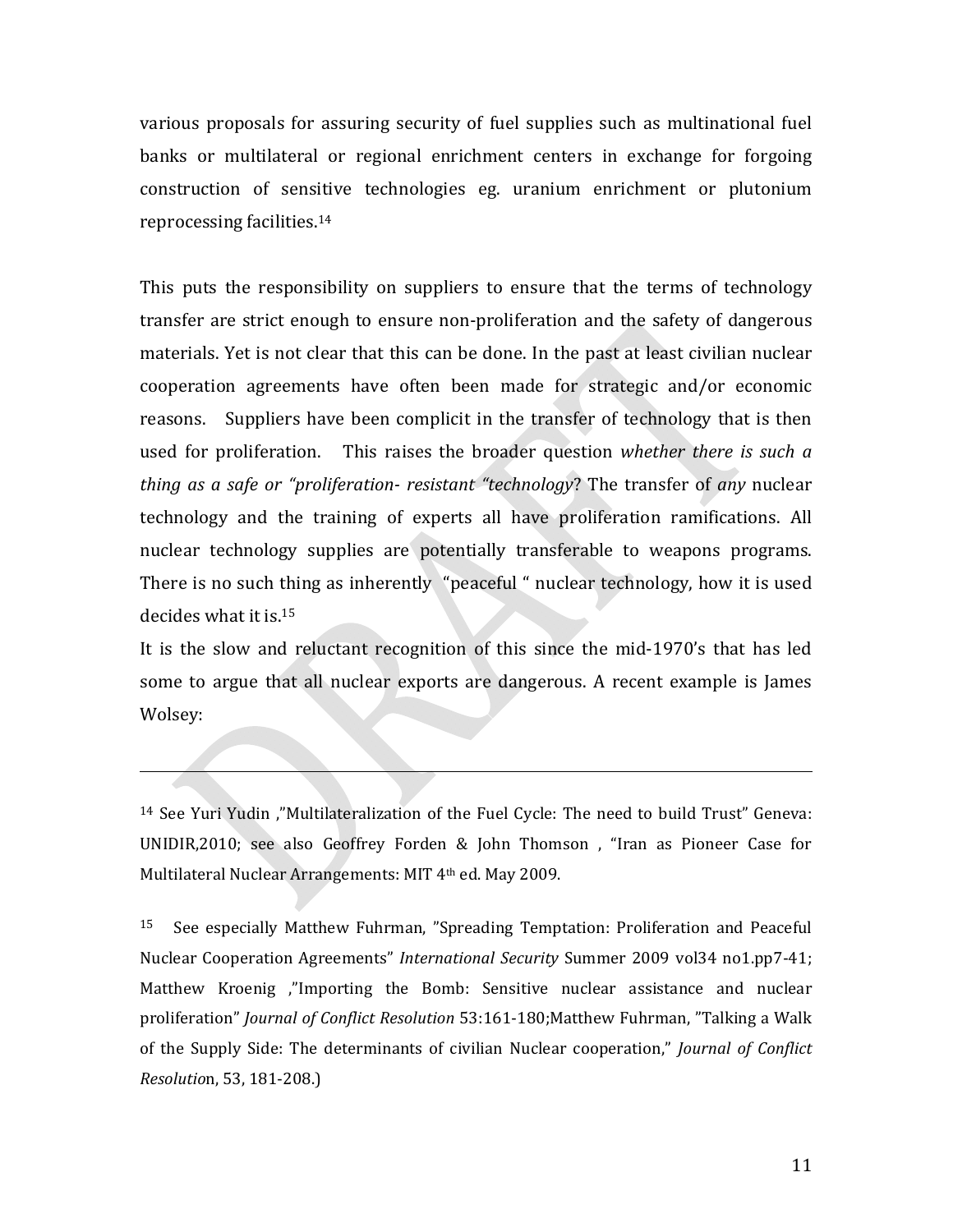"If the United States is helping spread light‐water reactors and thus enriched uranium around the world in the name of peaceful atomic energy, it is creating a huge and dangerous problem." 16

Quite apart from the record of suppliers, which at least in retrospect can be justly termed irresponsible, there is the issue of international regulations and safeguards. A recent authoritative assessment concluded regarding the so‐called international security regime that it "is not ready for any form of nuclear revival that goes much beyond the existing nuclear states." 17

Even if the nuclear renaissance may, in fact, be more hyperbole than reality, there are still the related concerns of supplier ('business as usual') irresponsibility; of legitimate concerns about a*ny* nuclear technology transfer; of the lack of enthusiasm of non-nuclear weapon states to renounce the construction of sensitive facilities; and of the inadequate regulatory system that currently exists internationally and the likelihood that this and the NPT will remain substantially unreformed. What of the Middle East context itself, for after all, where plants are built, the technology transferred, the nature and politics of the receiving state itself will affect the proliferation risks attached to the spread of nuclear technology? Here based on the record of the region and its current condition there is little scope for optimism,

It is worth summarizing the optimal conditions for the transfer of technology to note how few are met by Middle Eastern states. 18

 $\overline{\phantom{a}}$  and  $\overline{\phantom{a}}$  and  $\overline{\phantom{a}}$ 

 $17$ Trevor Findlay "The Future of Nuclear Energy to 2030 and its implications for Safety, Security, and Non-Proliferation: Final Report, An Overview" p.26 [Ottawa :Centre for international Governance (CIGI) 2010.]

<sup>18</sup> See Miller & Sagan "Nuclear Power Without Nuclear Proliferation? *Daedalus* (Fall 2009) pp.9‐12.

<sup>16</sup> "Too much Mr. Nice Guy on Nuclear Disarmament*" International Herald Tribune* May 7, 2010. P.6)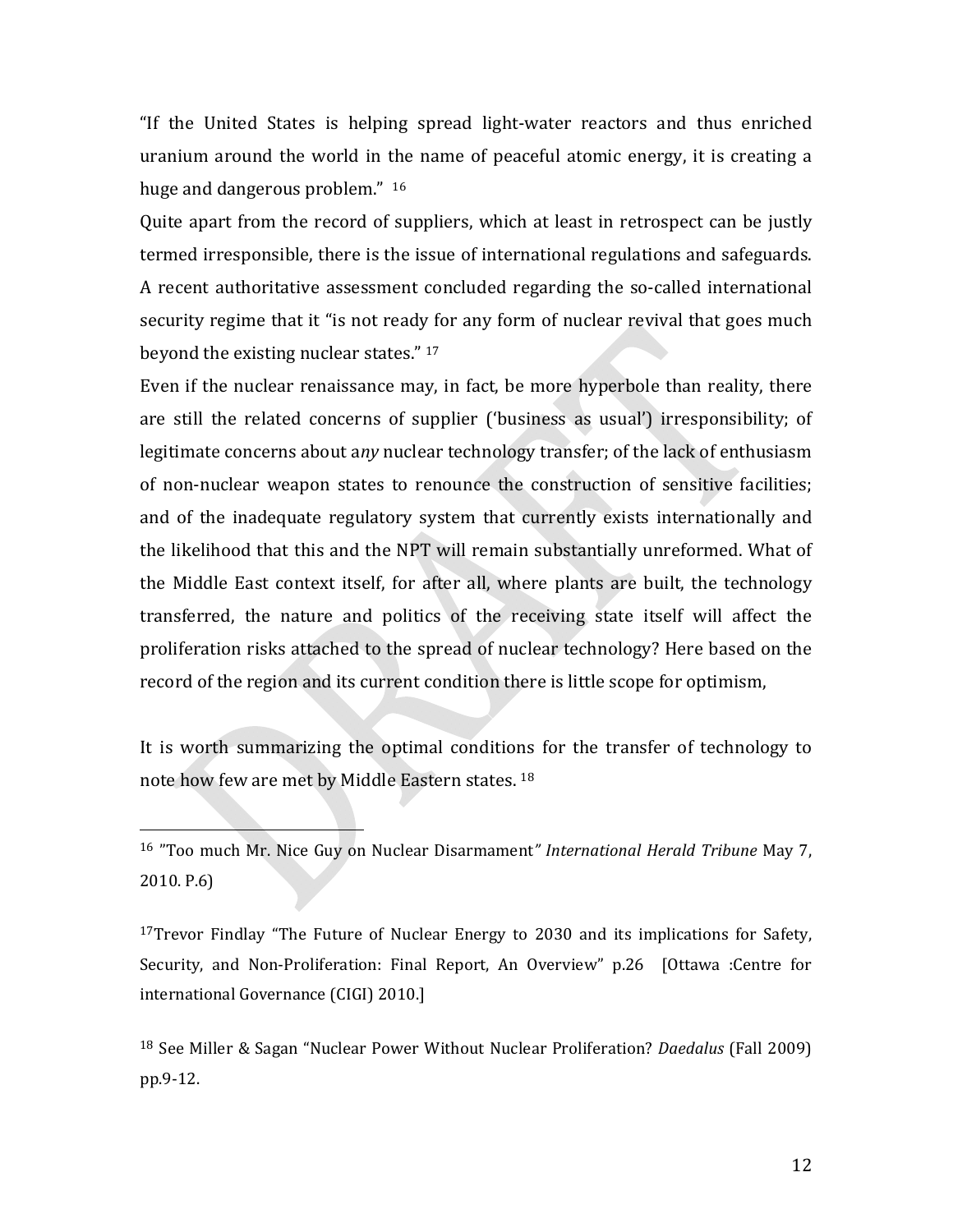(1.For the secure and safe development of a nuclear program, states should have inter alia domestic "good governance"; low degrees of corruption, political stability,; high degrees of government effectiveness and a strong degree of regulatory effectiveness.

2. Each member of the NPT violating its Article 11 NPT commitment has been a non‐ democratic state and most, as noted above, are from the Middle East.

3.States facing terrorist threats would face special challenges securing their facilities and fissile material.

4. Another feature of the Middle East is the occasional *use* of terrorists for regional policy. The analogy with Pakistan's use of jihadis against India is apt. So is the fact that Pakistan now finds itself besieged by a number of different terrorist groups endangering the state and its nuclear facilities.

One could add to these considerations, the following: the limited experience or success of regional cooperation; the lack of a large scientific community or base which could act as an interest group for maintaining peaceful programs. Finally there is the 'demonstration effect' or the tendency to be influenced by what others do, as we have seen in regard to missiles earlier.19 (. The absence of civil society and the tradition to debate public policy, the prevalence of secrecy and absence of transparency, the lack of public accountability and the weakness of legitimacy, which impels political grandstanding and status projects to compensate for it, all make the region an outstandingly bad destination for nuclear technology.

The rationale for nuclear energy in the oil/gas rich Middle East is not, at first blush, evident either. In December 2006 and again in March 2007 the GCC states expressed a determination to apply nuclear energy for peaceful purposes. 20( But imitation, hedging and aggressive salesmanship ‐‐‐notably by President Sarkozy‐‐‐so far have led to the UAE , Jordan and Egypt to decide to acquire nuclear power plants.

 ( http://www.wmdinsights.com/114/114\_ME3\_GCC MovesForward.htm (accessed 3/5/2010)

<sup>19</sup> Sagan and Miller, "Alternative Nuclear Futures*" Daedalus* Winter 2010, pp..132, 129) <sup>20</sup> see "Gulf Cooperation Council moves forward with Nuclear energy plans" *WMD Insights*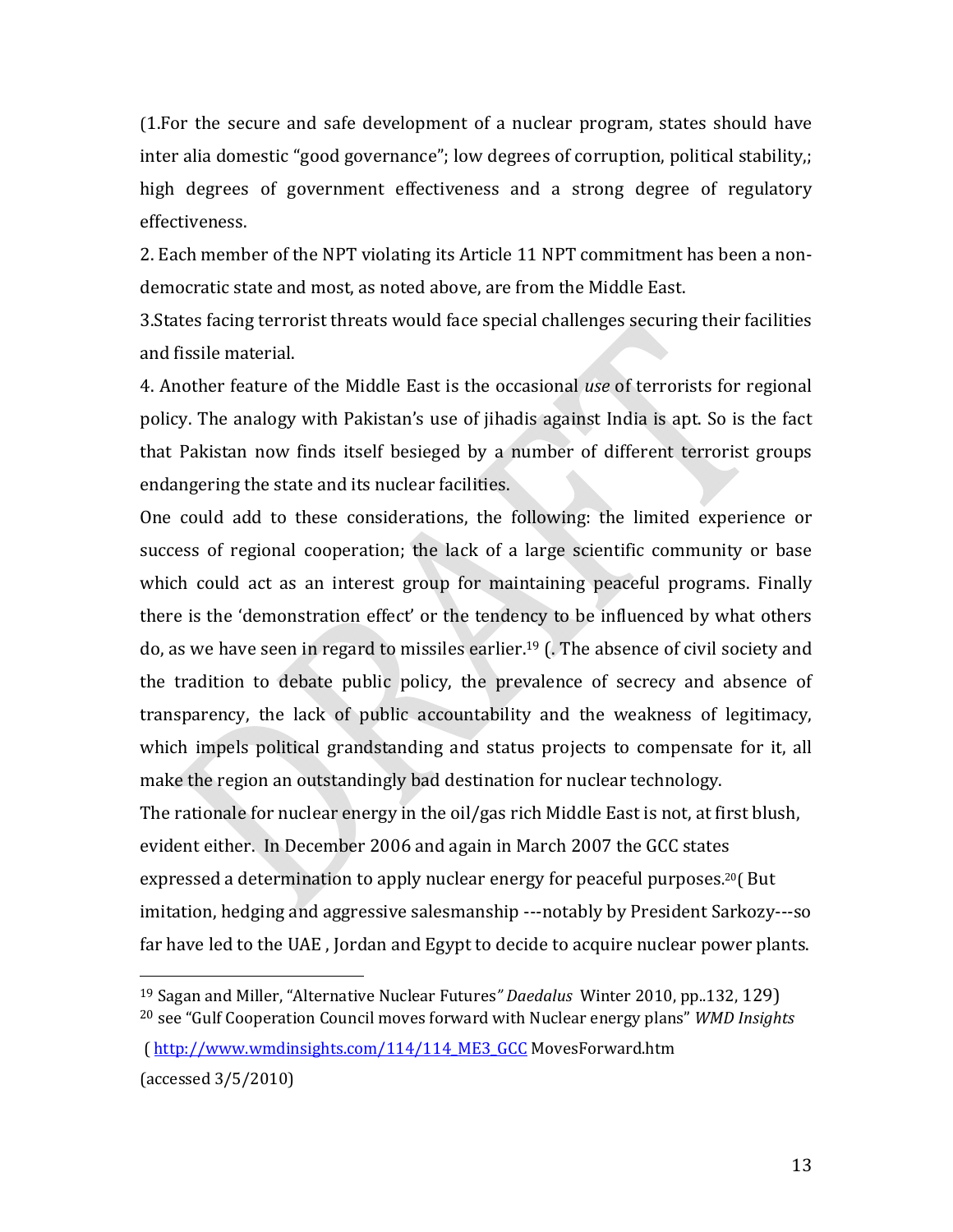Sarkozy has phrased his sales‐pitch‐‐ predictably‐‐ in terms of equity and access to high technology, even suggesting that by "upgrading the economies " of the Arab states with the "energy of the future" , they would be insulated from the terrorism that "flourishes in the embrace of despair."21.Sarkozy offered technical advice to Algeria , Egypt, Libya, Morocco, Saudi Arabia , Qatar, and the UAE. These plans have already been delayed because of the global economic crisis and the drop in price of oil. Turkey for example announced in December 2009 that it had cancelled funding for new reactors , while Saudi Arabia also announced a delay in its timetable. 22 (Saudi Arabia is an interesting case of a major oil producer seeking nuclear technology. Putting aside the argument for energy diversification and self‐ reliance, (which are debatable), the Kingdom has a problem it shares with Iran: growing domestic consumption of energy due in part to subsidized prices and, in the case of Saudi, burgeoning population growth. Saudi Arabia has one of the highest rate of electricity consumption in the world (ranked 19<sup>th</sup>), while rising domestic consumption of oil threatens its oil exports.23 Iran has an even more acute problem, for in addition to the wasteful and growing use of oil domestically due to subsidies, which do not reflect its world price and which leaves Iran with diminished revenues, its oil sector is in need of modernization. Due to sanctions and lack of access to technology and investment, Iran's oil production has been declining at the rate of 200,000 barrels/day for each year, producing 5% less than its OPEC quota in

 $\overline{\phantom{a}}$  . The contract of  $\overline{\phantom{a}}$ 

<sup>21</sup> ("Sarkozy pushes for Nuclear Energy in the MidEast" *Washington Post* January 20, 2008 quoted in Merav Datan "Nuclear Futures for the Middle East" (*Disarmament forum*: UNIDIR, 2008,p.24)

<sup>22</sup> see Chen Kane "The Middle East's Interrupted Atomic Dreams" *Foreign Policy* December 2009 ) http://www.foreignpolicy.com/articles/2009/12/29/what\_middle\_east( accessed 3/5/2010)

 $^{23}$  (Kane and Andrew England & Abeer Allam "Rising domestic demand for oil threatens Saudi exports" *The Financial Times* April 24, 2010 p.3(www.ft.com/oil).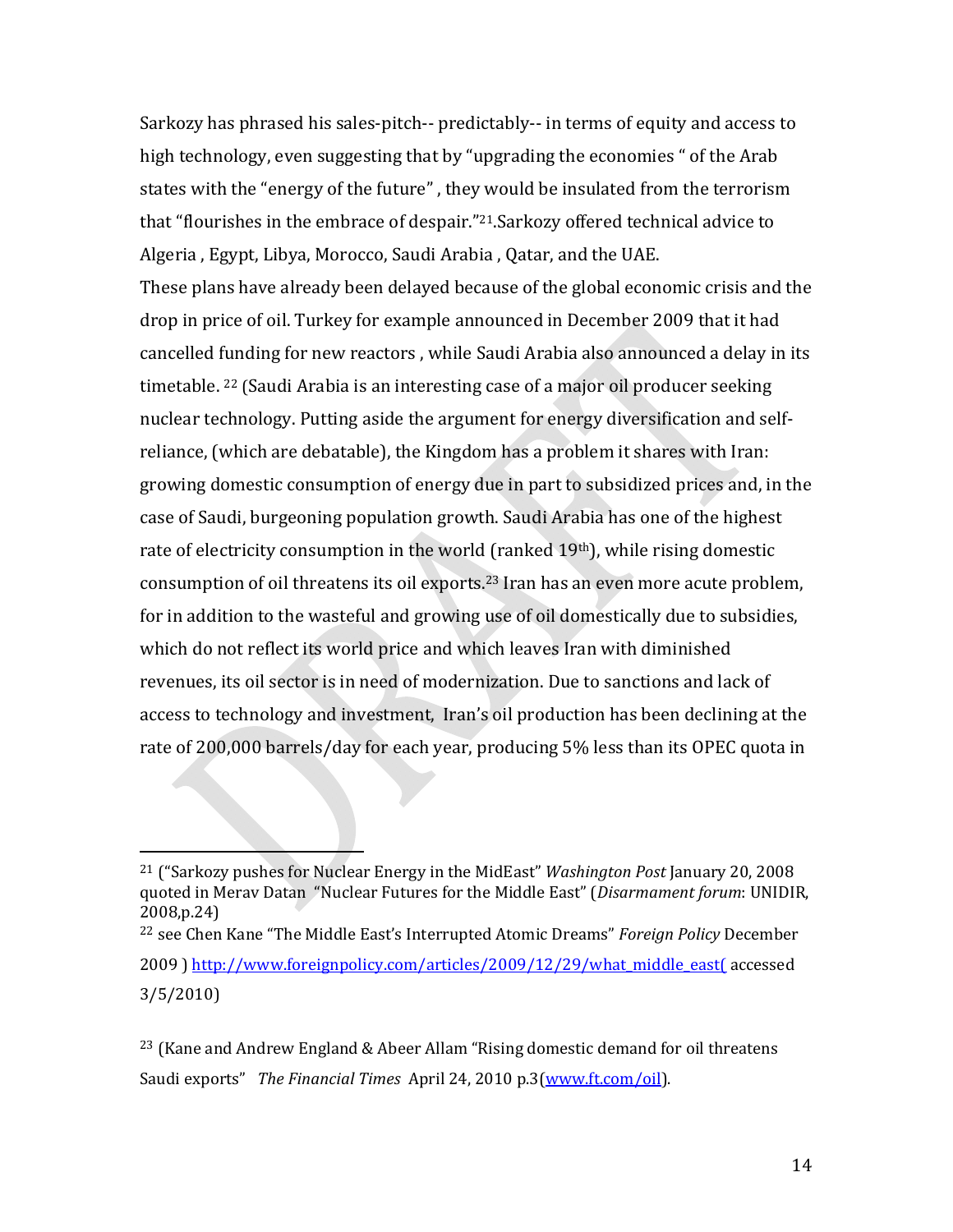2006. 24 The net result is that Iran has –in theory ‐‐every incentive to conserve its oil for exports to realize foreign exchange revenues, while shifting to a more diversified energy base. In theory the same could be said for Saudi Arabia. But the details matter here. Reactors take at least fifteen years to complete. They require a sound infrastructure, adequate manpower, a finished electricity grid, strong regulatory systems, a safe environment (politically and seismically), plant security, etc. Most of these are far from being present in most Middle East states. Nor, as suggested earlier, are the economics of nuclear energy at all clear; it may prove to be expensive as well as dangerous. Fluctuating prices is a part of the fate of being an oil producer; lean years follow fat ones without any clear pattern or predictability.

The United Arab Emirates (UAE) is the only state to have completed a nuclear accord. In this case a \$40bn agreement with South Korea for construction of four 1400 megawatt APR‐1400 third generation pressurized water reactors, the first to be operational by 2017. The aim is for the UAE to generate up to 25% of its power from nuclear energy by 2020. The agreement forgoes the acquisition of sensitive technology and meets the US standard 123 agreement..25

Turkey, a significant middle power and major energy importer, principally from Russia, has been interested in diversifying its energy dependence. It concluded a major gas deal with Iran in 1996 which became its second largest supplier of natural gas. This was expanded in July 2007 when an agreement was reached to transport 30bn cubic metres (bcm) of Iranian and Turkmen natural gas to Europe. The deal includes the construction of two separate pipelines to ship gas from Iranian and

 $\overline{\phantom{a}}$ 

<sup>24</sup> See inter alia, Najmeh Bozorgmehr, "Sanctions hit Iranian oil Production: *The Financial Times* May 25, 2010 p.1)

<sup>25</sup> ("UAE leads Gulf Nuclear –power plans" *Strategic Comments* (http://www.iiss.org/publications/strategic‐comments/past‐issues/volume‐16‐ 2010/february/…(accessed 3/23/2010).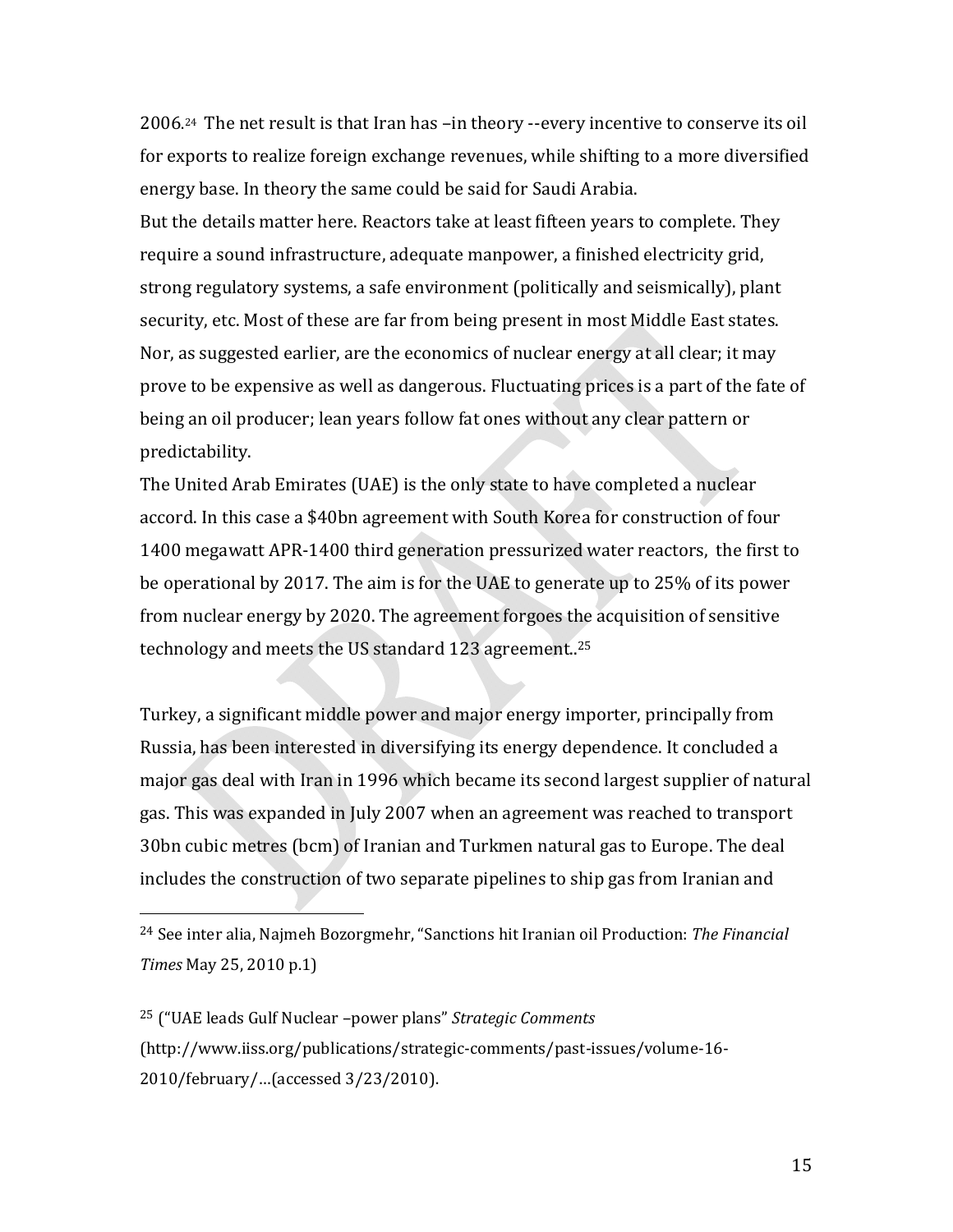Turkmen fields and fits Turkey's strategy of becoming a major energy hub. In addition, the state owned Turkish Petroleum Corporation will be granted licenses to develop three different sections of Iran's gigantic south Pars gas field.26 Turkey's energy needs could well justify the interest in nuclear energy that the country has demonstrated since the mid‐1960's. At that time there was interest in building one or more power plants (tenders were even solicited for a 1200MW plant at Akkuyu Bay near Mersin. For a variety of reasons this and five other independent attempts to foster a civil nuclear capacity since 1970 have failed. Negotiations for power plants were conducted with Swedish, German, Canadian American, Korean and Argentine firms. Political interruptions, economic limitations and Western nonproliferation pressures were the principal reasons for failure. Though one can also note that environmental (seismic) risks have allegedly played a part as well.<sup>27</sup> Turkey currently operates two safeguarded nuclear research reactors :Turkish Reactor 2(TR‐2)and the Istanbul Technical University Turkish Research reactor(ITU‐TRR).In addition it has a pilot conversion an nuclear fuel fabrication plant, the Nuclear Fuel Facility Unit and a small nuclear‐waste storage plant, the Radio Active waste Processing and Storage Facility, both at Cekmece Nuclear Research and Training Centre (CNAEM). A research reactor earlier operated between 1962‐1977 when it shut down, apparently on financial grounds.

<sup>26</sup> Steve Larrabee "Turkey rediscovers the Middle East" *Foreign Affairs* (July/August 2007; and "Turkey's New Geopolitics" *Survival* (April/May 2010) pp.164‐5.

 $\overbrace{\hspace{27mm}}$ 

 $27$  [ see Leon Fuerth, "Turkey's Nuclear choices amongst dangerous neighbors" ch7 in Einhorn, Campbell & Reiss, p.160;David Martin "Nuclear Threat in the Middle Eastern Mediterranean: the case against Turkey's Akkuyu Nuclear Plant" Nuclear Awareness Project , Uxbridge Canada, June 2000(www.cnp.ca/issues/nuc-threat-mediterranean.pdf .see also Mustafa Kibaroglu, "Turkey's Quest for Peaceful Nuclear Power" *Proliferation review* vol.4 Spring/summer 1997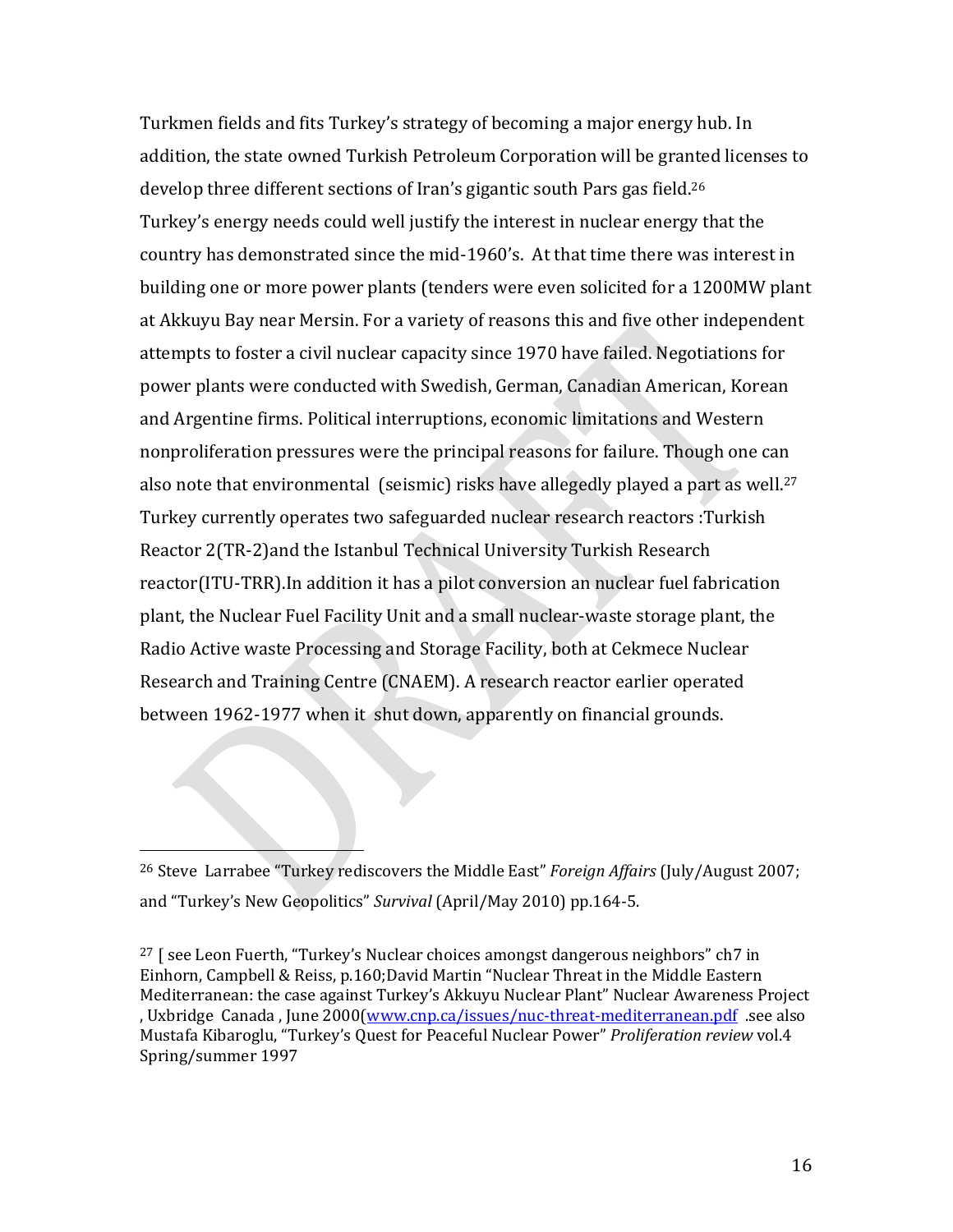The TR‐2 is operational on a mixed core of HEU and LEU, but is being fully converted to LEU, which the US encourages prior to completion of a US‐Turkey nuclear technology transfer agreement.28

As noted, caution is necessary in estimating the future and total costs of nuclear energy and the trade‐offs against other sources of energy. Long lead times, slippage in construction, security and other costs make this hazardous. On the other side of the ledger, the economics of alternative energy is not clear either. The discovery of new technologies allowing horizontal drilling of shale for gas (so far a US technology) could make Turkey energy rich. 29

There are reasons to suppose however that this time Turkey will be determined to build up its nuclear expertise.

Growing interest in nuclear technology in the Middle East, will sooner or later be realized and there remains the question of what to do about commercial rivalry among suppliers that may undermine non‐proliferation goals. Strict regulations such as requiring recipient states to accede to the Additional Protocol; agree to forego (or renounce) sensitive technologies and agree to return plutonium laden spent fuel to supplier countries could be useful. <sup>30</sup> It has also been suggested by

<sup>28</sup> The data above taken from the IISS Dossier: Nuclear Programmes in the Middle East, pp62‐64

 $\overline{\phantom{a}}$  and  $\overline{\phantom{a}}$  and  $\overline{\phantom{a}}$ 

<sup>29</sup> See Gideon Rachman "Shale Gas will change the world" ,*The Financial Times* May 25, 2010, p.9; Judy Dempsey "Eastern Europe turns focus to shale gas" *International Herald Tribune* May12, 2010,p14

 $30$  (These are some of the suggestions of an ISIS report when it seemed that the nuclear plans of the Middle East states might be rapidly realized. See "Nonproliferation Experts warn of Middle Eastern Plutonium Stocks" Global Security Newswire Nov.2008 . http://gsn.nti.org/sitesservices/print\_freindly.php?ID=nw\_20081117\_7968 (accessed 3/5/2010)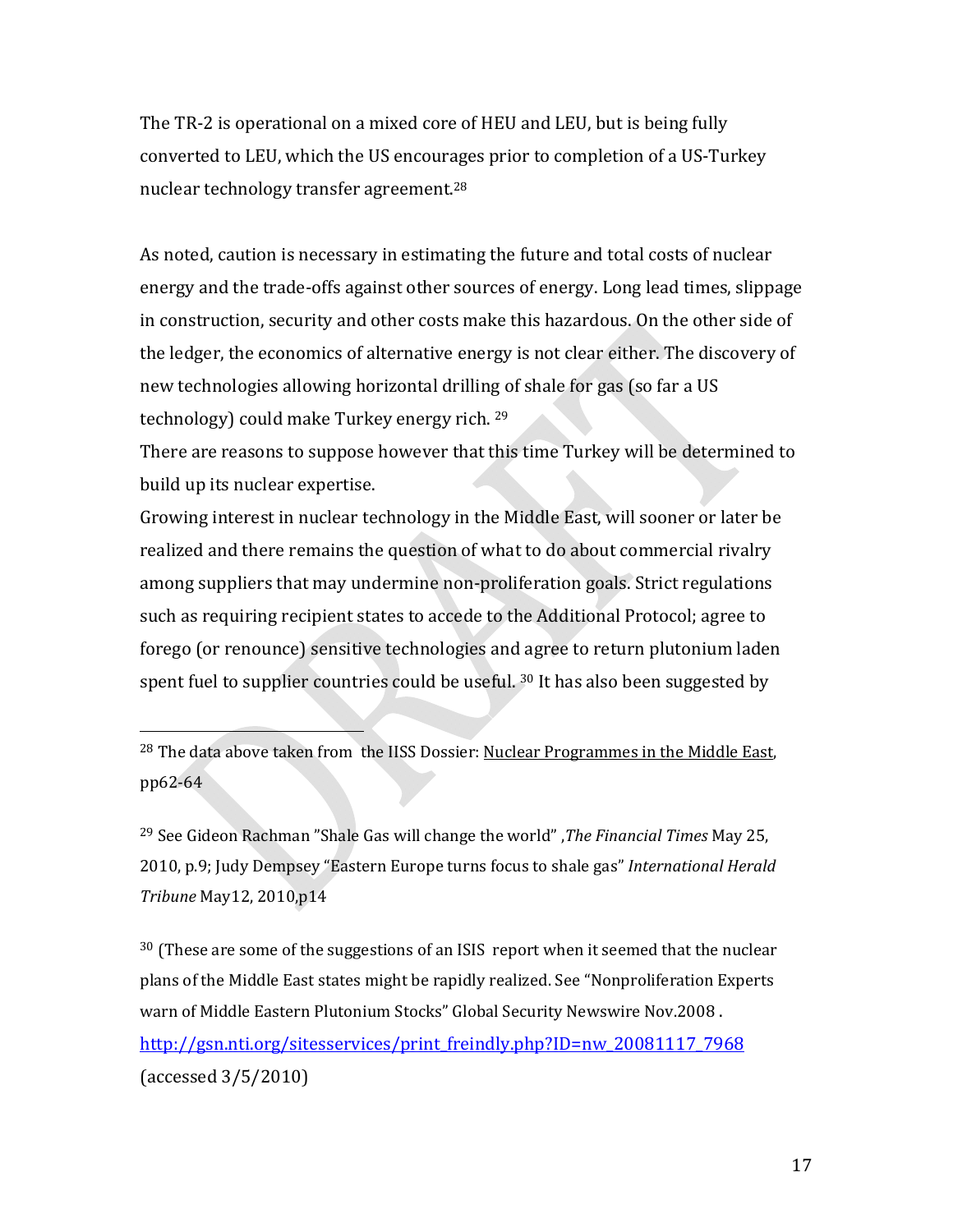experts that to keep the Executive branch vigilant about non‐proliferation, it might be desirable to require both houses of Congress to pass on Executive agreements concluded in relation to supply of nuclear technology.31

## **The Politics of Nuclear Proliferation in the Middle East**

An evaluation of the technological base of the Middle Eastern states,‐ ie. their nuclear infrastructure, ‐‐‐Iran apart—is reassuring; no reactors building, manpower deficiencies; long lead times; and political constraints.32 There is no automaticity to other states' response to a nuclear-capable Iran, or even to an Iran that overtly crosses the nuclear threshold. Although some analysts talkof

a "cascade" or a "tipping point" other analysts ague that contagion has been exaggerated and will be limited:

In the Middle East, it is important to separate aspirations from realistic plans. Few countries …have the scientific and technical infrastructure to support a nuclear weapons program. Saudi Arabia is a plausible buyer, although the United States would certainly make a vigorous effort to persuade it that it would be more secure under a US nuclear umbrella than with its own arsenal. Egypt's determination to acquire nuclear weapons…is limited by its weak scientific and technical infrastructure , unless it were able to rent foreign expertise.

Another analyst notes that Riyadh's "characteristic timorousness" would argue against its "rushing toward nuclearization." 33

 $\overline{\phantom{a}}$ 

 $32$  For a comprehensive look country-by- country, including the Maghreb see Nuclear Programmes in the Middle East :In the Shadow of Iran. (London: IISS, 2008)

<sup>31</sup> Martin Matishak, "Lawmakers seek fixes to oversight of Nuclear Trade deals" Global Security Newswire May10, 2010.

http://gsn.nti.org/sitesservicess/print\_friendly.php?ID=nw\_20100510\_3487 (accessed 5/11/2010).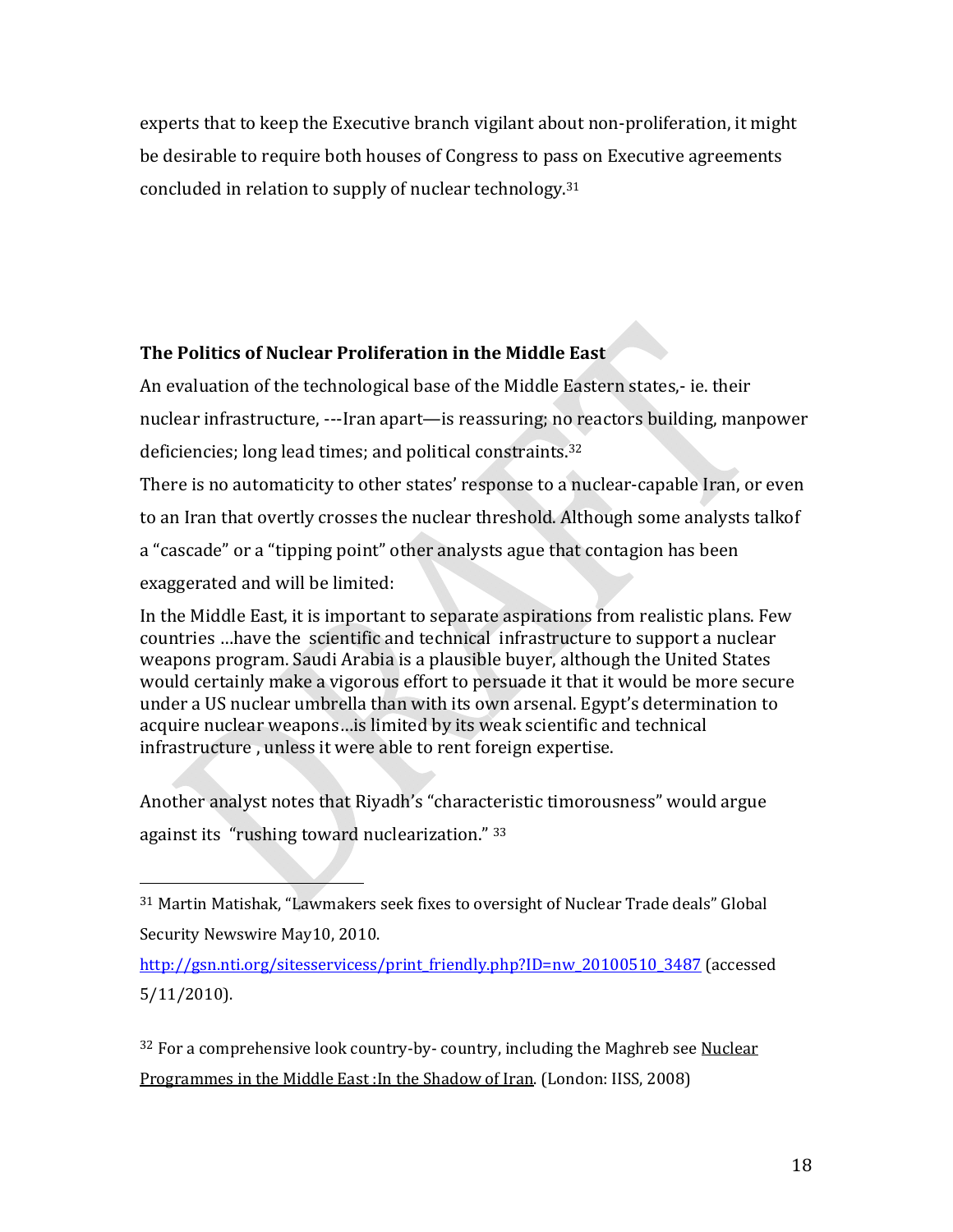The same authors argue respectively that a Turkish nuclear bomb "would not only jeopardize Turkey's role in NATO but also undercut whatever chances the country has for acceding to the EU." And that Turkey's relations with Iran are "generally sound" and Turkey's NATO connection would argue against it. A specialist on Turkey argued five years ago that it was "most unlikely" that Turkey would seek nuclear weapons… "an inconceivable path under current conditions."34 I will argue the opposite: that political developments are eroding the constraints and pushing in the direction of nuclear proliferation; that strategic imperatives are aligned toward it while international constraints are not in place to prevent this. Above all regional instability and division, the steady , irreversible, decline of the US as a dependable strategic ally and the failures in Iraq and now in a different way in Iran, increase regional states' incentives to adopt hedging strategies. I will look first at the dynamics of Middle Eastern politics, then look at the case of Iran and then to Turkey as an illustrative but not necessarily representative case. 35

<sup>33</sup> [ See Graham Allison & Charles Ferguson "Is the nuclear Order about to collapse?" *Foreign Affairs* (Vol.89. no.1)Jan/Feb 2010 p.83; and Devin Hagerty "Iran: The Nuclear Quandary" Ch.10 in Muthia Alagappa (ed) The Long Shadow: Nuclear Weapons and Security in 21st Century Asia.(California: Stanford UP,2008) p315.]

<sup>34</sup> [Ian Lesser ,"Turkey and Iran: The Nuclear Risks:" ch.4 in Henry Sokolski &Patrick Clawson (eds) Getting ready for a Nuclear‐Ready Iran, 2005,p p.90,105‐6.)

<sup>35</sup> ( For discussions of Arab responses see Wyn Bowen & Joanna Kid "The Nuclear Capabilities and Ambitions of Iran's Neighbors" Ch.3 and Richard Russell "Peering over the horizon: Arab Threat perception and Security Responses to a Nuclear Ready Iran" ch.2in Sokolski and Clawson,2005; On Egypt and Saudi Arabia see the respective chapters, 4 &6 by Robert Einhorn and Tom Lippman in Kurt Campbell, Robert Einhorn & Mitchell Reiss (eds) The Nuclear Tipping Point:Why States reconsider their Nuclear Choices (Wash.DC: Brookings ,2004) See also Tariq Khaitous, "Arab Reactions to a Nuclear‐armed Iran" *Policy focus* #94, (Wash. DC: Washington Institute for Near East Policy June 2009; and Richard Russell, "A Saudi Nuclear Option*?" Survival*, vo.43 o.2 (summer 2001) pp.69‐80) see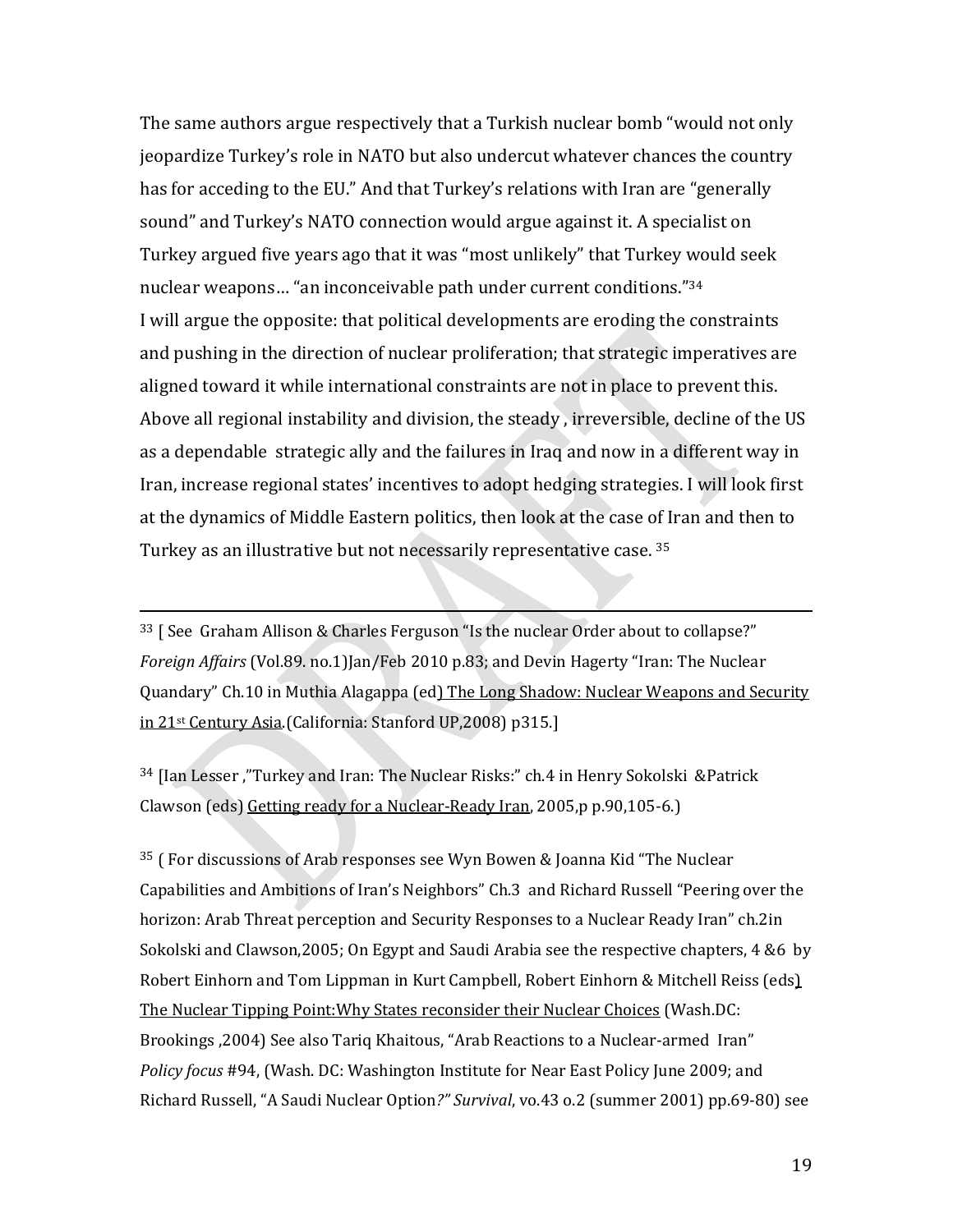### **The Political context of proliferation**

Comparing the Middle East today with a decade ago suggests how much has changed and how much has remained the same. The international context is vastly different. Instead of a unipolar world we now have a non‐polar or a polar world. Rising Asian powers are interested customers of Persian Gulf and important commercial partners. US influence and standing in the Middle East is at an all‐time low. The US has forfeited its moral authority in Abu Ghraib and Guantanamo, lost the confidence of its Arab allies as result of its poor judgment and ignorance in Iraq, its ineffectual policies toward Iran and its bias toward Israel and neglect of the Palestinian issue. The reputation of the US will suffer further if it "cuts and runs" before Iraq is fixed. In any case this precipitous decline in confidence in the US is not recoverable. Some states like Saudi Arabia have already diversified their defense relationships with other states like China. The fact that more and more middle powers practice China, Russia and Iran's "strategic defiance" of the US, such as Brazil, Turkey and even Syria (not to mention Venezuela and Cuba ) says something about the US 'standing. Despite ostensibly "having nowhere else to go" the Gulf Arab states continue their massive purchases of arms from the US, but have little confidence in the US' discussion of extending deterrence to them ("too little, too late.")36

With the world more decentralized, and US credibility and judgment undermined for its denizens, the Middle East is beginning to look like a truly dangerous place

also Gawdat Bahgat, Proliferation of Nuclear Weapons in the Middle East (Gainesville: University of Florida,2007)

<sup>36</sup> For arms purchases see James Drummond &Andrew England "Gulf states set to spend more on Armaments" *Financial Times* May 3, 1010; also see http://www.ft.com/cms/s/e26c7342‐56cd‐11df‐aa89‐ 0014feab49a,dwp\_uuid=be75219e‐940a‐11da‐82ea‐0000779e2340,print=yes.html (accessed May 10,2010)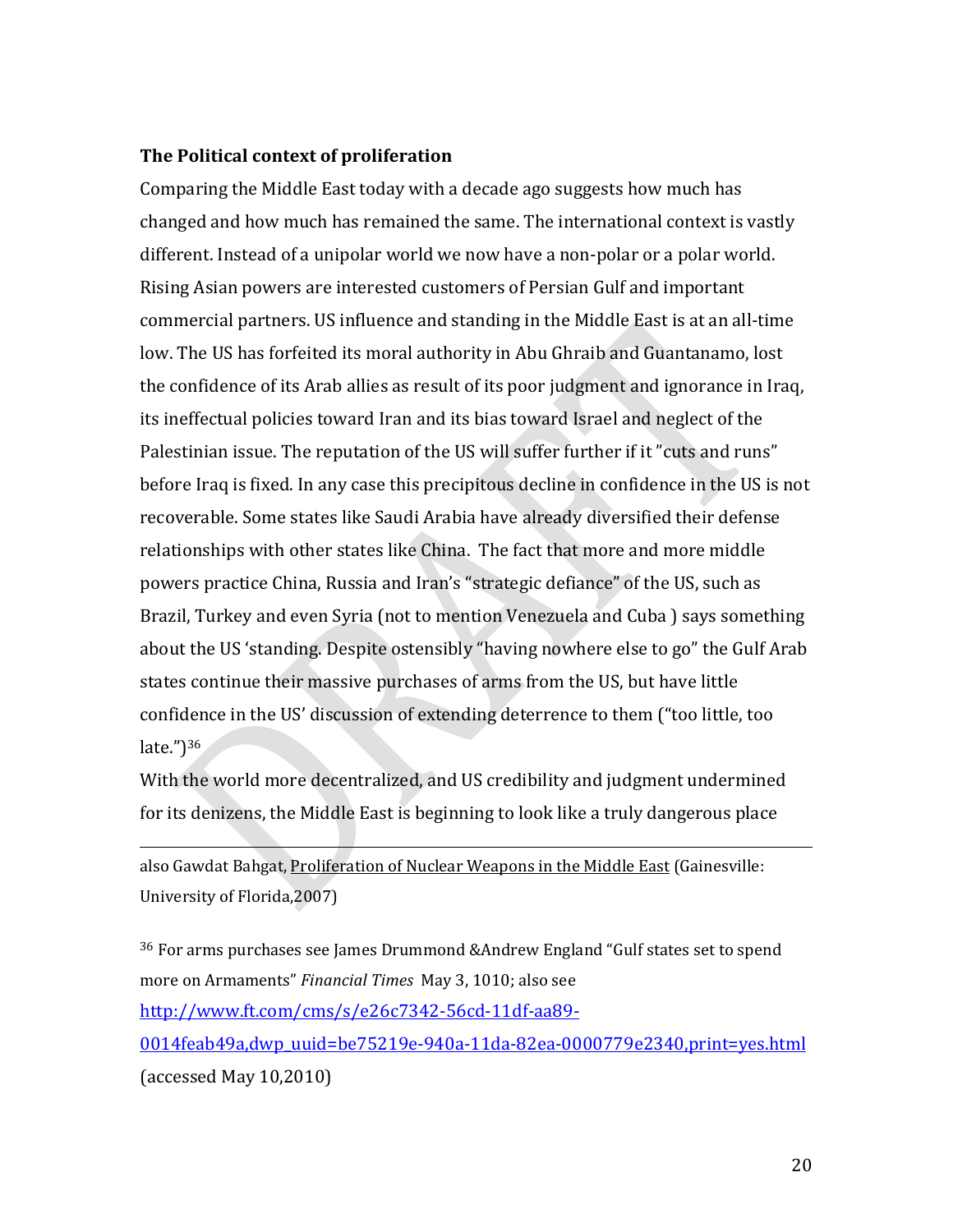Neither US military power nor its ability to leverage this into coercive diplomacy are likely to make it less so. The limited value of sheer military power , the fragmentation of security issues, the loosening of alliances (reflected in the euphemism "coalitions of the willing" ) all suggest a region strategically adrift. To the untutored eye, the Middle East itself may not appear radically different from a decade ago: conflicts, instability, wealth , corruption, authoritarian governments , extremism etc etc. In reality there are new problems accreted to the older ones. In summary we can simply note

- the strategic centre of the gravity of the region has shifted to the Persian Gulf';
- Instability and uncertainty surrounding Iraq have taken it out of Middle East and Gulf politics, leaving Iran unbalanced.
- The Israel/Palestine equation has worsened with the Palestinians divided, Israelis equally polarized while levels of trust between the two sides have vanished.
- Civil wars and societal fragmentation continue to affect the politics of Iraq, Lebanon, Yemen, Palestine (and further afield Algeria).
- Regional politics are more polarized between the 'moderate' states (Jordan, Egypt , Saudi,)and the 'resistance front', (Iran, Syria, Hamas ,Hezbollah)
- Militias and transnational organizations now compete with governments for power and influence.
- The region is an arena for a 'civil war within Islam'. The existence of Al Qaida branches in Iraq, the Arabian peninsula and the Maghreb being expressions of this.
- Sectarian divisions have been aggravated in part by Sunni repression of Shi'ites , in part by an awakening of the Shi'is as a result of events in Iraq.
- The Arab states of the Persian Gulf always divided are further divided in their responses to Iran's regional activism and its prospective emergence as a nuclear –capable state.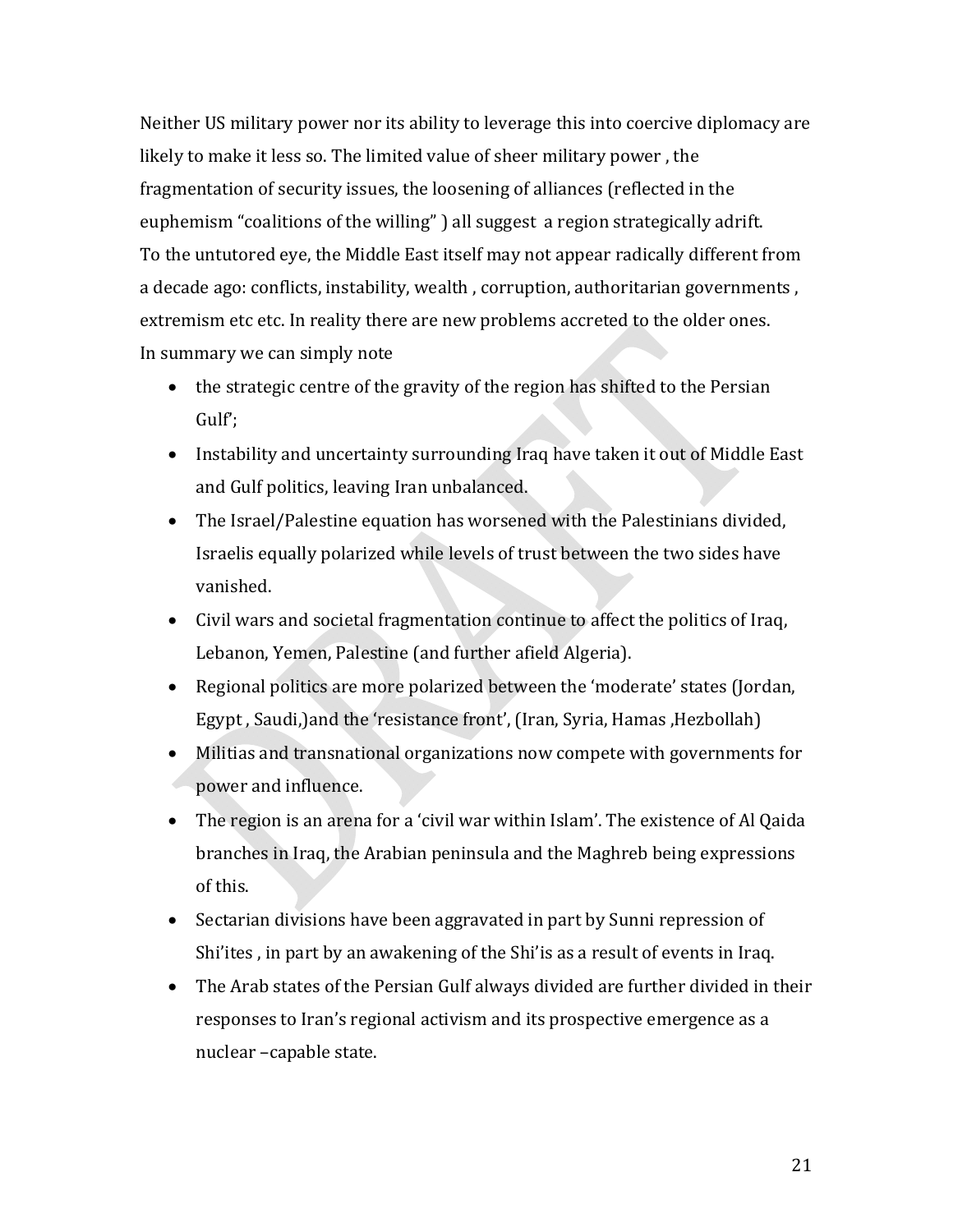- Succession issues have kept Egypt in a state of suspended animation, with a five year state of emergency, and abdication of a leadership role regionally.
- Demographic and job creation pressures persist but now side-by-side with a more politically aware 'Arab street', better informed by satellite television and the internet.
- Government legitimacy remains weak in the poorer states, while the Gulf states are sitting on a powder keg in the form of large pools of crudely exploited foreign workers .

None of these individually or collectively change the fact that the nuclear infrastructure of the region (the 'capabilities' part of the equation) remains non‐ existent and that it will take time to change that. Even with the intention, or determination , to drive toward a policy of nuclear hedging, no country in the region is in a position to realize its aims quickly. But where the intention is there-- and I believe that the reduced confidence in the US, the changed environment and Iran's nuclear ambitions--- have changed intentions, states will find ways to realize these ambitions.

To illustrate this proposition that intentions drive policy and determination can be rewarded, I will briefly recapitulate the case of Iraq and then look at the Iran 'model,' before fixing on Turkey as the most likely candidate for hedging. My principal argument is that there are shortcuts; there are 'dodgy' suppliers, governmental and non‐governmental and that our ability to detect or react effectively remains limited.

The failed case of Iraq continues to cast its shadow over current cases of suspected proliferation and will do so in the future . These maybe summarized:

- Intelligence failure and manipulation re. Saddam Hussein's possession of WMD. Assumption that Saddam Hussein had "something to hide" meant he was hiding WMD rather than hiding (from Iran!) that he did not have WMD.
- Conflation of aims regarding disarming a proliferator and regime change, suggesting a vendetta rather than nobler motives.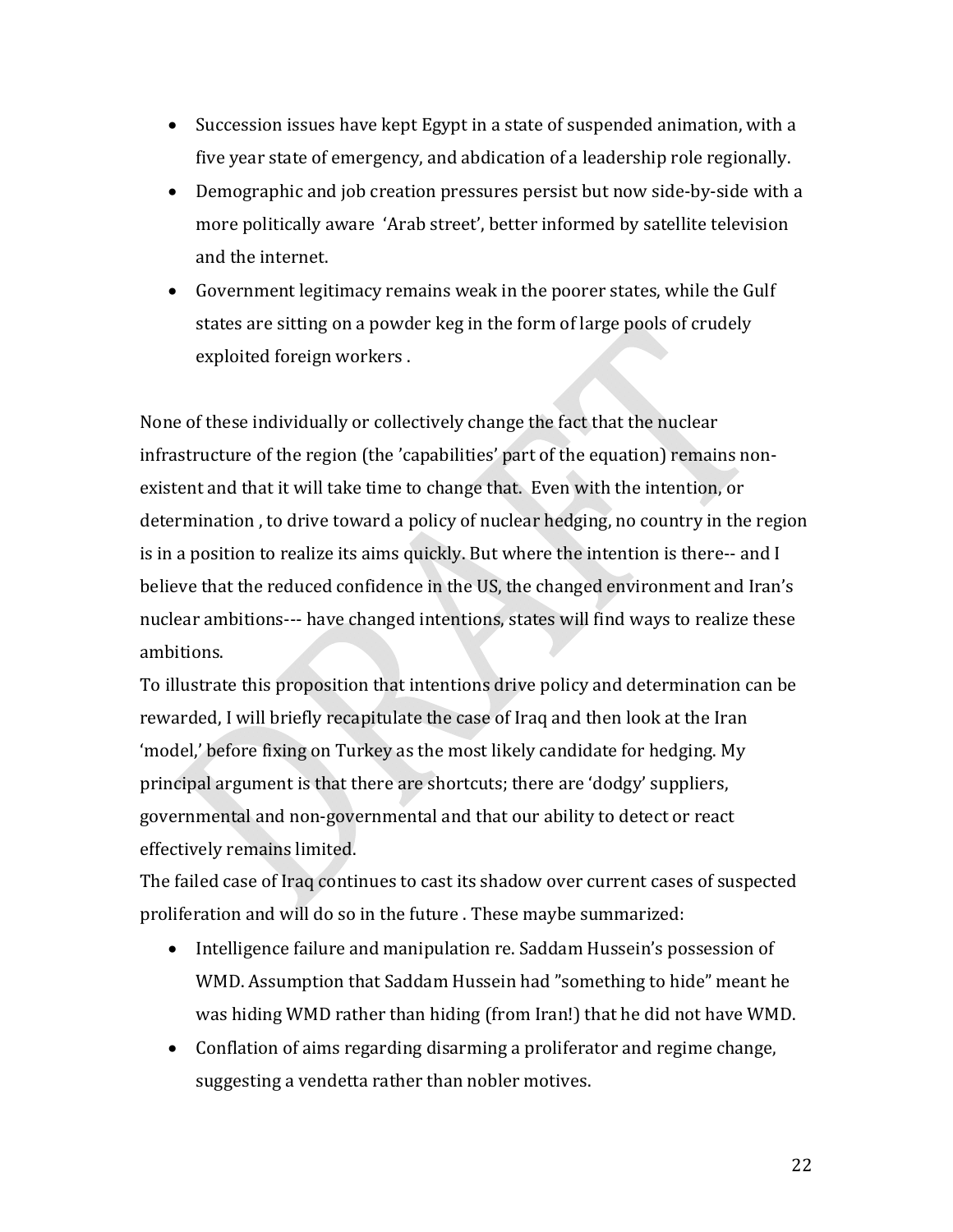- Botched diplomacy in the UN Security Council and in the subsequent occupation.
- The legacy that sanctions imposed on the proliferating country hurt the guiltless civilian population.
- The precedent was set that where there was extreme distrust no amount, or form of inspections, would be enough to reassure the US. In the case of Iran inspections can act as a "tripwire" and "inspectors can perform an alert function." 37

But whether the UNSC can agree on what constitutes definitive proof ("a smoking gun") *before* a test or withdrawal from the treaty, or agree what to do about it, remains in doubt.

As the last comment suggests the Iranian case casts a long shadow on current and future cases of dealing with non‐compliance with NPT obligations. Lacking enforcement provisions, the UNSC is the default agency for dealing with cases that has itself dubbed "a threat to international peace and security." But those were in happier times. Where Iran is concerned, the prevailing mode of behavior of Security Council members China and Russia has been obstructionism , diluting sanctions and arguing for more time for diplomacy (after eight fruitless years). Unable to agree what constitutes non-compliance, or what to do about it, the UNSC has signaled potential proliferators that there is no automaticity of punishment to be anticipated.

### **The Case of Iran: Flaws and Enabling Factors as a Template for others**

*If Iran is able to reach the end of the nuclear path, it will produce a new model of nuclearization which would be followed by other countries. <sup>38</sup>*

*Muslims can] feel confident because a fellow Islamic nation possesses the knowhow to build nuclear weapons. <sup>39</sup>*

<sup>38</sup> *Kayhan* newspaper,May 6, 2010

<sup>37</sup> (Charles Duelfer "Canaries in the Cooling Tower" *National Interest* No.102 (July/August 2009)p.60.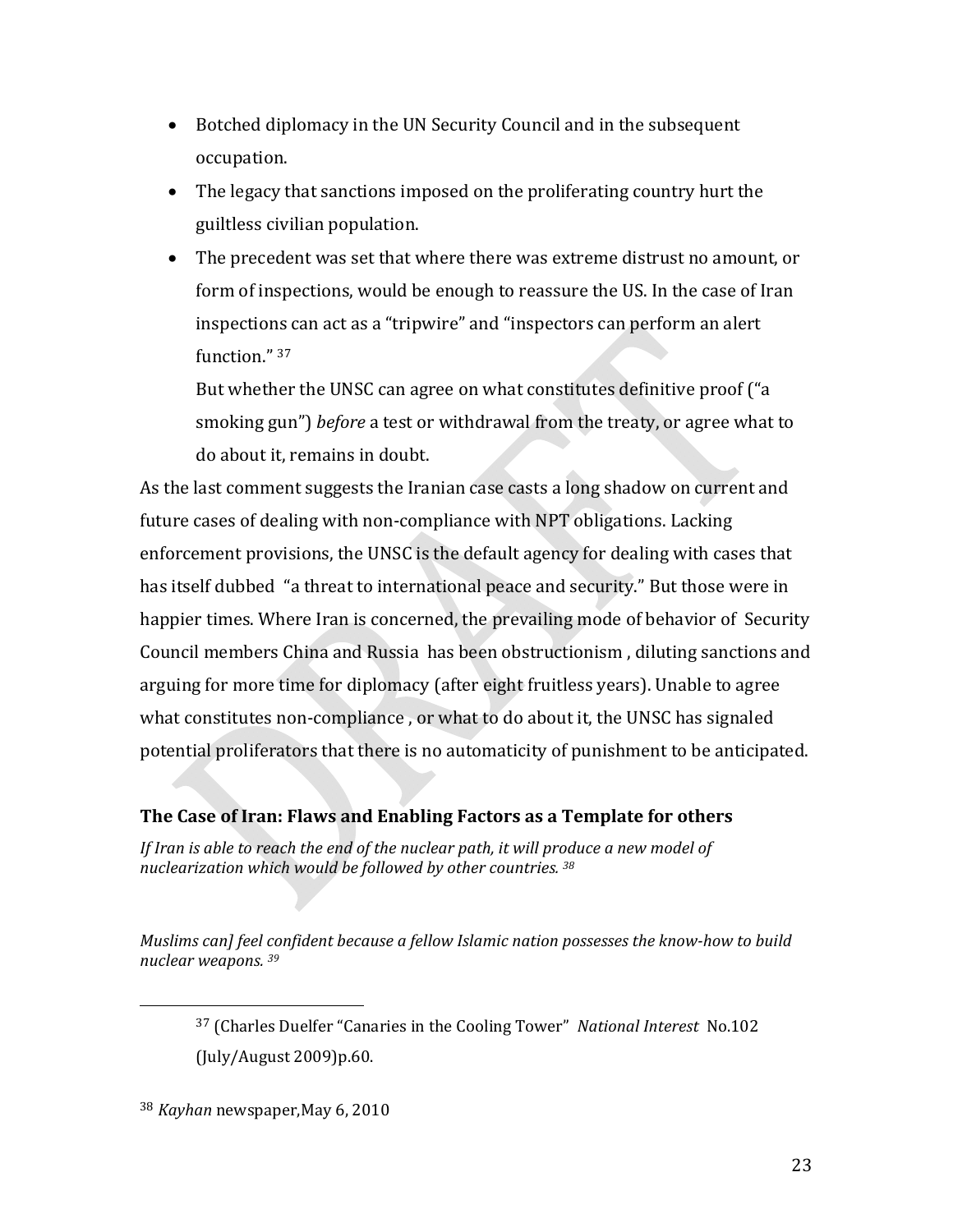Iran's path to nuclear capability has been a long and winding one; characterized by a steady, incremental, if uneven progress. Unlike that of Saddam Hussein it has not been a crash program. It does not appear to have been carefully planned, with a timetable or particular goal in mind. Its rationale has changed and its progress has been contingent on factors uncontrolled by Iran, such as the offer of the A.Q.Khan network or success in acquiring specific technology internationally.

 Iran's 'model' is one of using the cover of a civil power program (and the NPT) for acquiring weapons‐related capabilities *and* using international sources, licit a*nd* illicit, for that program. Given the very the nature of dual‐use technology, a "suspicious" pattern of procurement, could be dismissed as being in the eye of the beholder and such purchases could sometimes take place "in plain sight." Thus Iran's strategy was to buy "bits and pieces" and then try and use its own networks to create an *indigenous* centrifuge capability. (This was important for reasons of self‐reliance, sustainability and pride). A.Q.Khan's "starter kit" was built on by Iran's own procurement networks.40

Iran was aided by a large cast of characters: governments such Russia, China, North Korea ; companies from Germany and Switzerland, while technology was sourced from the US and Malaysia among other places. Iran's front companies experienced in breaching Western arms sanctions in the 1980's were natural instruments to seek illicit nuclear technology.

Iran was the beneficiary of the hostility of key Pakistan actors to Israel, a sense of grievance and a certain strategic sympathy for fellow Muslims' aspirations.41

<sup>39</sup> Iranian Foreign Minister in Pakistan after nuclear detonation, quoted in Shah Alam "Iran-Pakistan Relations" *Strategic Analysis* (October‐December 2004).

<sup>40</sup> See Albright, Peddling Peril pp.80, 120

<sup>41</sup> See Albright Peddling Peril pp91‐92, 173; Gordon Corera, Shopping for Bombs pp71‐72, 122; and David Sanger The Inheritance p.205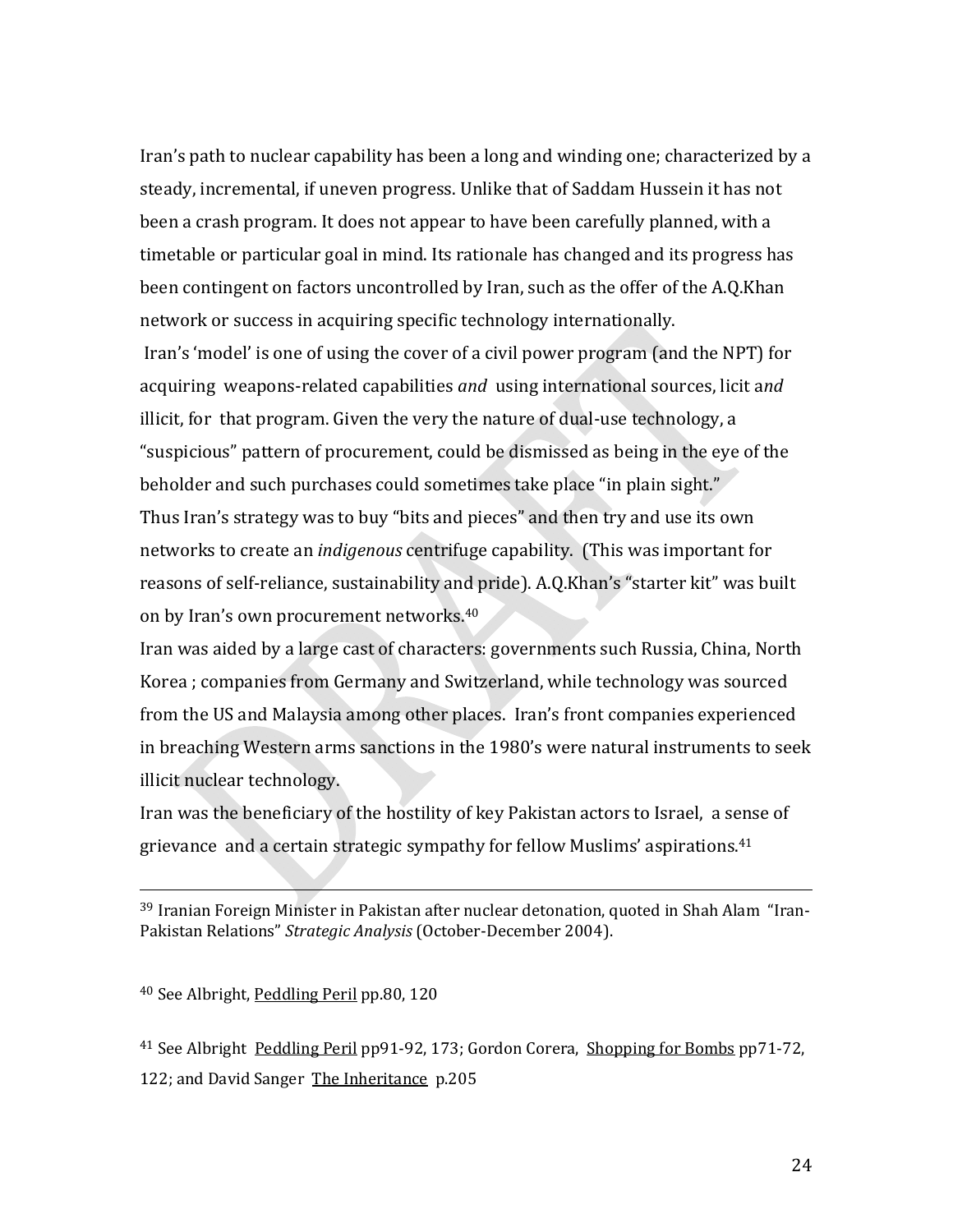Iran had not anticipated the discovery of its Natanz enrichment plant in 2002 and had to adopt a damage‐limiting strategy until it discovered that the US was unable to enforce its coercive non‐proliferation policy unilaterally .

The risk of an united international front against Iran was limited. The mistakes in Iraq loomed large. The difficulties ‐‐‐and subjectivity‐‐ inherent in ascribing motives were clear enough. The strategic interests of China and Russia in politely defying the US were all‐to‐obvious‐ (though there was reluctance to admit it in the West). Iran played on these differences, seeking to divide the UNSC members by using commercial inducements, playing the 'victim' and blowing hot‐and‐cold on negotiations and compromises. Playing cat and mouse with the IAEA inspectors, Iran used the threat of ending cooperation with the Agency (ie. blinding it as to its activities) to keep the Agency from issuing strong condemnatory reports. Using widespread anti-Americanism in the UN— which still has considerable political mileage in countries of the South—Iran could block unanimous resolutions internationally.

Iran emphasized it rights over its obligations in the NPT, preferring the letter of the treaty to its spirit (though some would even dispute that).

However Iran's emphasis on the non‐compliance of the Nuclear weapons states with their obligations in the NPT (Article VI) and its corresponding refusal to accept new obligations (including the application of the Additional Protocol, or the renunciation of the "right" to enrichment) were arguments that had resonance in international *fora.*

All of this playing‐for‐time was to allow Iran to reach a *fait accompli* of mastery of the fuel cycle. Difficulties in running enough centrifuges long enough without breakdowns continued to be problem, both the quality of the centrifuges and sabotage of some of the parts acquired abroad, being partly responsible. Iran also continued to be reliant on the steady supply of spare parts for aging manufacturing equipment." 42(This implies that Iran's drive toward the nuclear threshold can be

 <sup>42</sup> Albright , Peddling Peril p201.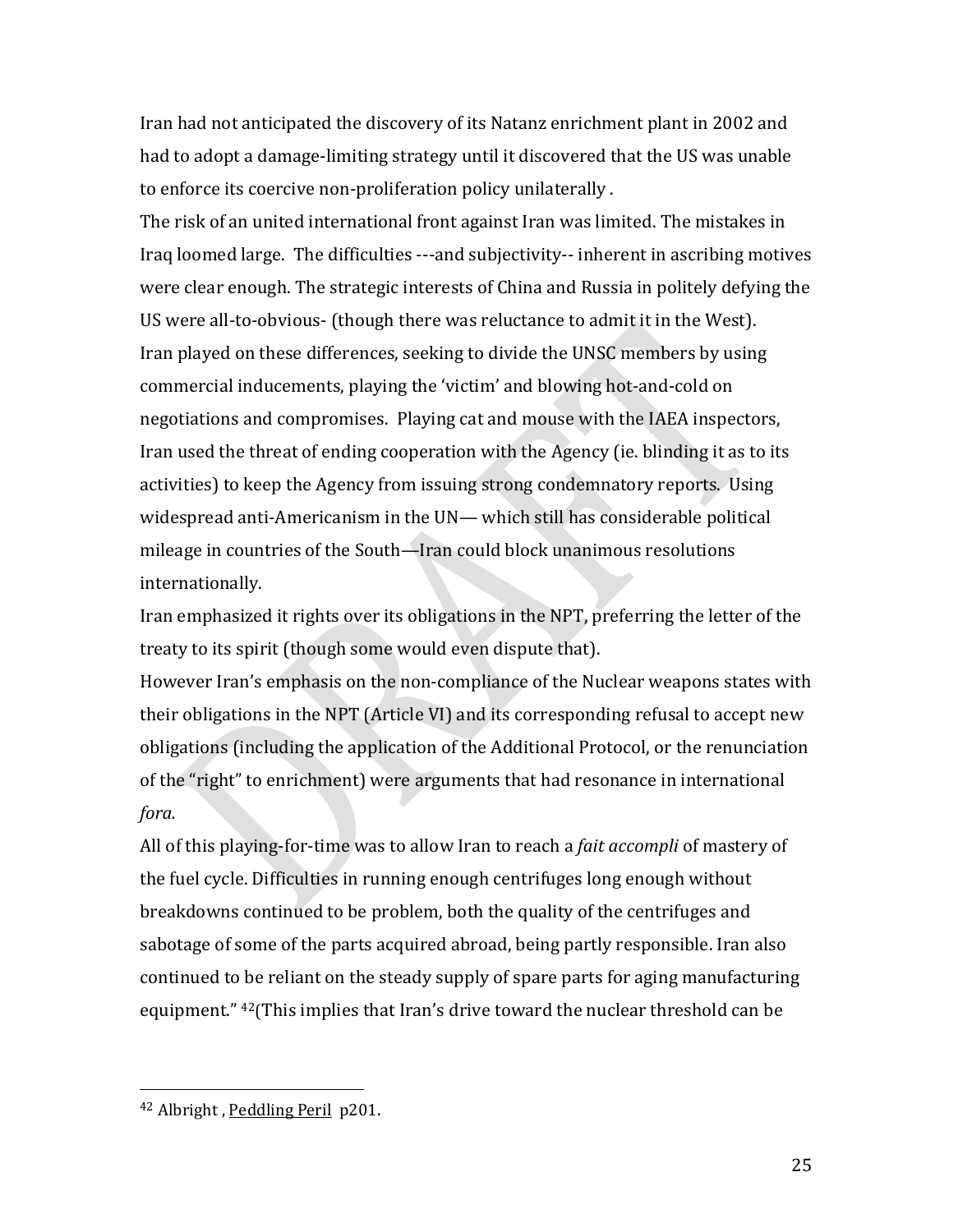slowed by international measures but it would be wildly optimistic to believe that it can be stopped.

While much of the focus has been on Iran's enrichment ambitions and capabilities, its activities with respect to the plutonium route have been given shorter shrift. Yet Iran's heavy water plant at *Arak* once operating will be well‐suited to providing bomb‐grade plutonium. At present the IR‐40 reactor is still under construction and there are now 756 (50litre) drums containing heavy water at the uranium conversion facility (UCF) in Natanz. The IAEA has had no access to Arak in 2010 and thus relies on satellite imagery to access plant operations.

It is worth remembering that North Korea which helped Syria with its reactor has emphasized the plutonium route and that Iran‐North Korea cooperation in the missile field may well have also included cooperation with Iran (as it has with Pakistan) in the nuclear field. It would certainly meet both parties needs of money on the one side and for technology/know‐how, on the other.43

It may be the case that a much underestimated part of nuclear proliferation has been how much depended on nuclear smuggling (as opposed to the cover of a power program). It is also the case that our ability to deter or prevent construction of secret nuclear facilities has proven inadequate. But there is no sign that either have improved over the past decade. 44

The Iran case demonstrates that over time, a determined state, even with limited disbursements, can acquire nuclear technology from a variety of sources, including illicit networks, ( which can be motivated by a combination of commercial/ and or strategic considerations); that local deficiencies can be overcome in time; that international inspections and state intelligence agencies cannot with confidence prove weapons –intent; and that international responses can be mitigated by

<sup>43</sup> See Siegried Hecker &William Liou, "Dangerous Dealings: NorthKorea's Nuclear Capabilities and the threat of Export to Iran" *Arms Control Today* vo.37,No.2(March 2007)pp.6‐11.

<sup>44</sup> Albright, Peddling Peril p.5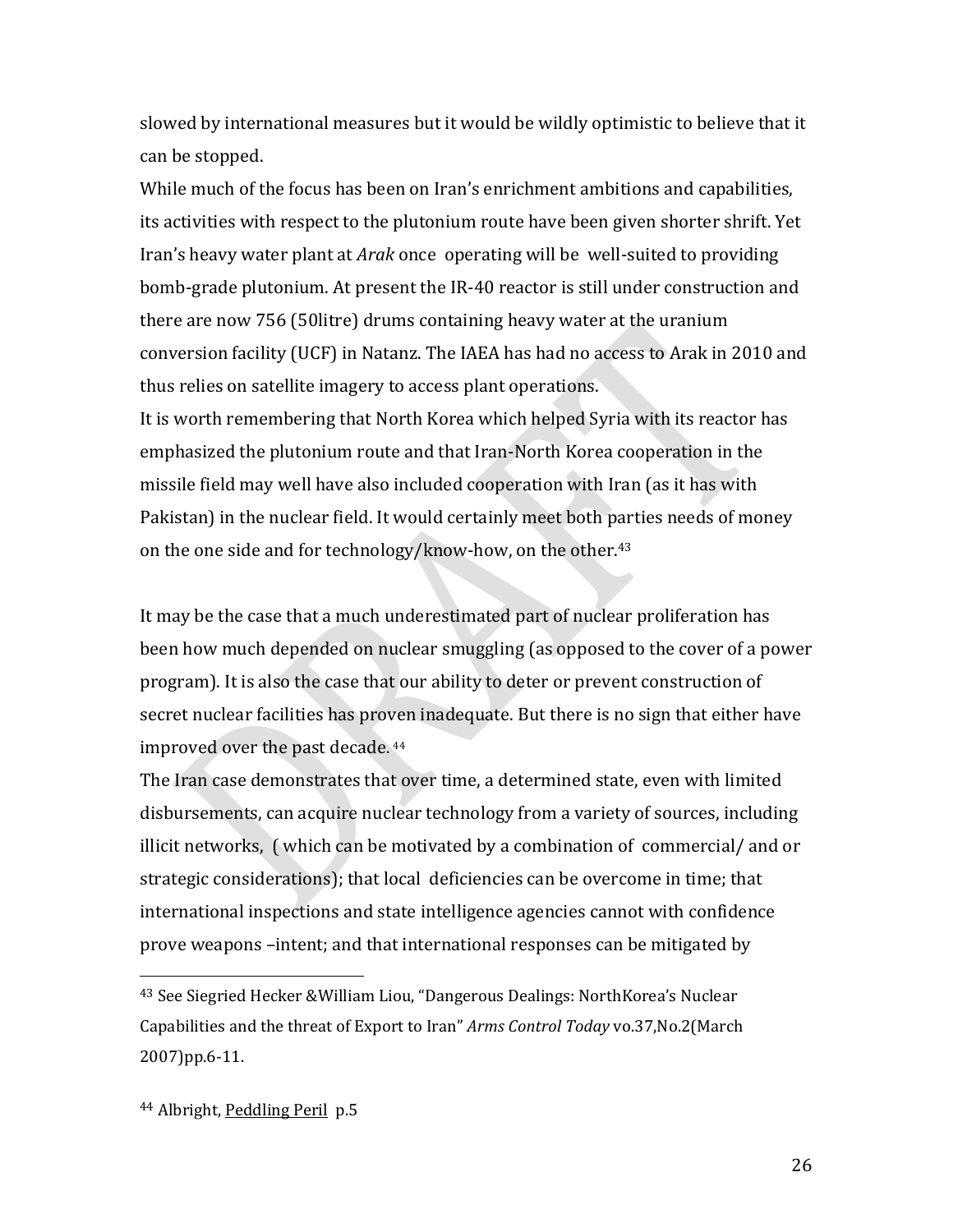political factors unrelated to proliferation. The arrival of new suppliers, the accessibility of the technology over time, which will lower the barriers to entry, all suggest that things may get easier for others. (Indicative is N.Korea: which "asks only two things of customers: can they pay and can they keep a secret?" 45

 How Iran has been handled should serve as an object lesson for others considering proliferation, but what are the lessons? So far there is little that suggests that a subtle form of proliferation that edges toward a capability without denouncing the treaty or ‐‐‐as Albert Wohlstetter noted‐‐"quite breaking the rules", will be unduly punished.

"The longer Iran is allowed to defy the inspectors trying to discover the truth about its nuclear work, the greater the risk that others in the Middle East and beyond will start rethinking their nuclear options too."46

### **Turkey: Political incentives and embryonic infrastrusture**

 With one foot in Europe and another in the Middle East, a member of NATO, a candidate member for accession to the EU, the only Muslim country in the region that is secular *and* democratic , Turkey ' has it all' . Turkey, without oil, has developed economically and its tourist sector generates as much foreign exchange earnings as the oil of some states, with the added advantage that earnings go to society and not the state. Turkey would appear to be a model, worthy of emulation on many fronts, for its neighbors.

Turkey in recent years has reoriented itself from an almost exclusive concern for integration with the West to a more balanced policy of focus on the Balkans, and the Middle East (as well as the Caucasus/Central Asia). Turkey's relations with Russia , the country's traditional nemesis, have vastly improved , reflected in the rapid expansion of trade ( energy, tourism).Whether this is called neo‐Ottomanism or simply a Turkish rediscovery of its Middle Eastern identity, it is the same: Turkey is

<sup>45</sup> Albright Peddling Peril p.160. )

<sup>46</sup> *The Economist* (edit.)"Defending the NPT: If not now, when?" May1, 2010,p.15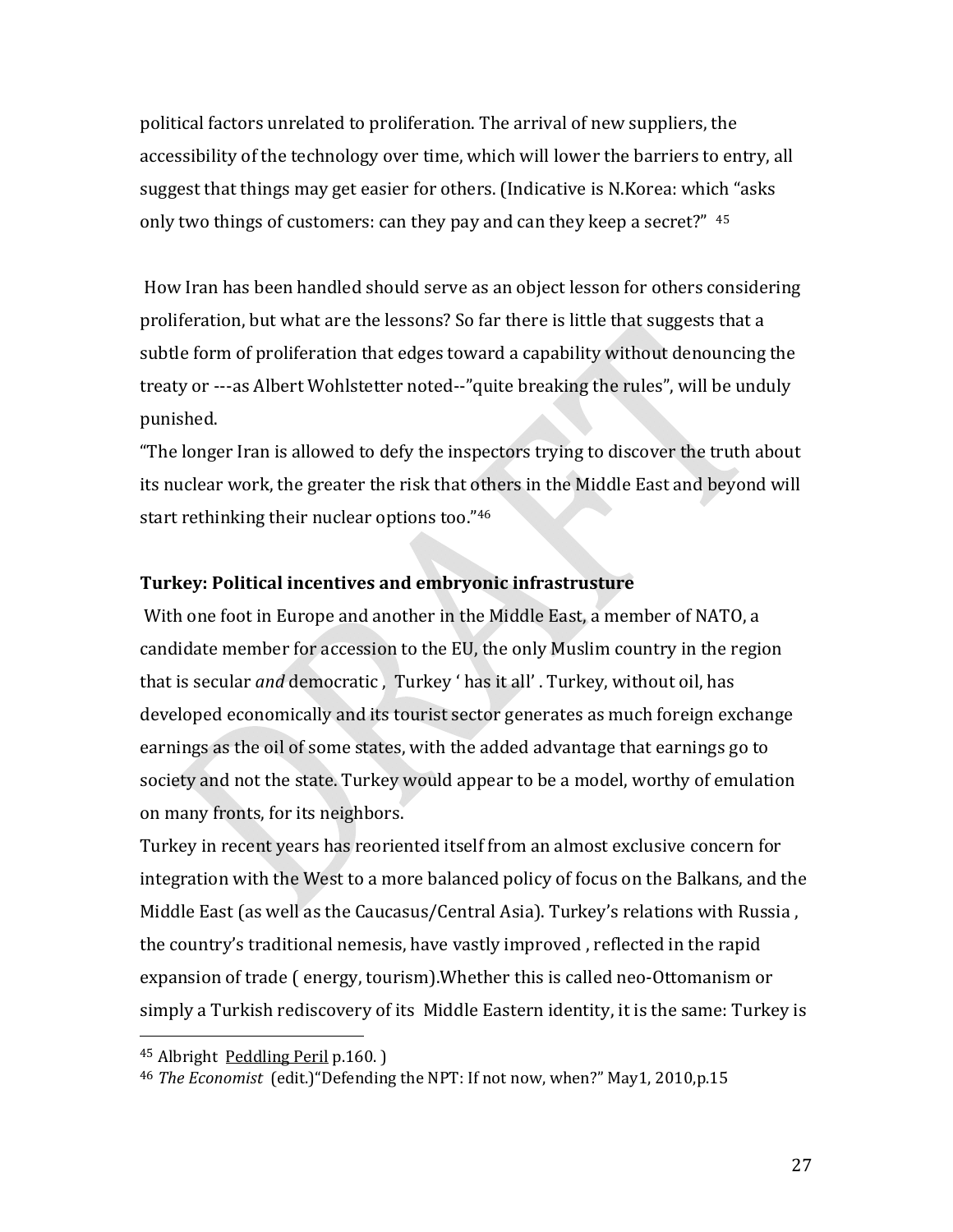playing a more independent role globally , unconstrained by the concerns of the US in particular or the European states. Turkey is thus answering those who in the 1990's argued "Turkey has nowhere else to go."

Domestically Turkey has rolled back the extreme version of Ataturkism . The headscarf/veil is no longer taboo; the entrenched power of the military is being challenged incrementally and their veto over policies eroded. Turkey is becoming comfortable again with its Islamic heritage, rebalancing from its stern secularism to a synthesis which is still being worked out. Still very conscious of threats to the state from Kurdish nationalists (e.g. in Iraq) and terrorism (from the PKK), Turkey is using a more subtle diplomacy to combat these than in the past. A new nationalism is emerging which drives Turkey's foreign relations.

Turkey has loosened its relations with Israel (very much a military/defense ‐ centered tie) , voiced support for the Palestinian cause, and positioned itself in its ties with Syria and Iran to play a mediating role in regional affairs. Turkey has publicly refused to entertain the possibility that Iran's nuclear program is motivated by military considerations.<sup>47</sup>

b Turkey as a non‐permanent member took a defiantly independent position on this issue in UN Security Council voting in mid‐2010 voting against sanctions and arguing for more diplomacy. It was active, with Brazil in finding a solution to the swapping a large chunk of Iran's fissile material through Turkey in exchange for more enriched fuel for its medical needs. 48 This independent approach, which takes the pressure off Tehran, giving it time for further development of its program, can be seen as an assertion of Turkey's solidarity with an important neighbor (a fulfillment of the doctrine of "zero problems with neighbors"); simply an assertion of its independence; or an act of "strategic defiance" of the West, a cover for its own

<sup>47</sup> PM Erdogan called this "just gossip"March16, 2010, London Agence France Press]

<sup>48</sup> See David Gardner "Assertive Turkey strives to prove its usefulness to reluctant EU" *The Financial Times* May17, 2010,p.2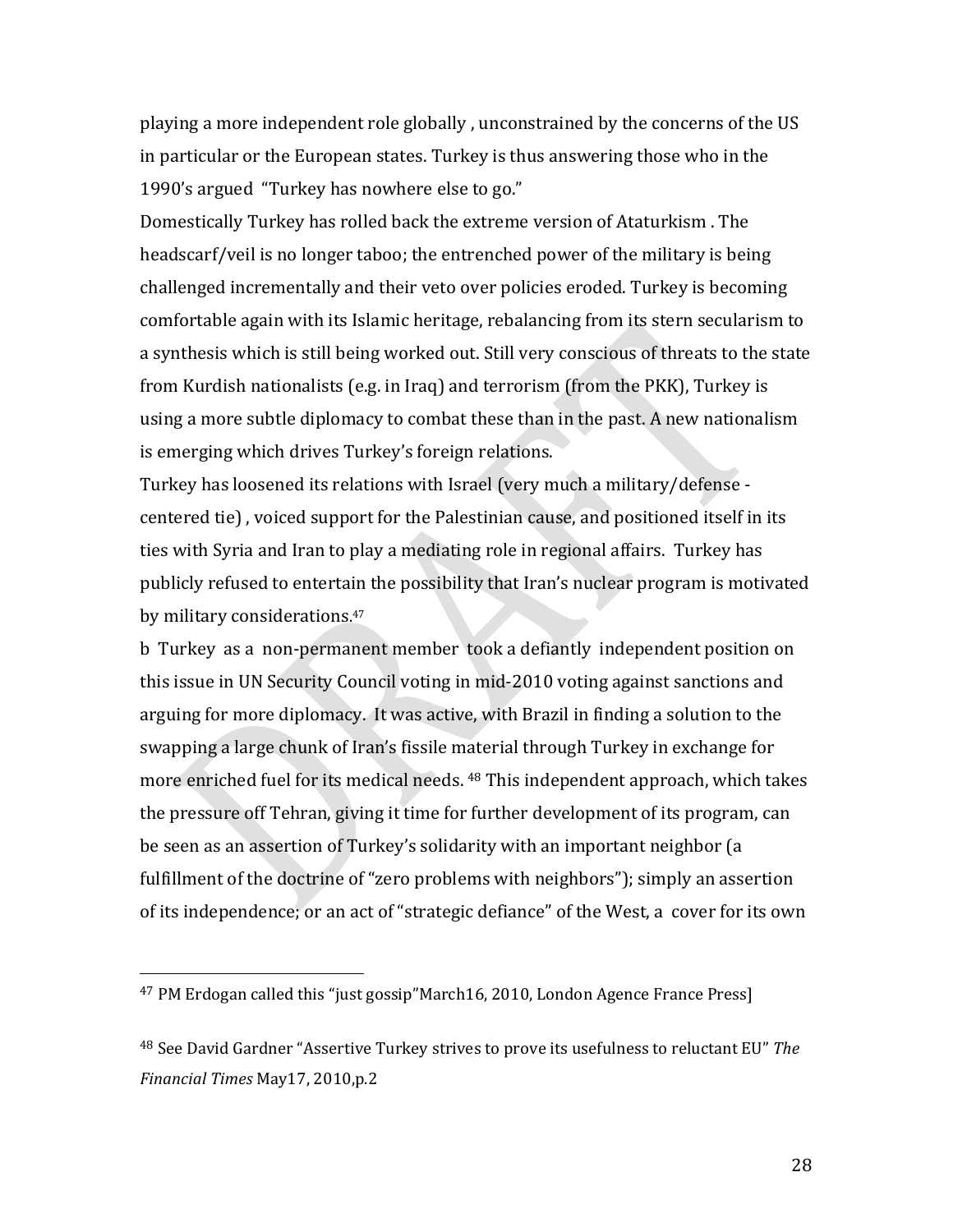unformed strategic ambitions. I will argue that Turkey's behavior is closest to the last interpretation.

Seen from Turkey, its relations with the US and Europe have been a one-way street, in which it has been taken for granted , its interests slighted or neglected . [Dissatisfaction goes along way back at least to President Johnson's "letter" threatening Turkey over Cyprus in 1964] 

Turkey has the largest land army of the European NATO members yet some members have been reluctant to extend coverage of Article V protection to Turkey in 1990/91, a war which cost Turkey substantial financial loss. Some major countries have essentially "lost the dossier" of Turkey's candidature for the EU , with others now 'jumping the queue.' Like the EU, US showed great insensitivity toward Turkey, in this case taking it for granted in the run‐up to the war with Iraq in 2002/3 and then neglected Turkey's interests in cultivating and giving substantial autonomy to Iraqi Kurds and failing to suppress the activities of the PKK. The general decline in confidence in the US in the Middle East noted earlier, above all the lack of confidence in its judgment and staying power, has not escaped Turkey. All of this has been taking place in a strategic environment in which Turkey no longer faces a major strategic threat requiring US/NATO protection by nuclear weapons.

Turkey's reconsideration of its security policies thus occur in a period when domestic politics are in transition, where identity is being redefined and the strategic environment is being transformed. All the *political* barriers or arguments against Turkey's movement towards a nuclear capable status have also palpably weakened . The summary discussion below is intended to stimulate thought not argue the case definitively.

- A security environment of more diverse threats requires more and different means;
- A secure, nationalist and independent Turkey will want to explore those means, hedging its bets for the future; while staking out security policies independent of those of the past.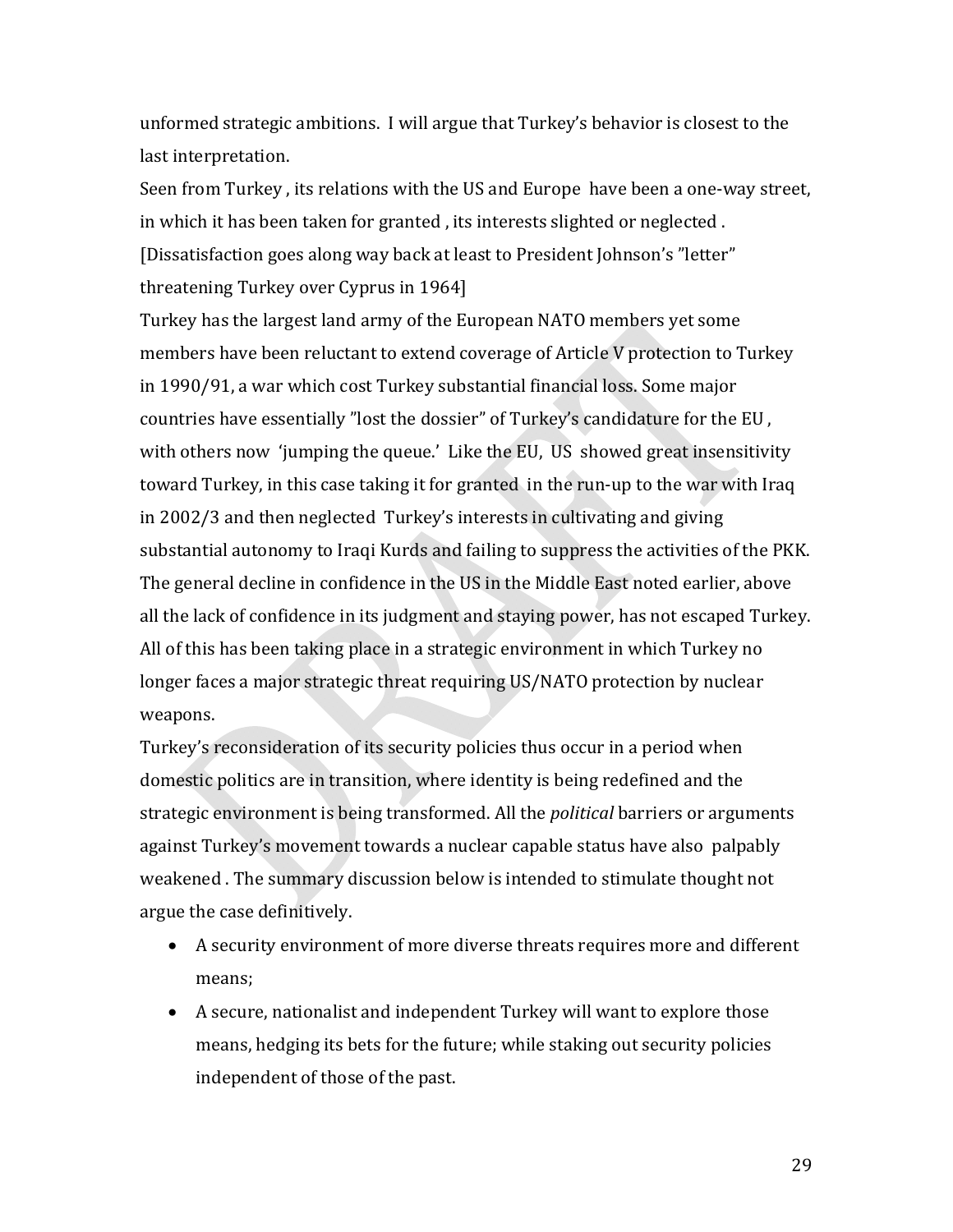- The US relationship is today is "less a source of security" than a "source of risk." 49(
- The US tie cannot thus act as a restraint on Turkey's major decisions, as it has in the past.
- Turkey today needs NATO less than the alliance needs Turkey. This is especially the case , if, as has been argued , the treaty itself has been overtaken by "coalitions of the willing".50 Regional leadership requires that Turkey plays an active role regionally, implying that it must compete with others who seek to play the same role.
- Turkey takes Iran seriously as a regional power but has no major bilateral dispute with Tehran. However a nuclear‐capable Iran might become more assertive regionally and though it will not necessarily threaten Turkey directly, it might threaten it with "regional marginalization." <sup>51</sup>
- Turkey's independent policy in the Middle East is as likely to clash with that of the US as to complement it.

• <sup>50</sup> See Richard Haass, "A Waning Europe matters less to America" *The Financial Times* May13, 2010 p.9 In short all the reasons experts adduce for Turkey not going toward the nuclear threshold such as ties with the US; EU; or the NPT appear much weaker than even a decade ago

<sup>51</sup> See Alexandra Bell, "Turkey's Nuclear Crossroads" Good , August 25, 2009 http://www.good.is/post/turkeys-nuclear-crossroads/; "Chain Reaction: Avoiding a Nuclear Arms Race in the Middle East" Report to the Committee on Foreign Relations ,.US Senate, 110<sup>th</sup> Congress, 2<sup>nd</sup> Session, Feb.2008 http://www.gpoaccess.gov/congress/index.html

See also Jessica Varnum "Turkey in Transition: Toward or Away from Nuclear Weapons? In William Potter (ed) Forecasting Nuclear Proliferation in the 21st Century: A comparative Perspective" (Palo Alto: Stanford U.P. 2010 forthcoming).

 <sup>49</sup> Leon Fuerth, in Einhorn et al. TippingPoint, p.156.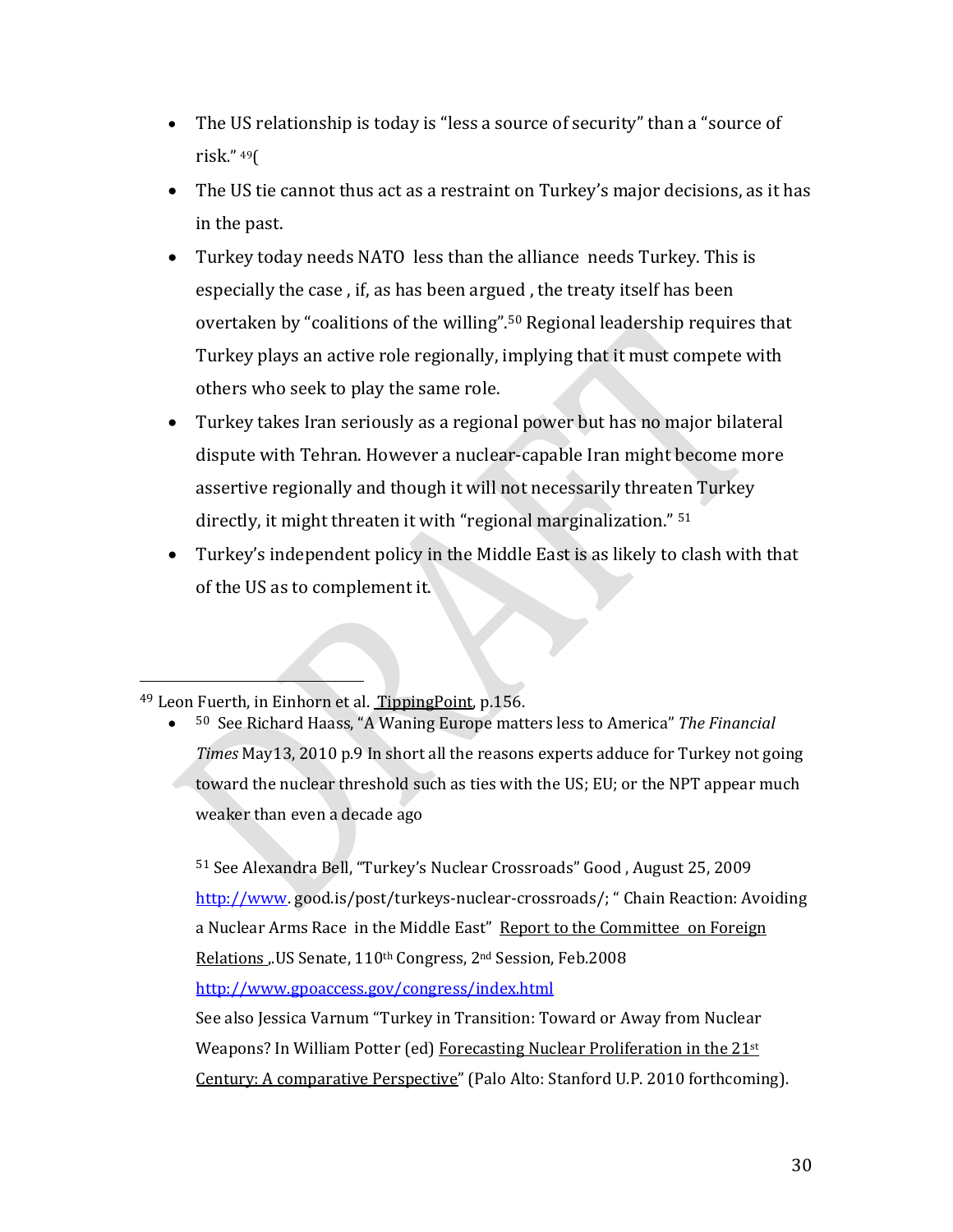- An Iran that crosses the nuclear threshold, or which attempts to exploit its threshold status, would presumably elicit a more assertive Turkish response in terms of its own hedging.
- The unraveling of the NPT if other states start imitating Iran, or like Brazil insist on the right to enrichment , is another factor that could stimulate or harden a decision by Turkey to hedge.

Turkey as noted, harbors ambitions to develop as an energy hub with gas transiting from Turkmenistan , Russia ,Iran and soon Iraq . Despite potential hydro-electric power, Turkey is a major and growing energy importer.

Turkey thus needs to assure its own energy security .

Turkey's past interest in nuclear energy never materialized due in part to financial considerations. This should no longer be a limiting factor. Iran's nuclear ambitions have now galvanized Turkey's nuclear efforts <sup>52</sup> What is clear is that Turkey today is looking nuclear energy afresh. It has signed deals with Russia and South Korean firms for preliminary studies of a complex on the Black Sea and another on the Mediterranean, with a total power up to 10,000 megawatts, equal to 10 large reactors. 53

A major agreement with Russia in May 2010 (worth some \$20bn ) which included an oil pipeline bypassing the Bosporus to the Black Sea centered on the construction of Turkey's first nuclear plant. 54

It could be argued that this is a prudent diversification of energy in that nuclear does not yet figure in Turkey's energy mix. If so, the agreement with Russia is not a diversification of dependency on sources, as Turkey already relies on Russia . However it could also be that Turkey expects Russia to be

<sup>52</sup> Congress : "Chain Reaction" p.36.

<sup>53</sup> David Broad & David Sanger "US is pushing to deter Mideast arms race" *New York Times.* May 2, 2010.

<sup>54</sup>

http://www.nytimes.com/2010/05/13/world/europe/13turkey.html?pagewanted =print (accessed May 13, 2010). Skepticism is in order whether this will see fruition, given technical and financial considerations.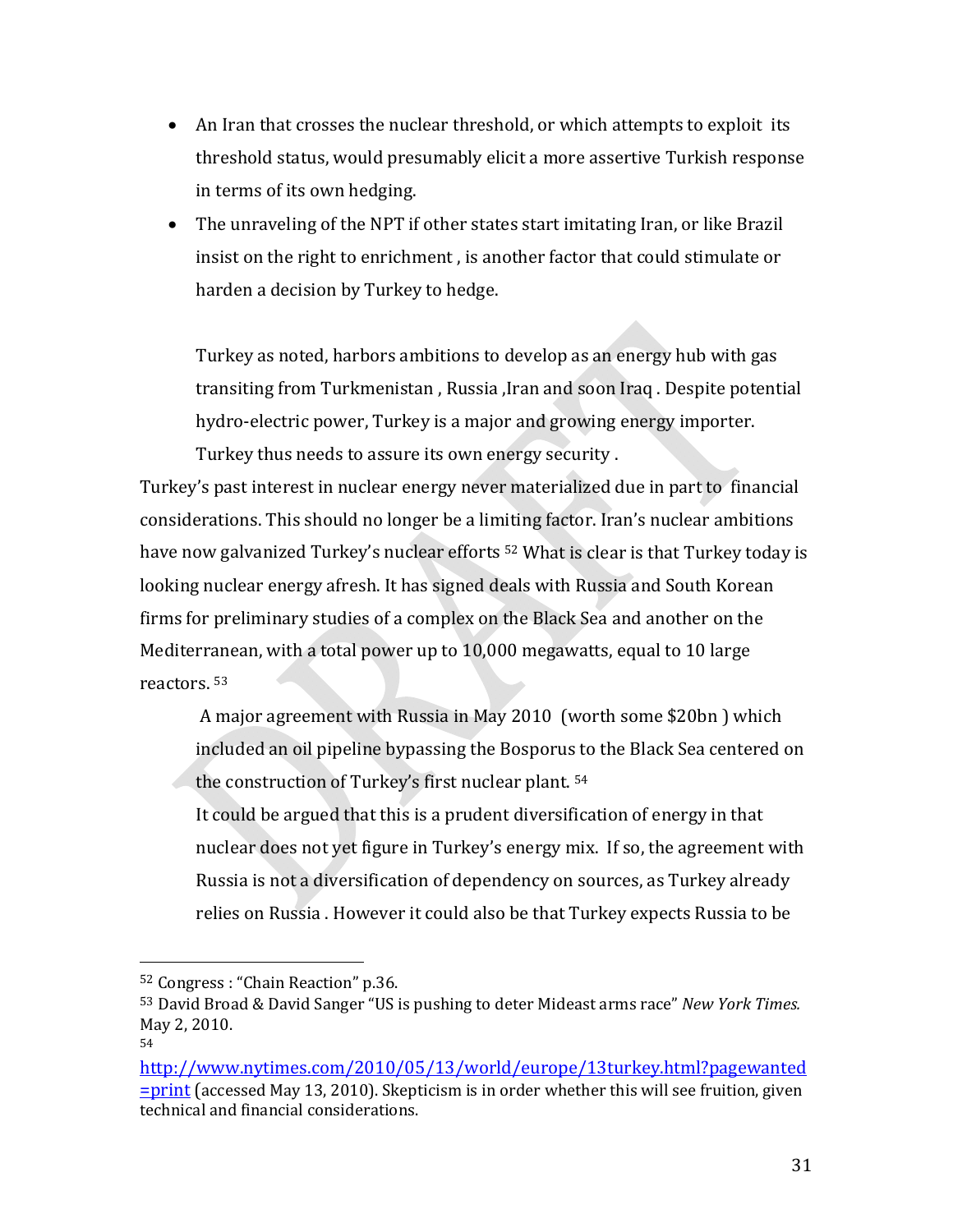more lax than other suppliers in its control of technology. Whatever the reason, it is clear that Turkey has decided this time to initiate a nuclear program, in part as a response to Iran and the goal of having options in the future. Its overtures to Iran and its tentative development of a nuclear industry is consistent with a policy of hedging politically and technologically.

There are other, less conspicuous, signs that Turkey is hedging. There are reports that there are divisions between the technical experts dealing with the power generation program and others in the Foreign Ministry and PM/Presidential office **(|check**)who are dealing with nuclear R&D. This bifurcation of the nuclear program, separation of responsibility and information may reflect more than that different focus. It could mean a difference in intent or goals.<sup>55</sup> In the Nuclear Suppliers Group (NSG) Turkey has resisted making the supply of technology dependent on the acceptance of the stricter inspections of the Additional Protocol. At URENCO Turkey has been exploring uranium enrichment projects, setting up the excuse, should its bid fail, to move to a national program. Turkey may be setting up research related to the nuclear program under the guise of energy and power needs, which like Iran's can quickly be turned towards a weapons program. if determined, Turkey will not lack the manpower or finances to do so. Nor as a state in good standing should Turkey have difficulty gaining access to technology denied rogue or suspect states.56

Turkey does not currently have the ability to produce significant quantities of fissile material usable in a nuclear‐weapons program. There is no proof that Turkey's official research institutes or universities have conducted research related to weaponization. though there is indirect evidence of interest in weaponization. Turkey may have the technical capability to manufacture many of the components

<sup>55(</sup>Differences between the F. Ministry and the Prime Minister on Iran's nuclear ambitions have also appeared see Yurter Ozcan, "New US National Security Strategy and Implications for Turkey" *Cumhuriyet* WINEP, May 11, 2010)

<sup>56</sup> Authors Interviews with experts Brussels/Paris April 2010.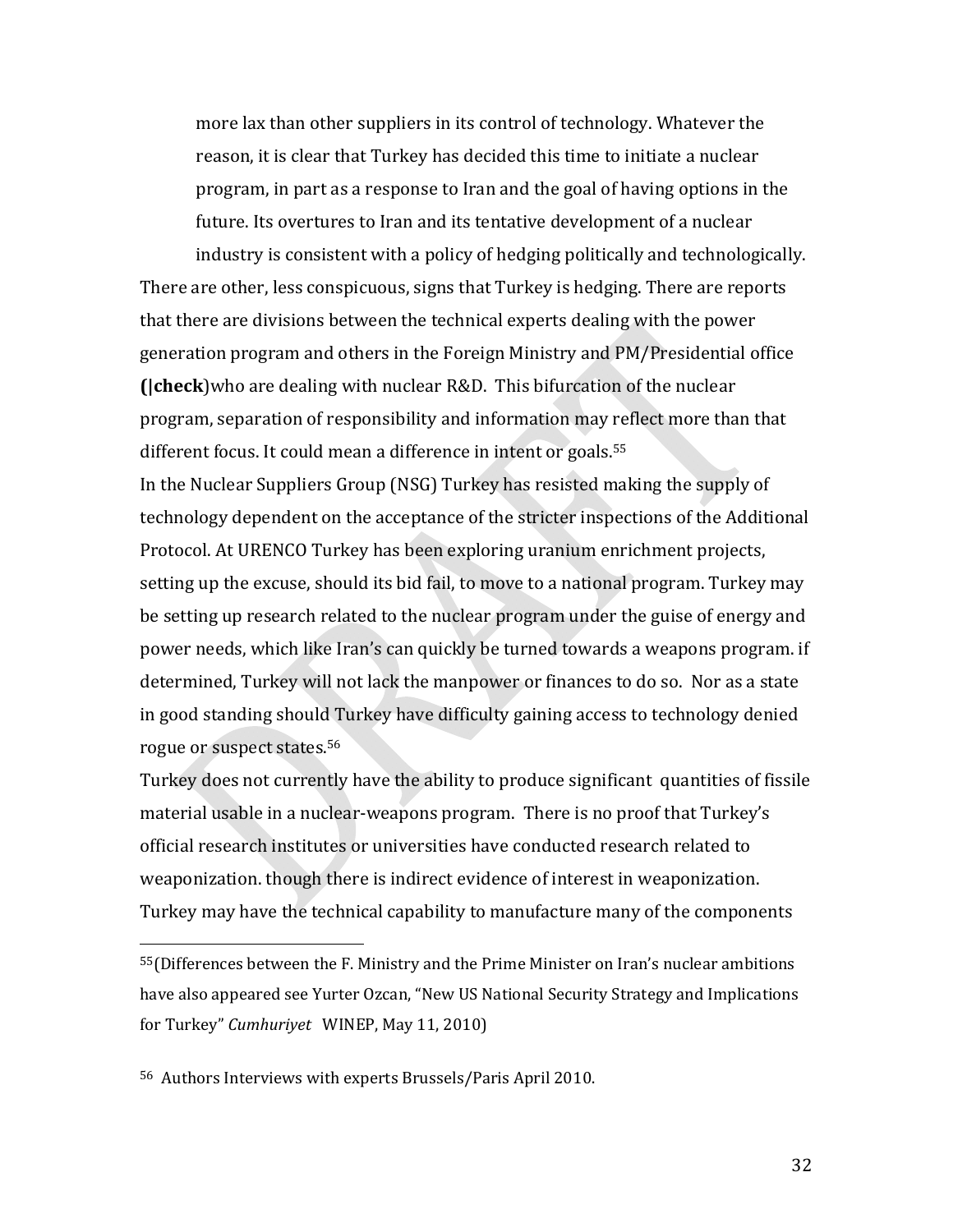for a gas‐centrifuge uranium enrichment program, although there is no indication that it has done so.57

But, to repeat, it is technically able to do so.

In the past Turkey has been suspected of aiding and abetting or simply neglecting commerce of nuclear‐related technology taking place from its territory with Iran and Libya . There is also some question whether Turkey was also offered nuclear technology from the A.Q.Khan network along with Iran, Iraq and Libya. But so far its record officially has been flawless.58

Turkey's policies in other respects , such as in the Nuclear Suppliers Group, is ambiguous. It rejects efforts to tie technology transfers to the acceptance of the Additional Protocol, surely a prudent requirement given recent experience with proliferation. Similarly Turkey rejects the idea of foregoing enrichment or reprocessing. It takes the Non Aligned argument that NPT members should not be asked to accept additional obligations until others have fulfilled their part of the bargain. Turkey also along with the NAM distinguishes between measures that are legally obligatory from those that are (merely) for building confidence, an attitude which narrowly focus on the letter of the law rather than its spirit, with respect to inspections etc. All of this suggests a deliberate attempt to widen the loopholes that exist rather than narrow them, t surely a clear sign of hedging.

 Similarly if Turkey tries to tie the denuclearization of the region (ie. the creation of nuclear free zone ) to its own renunciation of such technologies, there will be ample cause to find the argument above more plausible. Finally Turkey's position on the removal of US tactical nuclear weapons from Europe should be another indicator.

 $57$  (The assessment in this paragraph is taken from the IISS dossier. Nuclear Programmes, p.64)

<sup>&</sup>lt;sup>58</sup> Albright Peddling Peril, p.126; Corera, Shopping for Bombs pp. 70,115,226)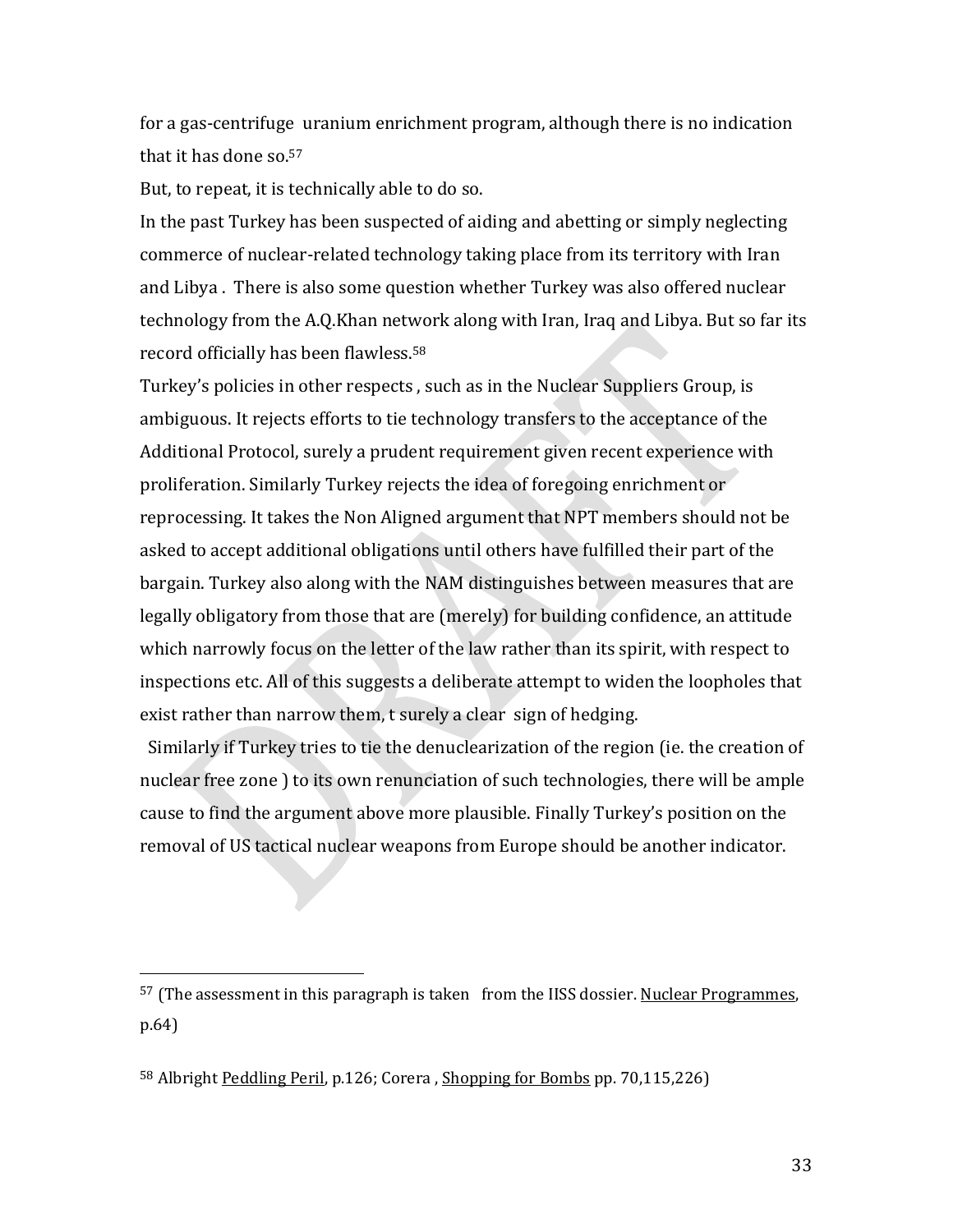Analysts believe that Turkey will object to their removal or use it as a reason to develop its own. 59

It is possible that Turkey will take no active part in the debate on their removal, voicing no support for their retention either , but simply take their removal as a further excuse to develop its own option.

The argument has been that Turkey is shaping up as a potential nuclear proliferator; that it has good reason to develop nuclear energy but not in the configuration it is going about it; that is positioning itself to have a secret nuclear program that is analogous to that of Iran, in that it will be a hedge should it seek a weapons capability . While starting from a very limited base Turkey has the manpower, scientists and access to technology that will allow it to move relatively quickly. Its past, murky contacts in these areas may stand it in good stead. The decision‐making system may also permit/encourage the emergence of a parallel program. With the phenomenon of the "deep state" we have seen that democracy at least in Turkey is no guarantee of transparency.

### *Conclusion***: Proliferation in the Middle East: A balance sheet.**

Any assessment of the Middle East has to balance two opposing factors; on the one hand the record of conflict and attempted proliferation, political tensions and current crises over real and suspected nuclear weapons and the insecurity they generate with the fact, on the other hand, in most cases, Middle Eastern states have small or non-existent nuclear infrastructures which cannot be substantially augmented quickly or without attendant risk of exposure. While the motives may be there, the capabilities are not and not likely to be any day soon.

Looking at the capabilities, which cannot change as quickly as intentions, we note that *broadly speaking* there are two principal pathways to a nuclear weapons

<sup>59</sup> Mark Landler "US wants to keep nuclear weapons in Europe" *International Herald Tribune* April 23, 2010 p.4 and Miles Pomper, William Potter& Nikolai Sokov " Reducing Tactical Nuclear Weapons in Europe" *Survival vol.52 no.1 (Feb.March,2010* )pp75‐96.]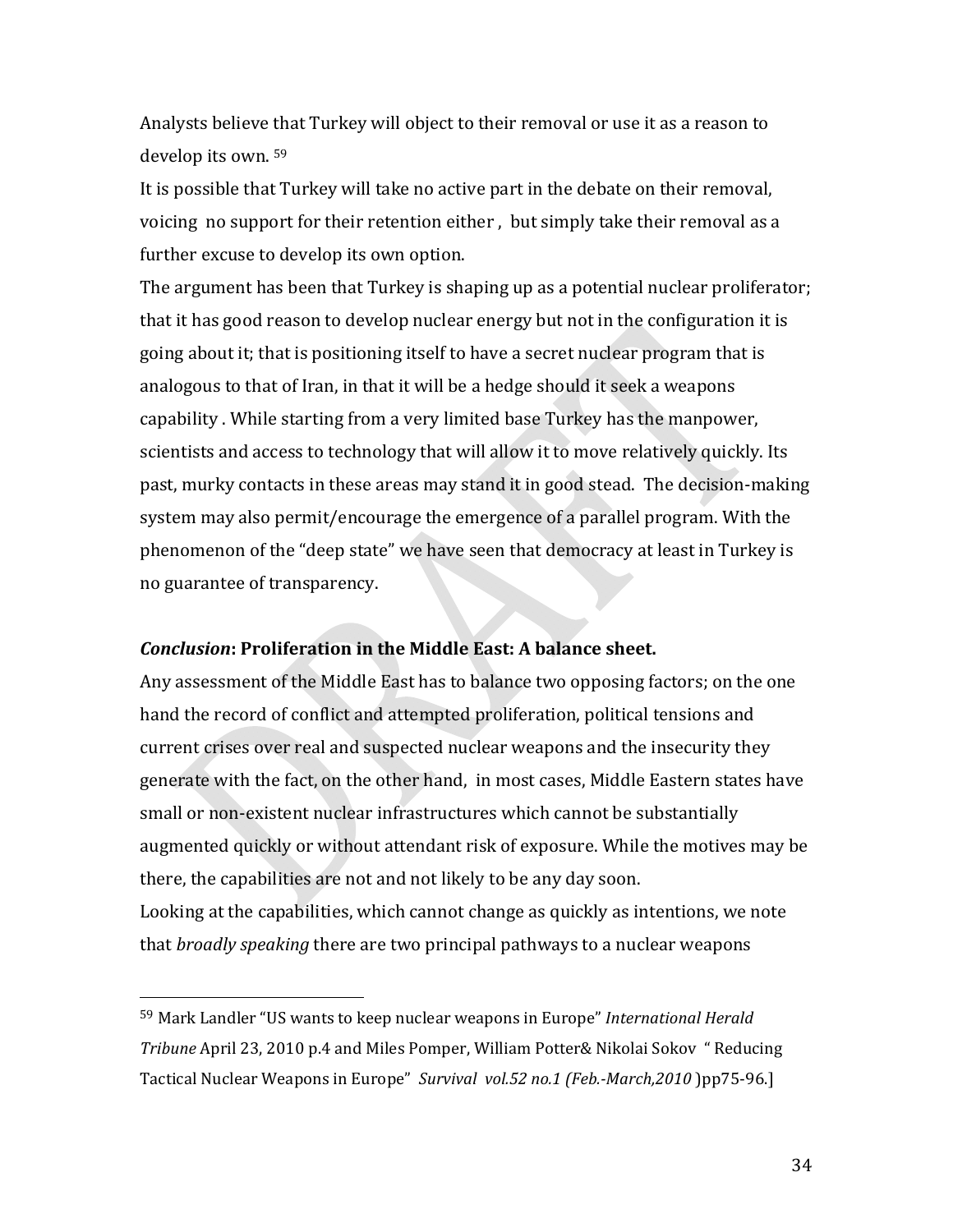capability. One is to use the cover of the NPT and a power/research program, which will be safeguarded in some manner, to create a parallel weapons program and eventually to leave the treaty. Another path is to seek a weapons capability from abroad, off –the‐shelf or turnkey, perhaps using whatever domestic program existed for training manpower.

Nuclear power reactors by themselves, (without uranium enrichment facilities or the capacity to reprocess plutonium) are not a proliferation risk. Research reactors, which are relatively cheap and require limited manpower, can be a risk, depending largely on reactor design. Diversion of fuel for weapons purposes would probably be detected and would thus be more likely as part of a decision to leave ("breakout") of the treaty. No enrichment plants currently exist in the Middle East and future one's will be carefully watched for diversion. However the more elaborate the nuclear infrastructure, the more numerous the declared facilities, the more difficult it will be, with limited resources for inspections, to be sure that in large countries there are no parallel undeclared facilities and programs. It is also possible that several states might cooperate together on a weapons program and break out together.<sup>60</sup> Without facilities though, the aspiring proliferator is constrained: dependent on an outside supplier; betting on evading inspections; counting on amassing enough fissile material to make withdrawal/breakout worthwhile and hoping that the international reaction will be as tepid as in the past.

The argument in this paper has been deliberately political rather than technical, based on the record of the past in the region, where political decisions have outweighed economic/technical or prudential considerations. Saddam's crash program, and Qadafi's off‐ the‐ shelf ambitions and Syria's stealth program, contrast with Iran's purposive, deliberate indigenization of the technology, combined with deception, duplicity, provocation and manipulation to deflect international

<sup>60</sup> (See the discussion in IISS Nuclear Programmes Dossier, 2008 Ch7, pp141‐149)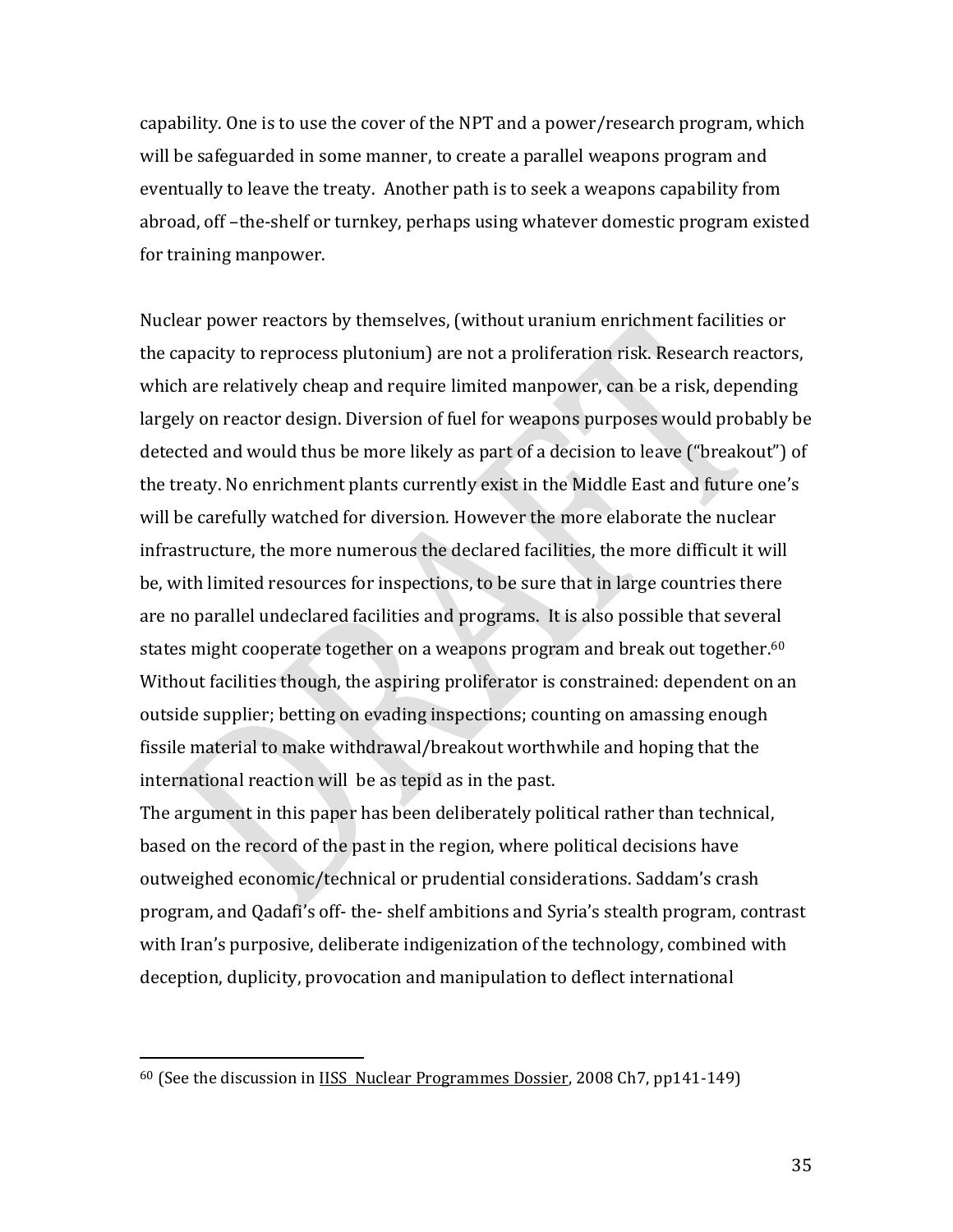pressures. Only Israel's "now you see it now you don't" program is comparable in opacity though exceeding it in magnitude.

The question posed in this paper is whether in light of new incentives one acute (Iran) and one more diffuse (the decline of the US) other states, taking advantage of the permissive environment for proliferation, will not have sufficient incentive to move towards, or over, the nuclear threshold?

This environment has been characterized by the inability to date of the UNSC to agree on a response; of the IAEA to formulate a definition of non‐compliance giving ' timely warning' *ahead* of the full frontal emergence of a proliferator; the emergence of nuclear black markets and proliferation networks, including the dubious supplier practices of some states (e.g. North Korea and Pakistan). Further more there is the fact that in the region the Additional Protocol is not becoming adopted universally nor enrichment renounced.

 I have suggested that the loss of US influence and standing in the region, (which will continue even with an "Obama bounce") has seen Saudi Arabia diversify its security ties, and anti‐Americanism increase in the region (esp. Turkey) while the price of defying the US (Iran) has declined. A more complex a‐polar world will increase states' incentives to hedge militarily. Turkey especially is posed to play a more important role internationally while it recalibrates its relations with the US and the EU. It is the 'ideal' candidate for adopting a hedging strategy on nuclear weapons, for seeking a policy that widens its options. However it is constrained technically, starting from a low base. How it overcomes this, what strategies it adopts, what constraints it accepts, and rejects, bear watching as clues to its future intentions.

Saudi Arabia is the other case. Directly in line of fire ‐‐ as it were‐‐‐ of Iran's nuclear ambitions, there appears to be precious little that the Kingdom can do. Accommodate and appease Iran? Get closer to and trust a US umbrella? Seek an alternative to the US, perhaps China? Seek stronger measures to prevent the emergence of a nuclear Iran and risk a regional conflict? Seek a long term deterrent by building a nuclear infrastructure? Seek a short‐term solution by alliance with Pakistan, if Pakistan is willing? None of these look attractive or even feasible?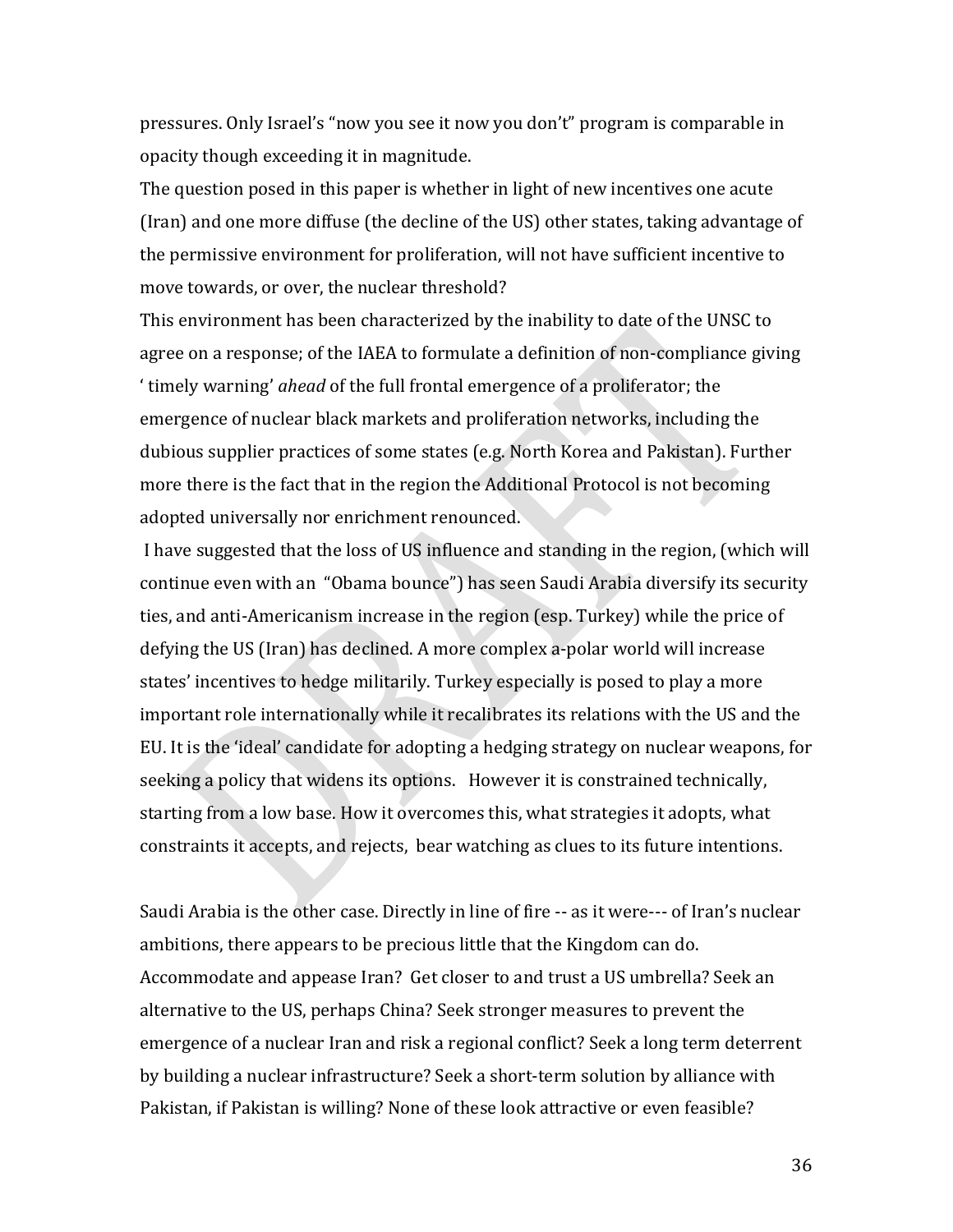The emergence of a nuclear Iran though will precipitate more than soul-searching. An Iran that in five years can bring Europe within range of its missiles, will not be an exclusively Saudi concern. 61

How others react will inevitably affect Saudi policy calculations. Will Iran become more confident and assertive regionally? Will it stay in the treaty and seek to exploit its ambiguous capability indirectly ( as seems likely) or will a domestic or regional event catalyze a stormy withdrawal ? How will NATO and Turkey treat an Iran that is nuclear in all but name? What of other medium powers in other regions, will they seek nuclear options? Will the NPT to al intents and purposes, unravel? These and other questions will affect Saudi calculations but the decision to start a nuclear infrastructure will surely be made soon and implemented as quickly as possible. Turkey and Saudi Arabia lie on different parts of the political continuum. Neither Turkey nor Saudi Arabia has the ability to develop a nuclear option quickly but each has a (different) motive; each has advantages (manpower /money). Their motives may not be equally urgent, and their capabilities differ but they share one characteristic: an interest in widening their options whether for influence (Turkey) or for security (Saudi Arabia). The argument of this paper has been that where strong enough motives exist, in the current environment, the means will be found.

### **Appendices62**

 $\overline{\phantom{a}}$ 

### **Algeria: Technical capacity and status motivations**

Algeria has had a relatively long nuclear history but no real or pressing need for nuclear energy. Nor has Algeria's security been threatened whether by neighbors or now by Iran's program. Nonetheless it went ahead with grandiose plans to

 $62$  (Unless otherwise cited, the data in this appendix is derived from the IISS Nuclear Programmes dossier )

<sup>61</sup> See Iran's Ballistic Missiles Capabilities :A Net assessment, (IISS: London, 2010; see also Iran's Nuclear and Missile Potential: A joint Threat assessment by US and Russian Technical Experts ,NY:East/West Center, 2009)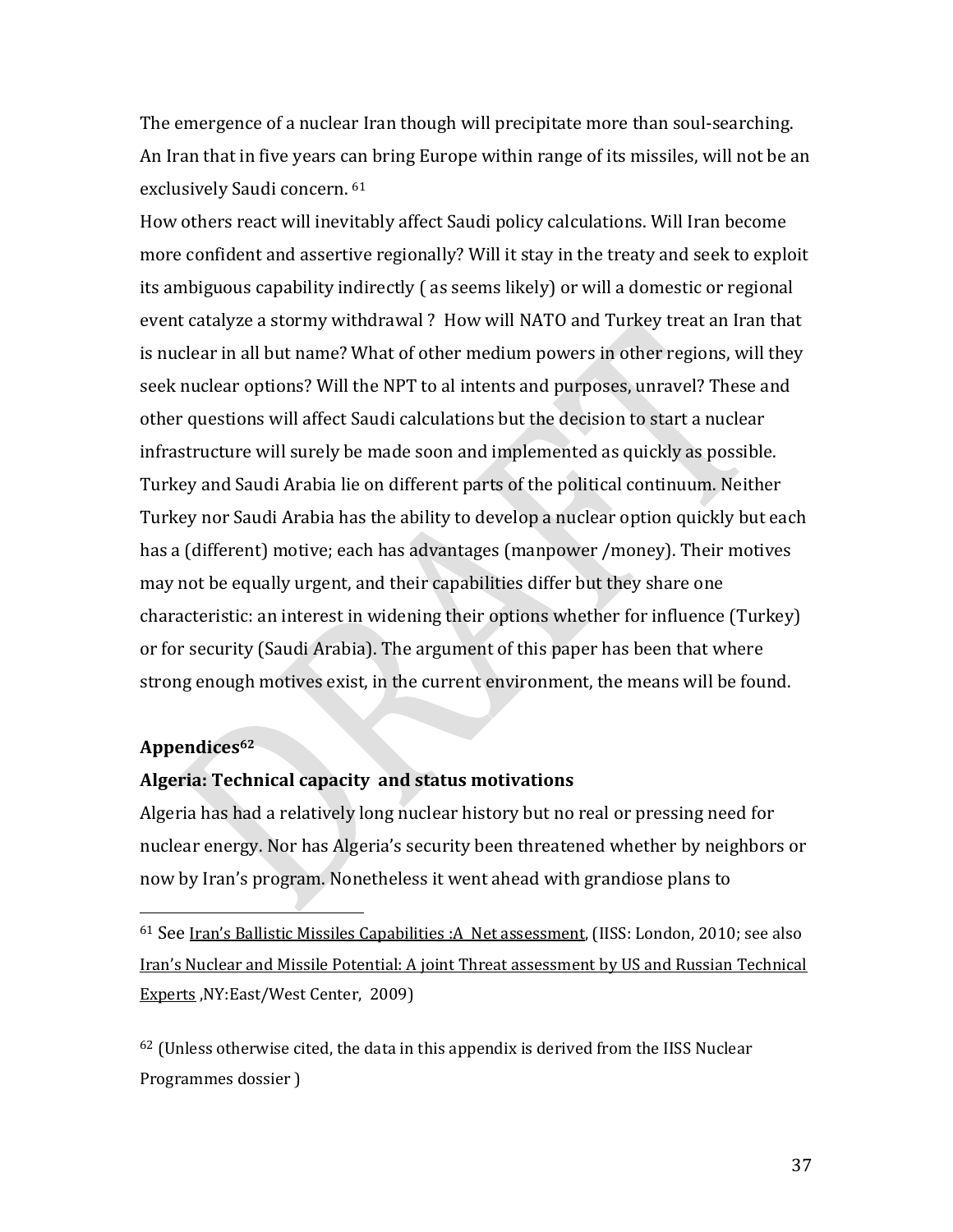substitute nuclear energy for domestic consumption and free up its oil and gas for exports. Algeria joined the IAEA in 1963 ie. just after independence and since the 1980's has had a significant nuclear program, which include four safeguarded facilities at two locations; a research reactor (Nur, DZ-0001)used for research and production of isotopes; a pilot fuel fabrication plant named UDEC, located near the research reactor at Draria; the Es Salam research reactor(DZ‐0002) owned by the Research and Higher Education ministry in the Sahara, inaugurated in December 1993amid controversy. Supplied by China this reactor‐‐‐ discovered by US intelligence‐‐‐appeared destined for weapons‐related in that the heavy water and large amount of LEU which figured in the agreement , could potentially allow the production of weapons grade plutonium. That and the fact that Algeria had not yet signed the NPT or been subject to safeguards were a cause of concern. So was the fact that the transaction with Argentine for the construction of the Nur reactor and the UDEC pilot fuel fabrication plant had involved a considerable transfer of nuclear skills and expertise which could be transferable to a weapons effort. Algeria has since ratified the NPT and is subject to safeguards and signed the CTBT, but while signing the Additional Protocol has yet to ratify it. Algeria continues to exhibit interest in nuclear technology and has signed agreements with France. Reports continue to come from various European countries about Algeria's continued interest in sensitive technology and the weapons related parts of nuclear technology such as hot cells.

Algeria has strongly supported Iran's right to the full fuel cycle and rejected any efforts to tighten the parts of the NPT that allow this. As a former leader of the Nonaligned Algeria clearly misses its leadership days. It remains mired in a political context in which a corrupt military oligarchy dominate the state ("le pouvoir")and despite the resources have failed to use them for the benefit of its citizenry. The result is the continued alienation of the populace and the relative impoverishment of a people who could be enjoying a better life. The attempt to justify emergency decrees by reference to the Islamist threat obscures the degree to which the regime itself is responsible for that Islamist opposition.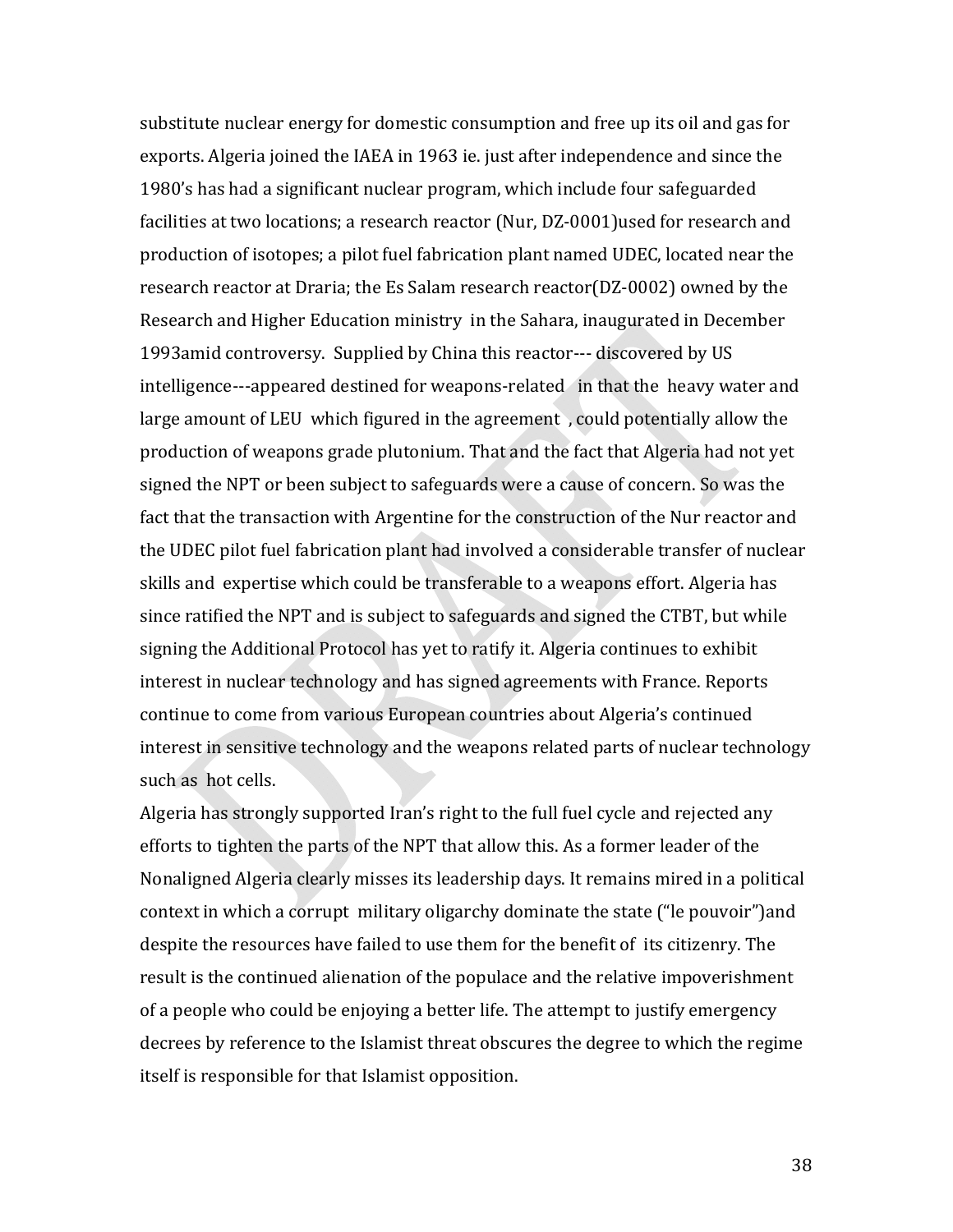Algeria technically has a nuclear option ( in the Ain Oussera complex, research reactor; hot cell labs; isotope –production plant; waste storage plant and suspected reprocessing plant). It could exercise this by breaking out of the treaty or by risking a clandestine program within the treaty. Without serious security concerns that could be met by such weapons, the motivation for the move to a weapons capability are not well‐developed strategically. Like many other states though the lure of status and a false aura of legitimacy might be irresistible for a regime that has signally failed its people.

To sum up: currently constrained , Algeria is in a position to hedge for the future. Its large research facilities can be expanded; it has large recoverable U deposits and can produce plutonium, though the quantities are unknown. The knowledge acquired from its nuclear facilities puts it in a position to move quickly to a weapons program should it so decide. What would precipitate such a decision? A general deterioration , erosion of the NPT and an Egyptian decision seem the most likely catalysts. Iran's ambitions are not an especial concern but Egypt's might be. Unsettled domestic politics will always be a wild card. Like other M. East states Algeria might be motivated to improve or acquire legitimacy by such a prestige project.

### **Egypt : Perennial favorite Candidate**

As the Arab's world's self‐proclaimed leader and neighbor of an Israel with nuclear weapons that remains at odds with the Palestinians (and hence the Arab world) Egypt might be regarded as everyone's prime candidate for proliferation. The Iranian nuclear program is another challenge to Egypt's claims to regional primacy; a reproach in the view of some who see Iran representing Palestinian rights more effectively than Cairo. Egypt in recent years has been preoccupied with an era of 'fin de regime', grooming Mubarak's son Gamal as his successor, dealing with a restless domestic opposition and reacting to foreign affairs rather than shaping them. Egypt's relations with Israel remain cold though serviceable as both share a distrust of the Islamist movements like Hamas or their Salafi cousins and in Egypt's case the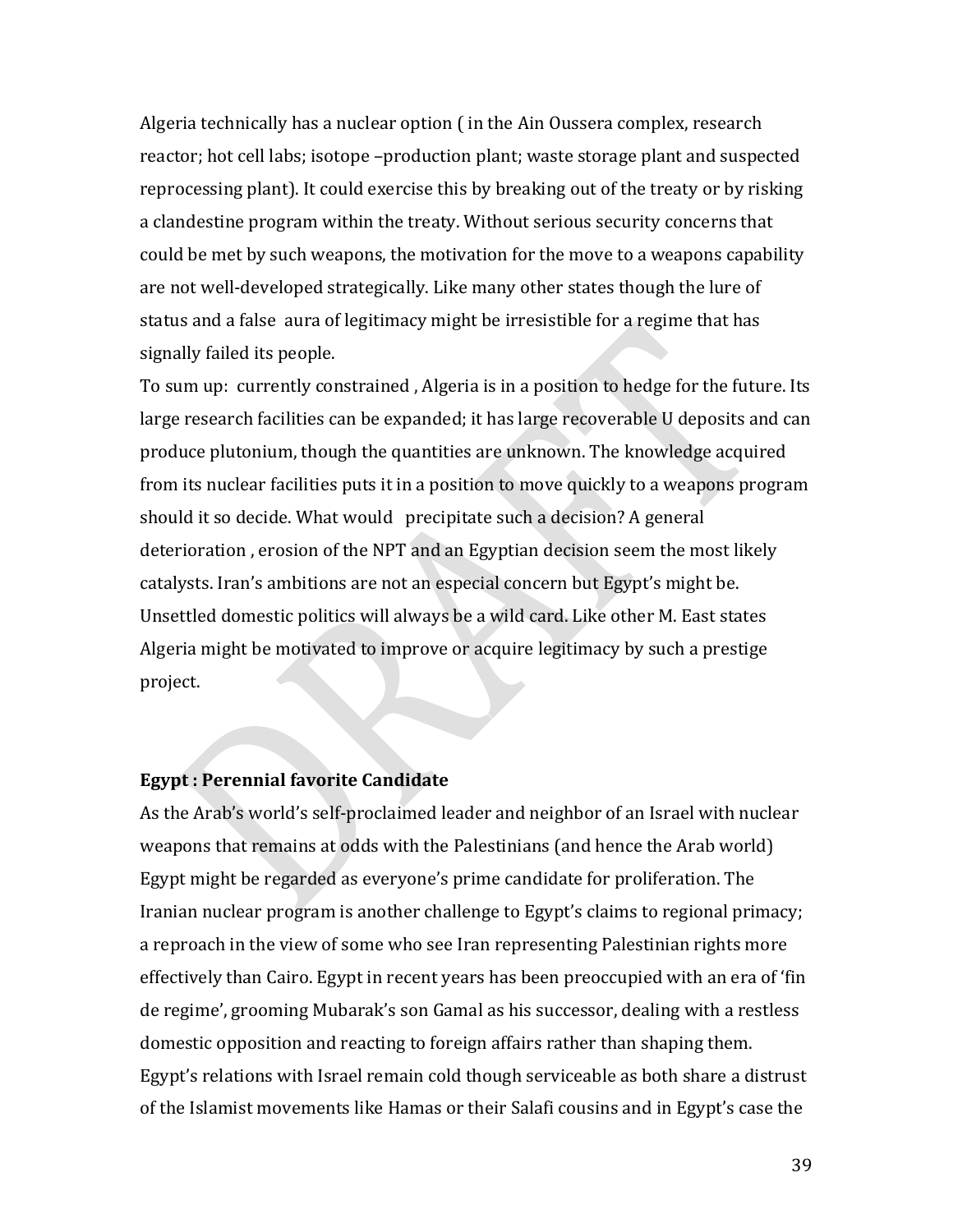Muslim Brotherhood, which it tolerates but controls rigorously. Cairo still depends on the US for economic assistance( \$1.5 bn/year) but has shown a willingness to defy Washington when it comes to cracking down on its domestic opposition. Or liberalizing politically.

Egypt has long shown an interest in nuclear energy but its ambitions have been limited by economic constraints . There were rumors of efforts to acquire nuclear weapons "off the shelf" in the 1960's but these did not materialize. In 1968 Egypt signed the NPT. Annually since 1974 Egypt has tabled a resolution in the UN for a nuclear free zone in the Middle East,(NFZ) a goal it has sought more intensively in the five yearly NPT review conferences .Since 1990 Egypt has tied its own ratification of conventions on non‐use/possession of Chemical and Biological weapons to the creation of nuclear free zone , in its initiative for a zone free of weapons of mass destruction in the Middle East(WMDFZ). Egypt has used Iran's nuclear ambitions and programs to once again focus on the existing nuclear weapon state , ie. Israel.

In promoting a nuclear free zone in the region as a way of inhibiting Iran's program, Egypt is calling for Israel's nuclear disarmament prior to ‐‐and divorced from ‐‐any progress to the elimination of the political differences in the region which have given rise to these programs. Such an approach tends to provide cover for the Iranian program in international conferences like the NPT review conferences, without convincing Israel of Egypt's bona fides. This campaign along with Egypt's refusal to sign the Additional Protocol leaves Egypt's intentions unclear. Egypt also refuses to accept any new obligations (such as renouncing sensitive technologies) or restricting their trade by making them conditional on acceptance of the Additional Protocol (like Turkey) suggests a hedging strategy for the future.

Egypt's failure to report certain activities to the IAEA , as required by its safeguards agreement, came to light in 2005. Apparently Egypt produced "several kilograms of uranium metal and uranium tetrafluoride—a precursor to uranium hexafluoride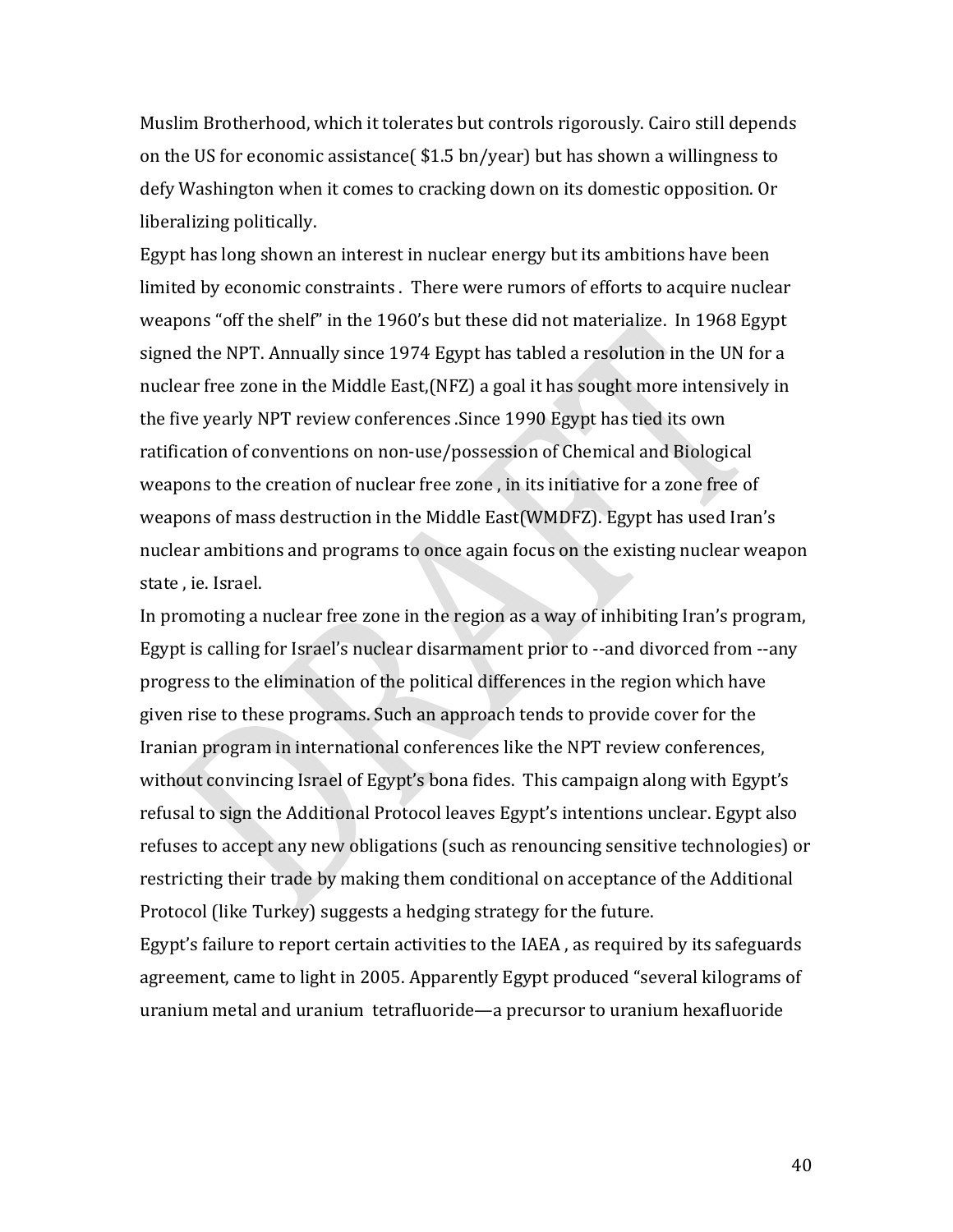gas". 63 (This and other anomalies could suggest an undeclared military program or genuine oversights ; Egypt's cooperation with the investigation was generally praised and the episode largely overtaken.

Egypt's nuclear program is one of the largest in the region after that of Israel and Iran. Longstanding the program, which has been able to produce significant amounts of fuel, has never grown, but this is about to change given current plans. At present Egypt has a well‐established administrative apparatus and several nuclear facilities. These are dispersed in several locations, and include two research reactors and exploratory uranium‐mining operations. But this does *not* include sensitive areas of the fuel cycle such as a uranium enrichment capacity or plutonium, extraction facility. The research reactors are under IAEA safeguards .One came into operation in 1961 and is still used though less than fully, and the second was inaugurated in 1998. Egypt now fabricates the fuel for this reactor ( a pool type light water ) in its indigenous fuel fabrication plant in Inshas.

Several universities have departments dedicated to teaching nuclear physics and engineering . Egypt cooperates with several countries in the nuclear field, Argentina Canada, Germany, India , Italy, Russia ,and the US.

Egypt has legitimate energy security concerns (growing population and diminishing indigenous sources) and in 2006 Gamal Mubarak announced plans to restart its nuclear energy program. Since then Egypt has drafted a new nuclear law and submitted it to the IAEA for review. (Egypt expects to have tenders completed and its first power plant coming online in 2017‐20).

Egypt sees itself as the natural host for a regional fuel cycle facility for the Arab states. (The GCC have mooted the possibility of such a regional facility, without reference to a location). This could be done building on Egypt's expertise in fuel fabrication. 64

 $63$  For references see IISS Dossier Ch. 1 P.24. For a good overall discussion of Egypt's programs and choices see Einhorn in The Nuclear Tipping Point ch.4).

<sup>64</sup> IISS Dossier , p,27).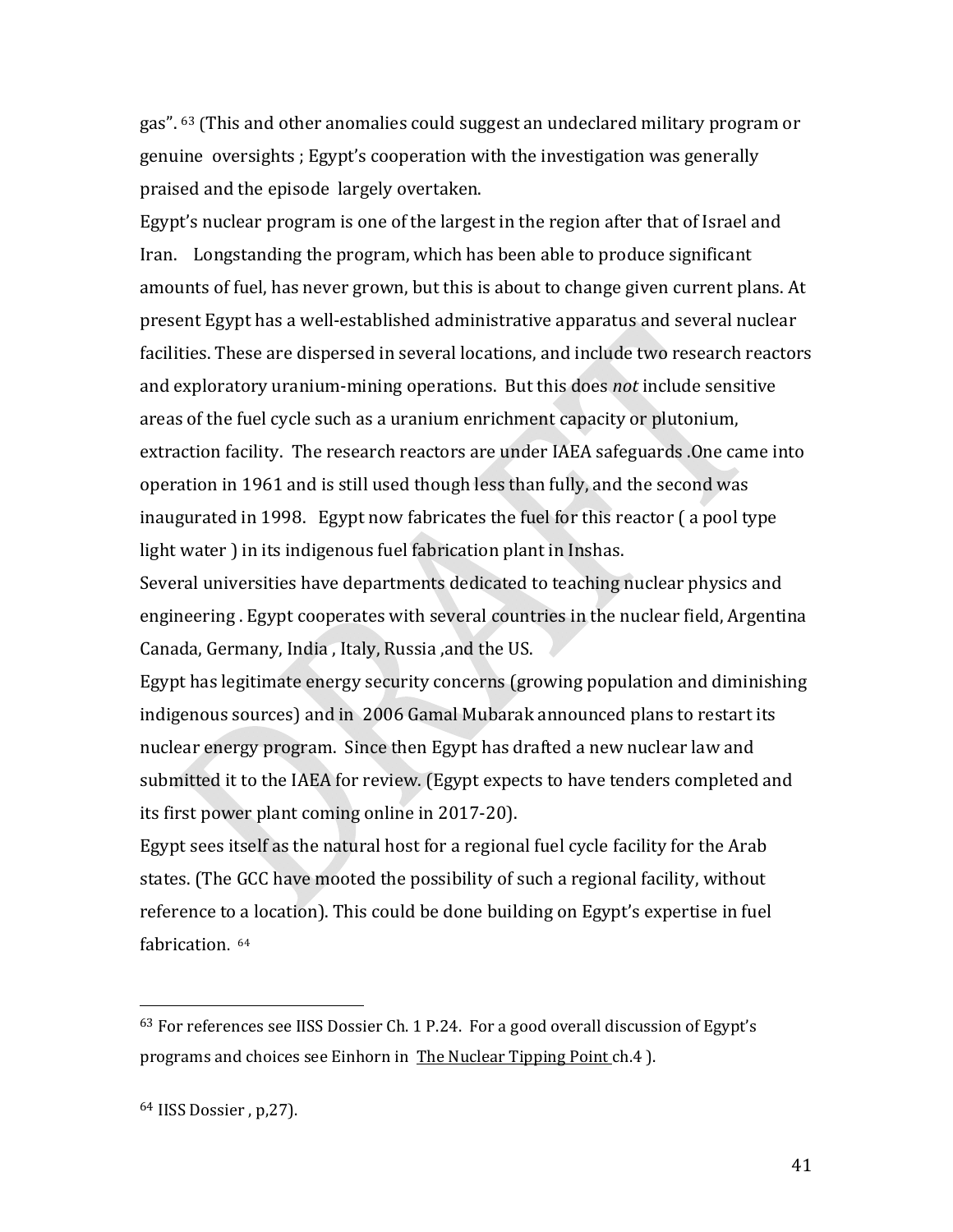But Egypt's revived interest in nuclear energy cannot be divorced from Iran's program. Egypt's regional leadership pretensions (which have not been in evidence ‐‐‐or acknowledged as in the past‐‐ in recent years) are challenged by Iran and Egypt's claims to pre‐eminence require a demonstrative response. Active diplomacy against Israel cannot substitute for an Egypt that is in the forefront of this technology. Iran's threat for Egypt is not the use of nuclear weapons but the erosion of Egypt's importance in the Arab world. A revived nuclear program will be a response to that . It could also serve as a hedging strategy for a nuclear option. Domestic calls, principally from the Muslim Brotherhood, for the development of such an option, are not simply a lunatic fringe phenomenon. Hints from the Egyptian leadership have not denied such intent. 65

Egypt's unwillingness to accept a position of inferiority vis a vis Israel and Iran is one driver of a nuclear option. Clearly an Iran that crosses the threshold, is in any way "rewarded' by nuclear weapons states, or which exploits its new capability (declared or undeclared) will act as catalysts that will solidify support for this option. Another catalyst would be Israeli reactions. Already Egypt and others have announced that an open statement by Israel that it had nuclear weapons would occasion their withdrawal from the NPT.66 (Other factors bearing on an Egyptian decision are domestic : a succession struggle in which a more' nationalist' leadership emerged ; a government influenced by Islamists even of the Muslim Brotherhood variety; domestic failures requiring diversion, and substitution of energies. A critical constraint on such a move is the relationship with the US, which should not be allowed to deteriorate. A simple decision by Cairo to build up it nuclear program for

 $\overline{\phantom{a}}$ 

(http://gsn.nti.org/siteservices/print\_friendly.php?ID=NW\_20200610\_8351 June10, 2010

<sup>65</sup> ( See inter alia the citations in IISS Dossier, p.29 and "Egyptian Foreign Minister Ahmad Abu Al‐Gheit warns that Nuclear Iran would force the Arabs to Join the Nuclear Race" interview on Egyptian Channel 1,April 11, in *MEMRI* April 30, 2010.)

<sup>66</sup> Dossier p.32) See also "Egypt plays key non‐proliferation role but keeps nuclear options open" Nuclear Threat Initiative"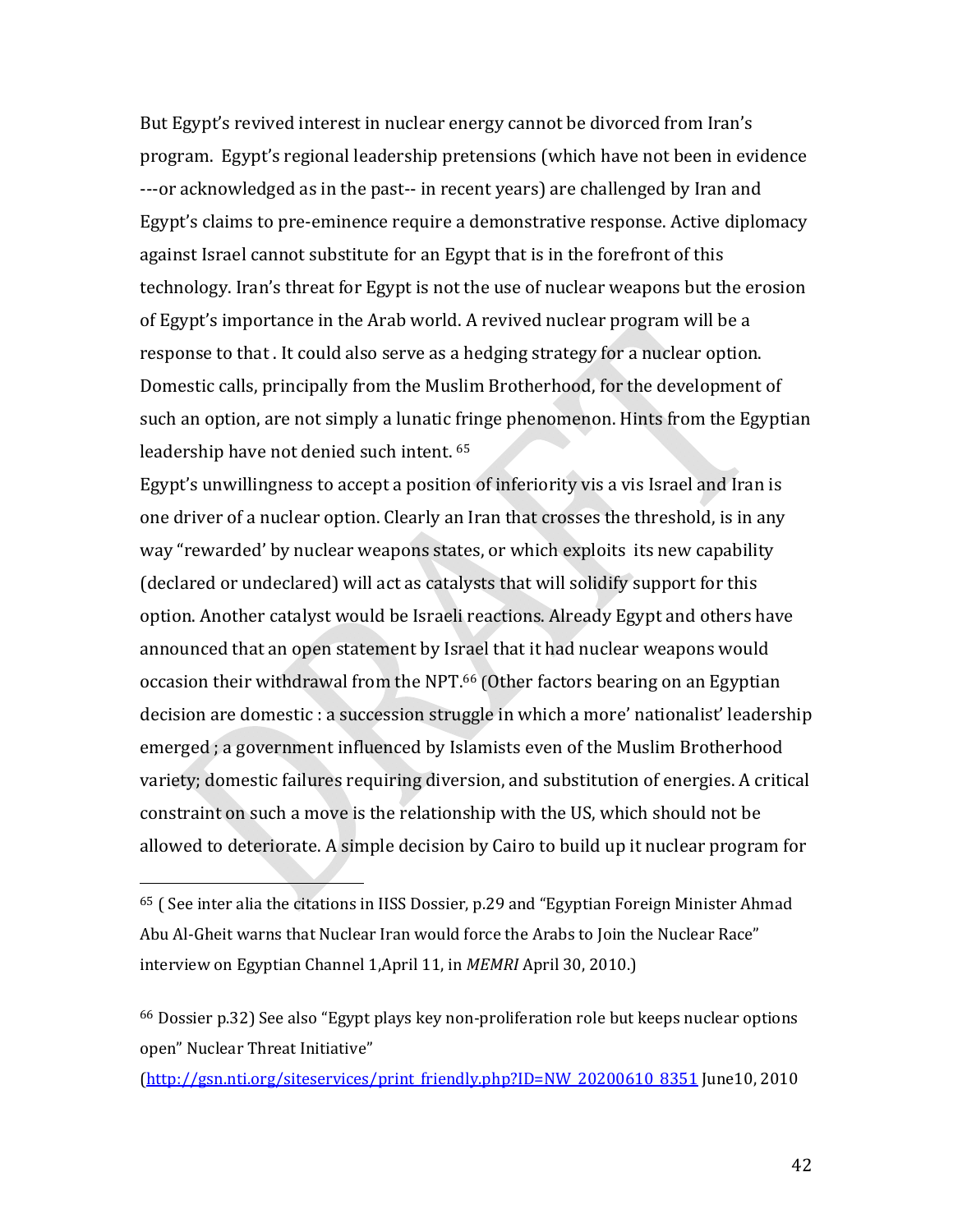power generation, will provide it with the means of going towards a weapons option sometime in the future. But as of to now it cannot convert its facilities very quickly.

### **Saudi Arabia: Motives without Capacity?**

Saudi Arabia is in the frontline of regional proliferation, practically next door to Iran. Even worse the kingdom has found itself in competition with, and threatened by, the Islamic Republic for the past three decades. Quite apart from the rivalry stemming from Iran's Islamic leadership pretensions, which pit a Shi'ii Persian state against a Sunni (Wahhabi) Arab state ‐‐‐Custodian of the Holy Places‐‐that considers Shi'ism quasi –heretical, there are the differences of national interest. Iran is strongly anti‐US (West), while Saudi Arabia relies for its ultimate security on the US/West. Rivalry between Iran and Saudi Arabia has fluctuated in the past three decades but distrust has been a constant, particularly aggravated since 2005 by Iran's nuclear ambitions and Ahmadinejad's policies. Saudi Arabia's security problems are compounded by the diminished standing of the US in the region and the reduced confidence of US allies in its judgment and more generally its embrace. In addition the "special relationship" between Washington and the Saudis had been irreparably damaged by 9/11. 67

The upshot has been that Saudi Arabia has been looking to diversify its security relationships and developing some sort of strategic partnership with China. There is no guarantee that even if successful this will be able to replace the military balancing role which the US has played over the years.

Saudi Arabia then is a state with a strong security motive to acquire nuclear weapons to balance Iran for it cannot rely on its frayed relationship with its traditional security guarantor 'to get it right.' At the same time while possessing the money to fund an ambitious nuclear program, it must start from scratch if it wishes to develop an indigenous capability, in terms of manpower and infrastructure.

<sup>67</sup> For a good discussion see David Ottoway, The King's Messenger ,NY:Walker, 2008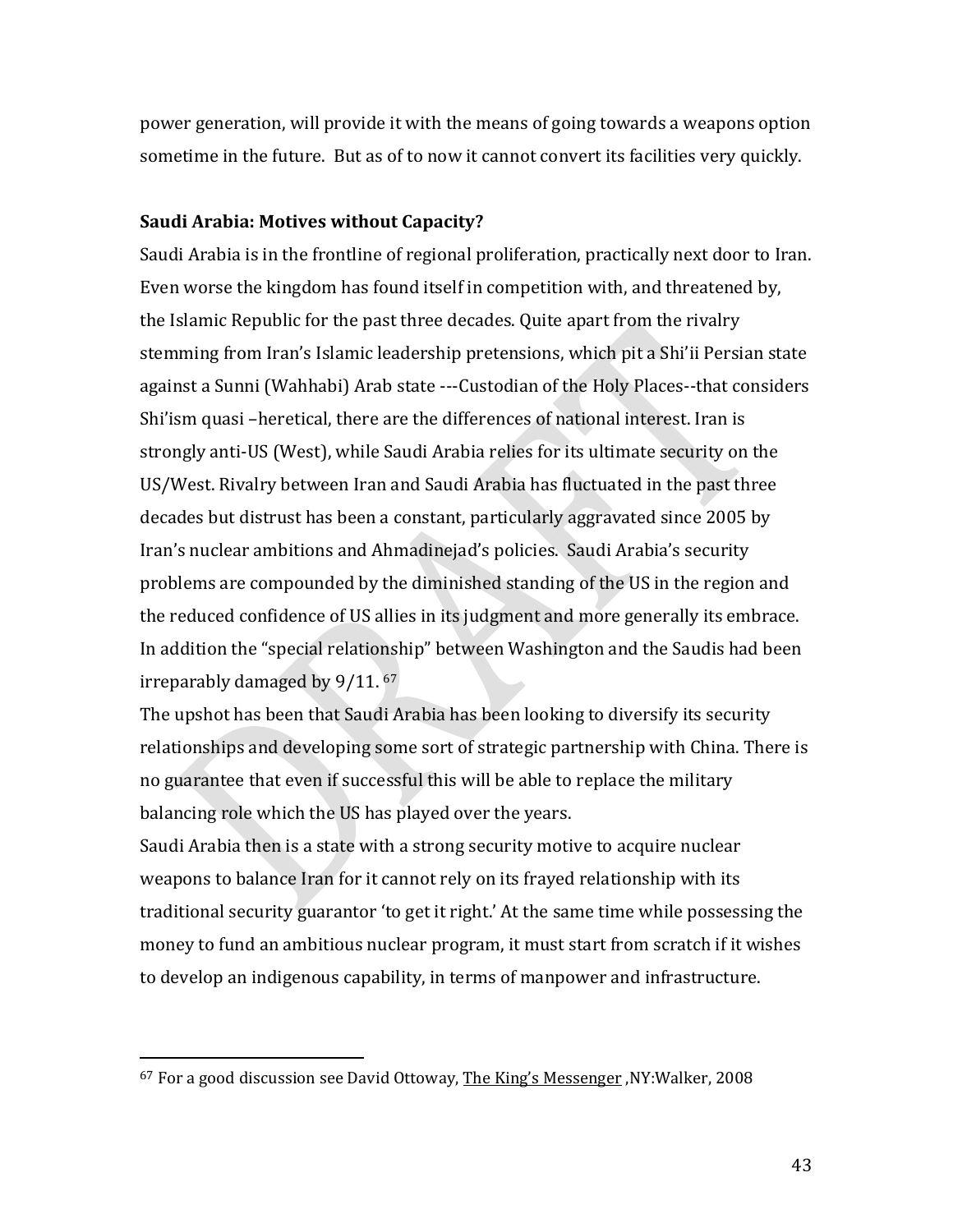Saudi Arabia has no nuclear reactors of any kind, though it has considered one for desalination. Nor has it any known uranium conversion, enrichment or fuel fabrication capabilities, nor any reprocessing capability. The country has conducted research into uranium prospecting , mining and milling . It also sits on significant phosphate deposits, which––in theory–– could be used for the extraction of uranium. Saudi Arabia does not yet have a serious safeguards agreement in place, which will have to be amended if it decides to expand its program.<sup>68</sup> Given these circumstances Saudi nuclear options are usually considered in terms of its relations with friendly Pakistan. It is known that there has long been security relationship between the two states. Pakistani soldiers have been deployed to the Kingdom in the past when needed, and offered again in 1990/1. It is believed that the kingdom helped finance Pakistan's nuclear program as part of this on‐going security relationship. Saudi oil is also said to constitute payment for security guarantees. Saudi Arabia appears to trust Pakistan and probably could be more confident in its support than that of the US. It is thus often speculated that in extremis the Saudi would ask Pakistan to station nuclear forces in the Kingdom as deterrence against an Iranian threat. (It should be noted that this would imply a willingness on the part of Pakistan to antagonize a nuclear Iran, giving Pakistan the headache of *two* nuclear neighbors). A related line of reasoning is that the Saudis might try and purchase Pakistani nuclear warheads for their upgraded CSS‐2.69

 $\overline{\phantom{a}}$  and  $\overline{\phantom{a}}$  and  $\overline{\phantom{a}}$ 

<sup>68</sup> For information see IISS Dossier, pp40‐42; and Thomas Lippman Ch7 in Einhorn et al Tipping Point) see also Mark Hibbs " Saudi Arabia's Nuclear Ambitions" Q &A, July 20, 2010 (http://carnegieendowment.org/publications.index.cfm? fa=view&id=41243)see also Andrew England "US allies join the quest for atomic power" *The Financial Times* July 8, 2010, p.4

<sup>&</sup>lt;sup>69</sup> (For discussions see Corera, Shopping for Bombs 12-13;254; Lippman; Kate Amin, "Will Saudi Arabia Acquire Nuclear Weapons? Issue Brief, NTI, http://www.nti.org/e\_research/e3-40a.html (accessed 3/5/2010). And IISS Nuclear Programmes Dossier pp42‐44.)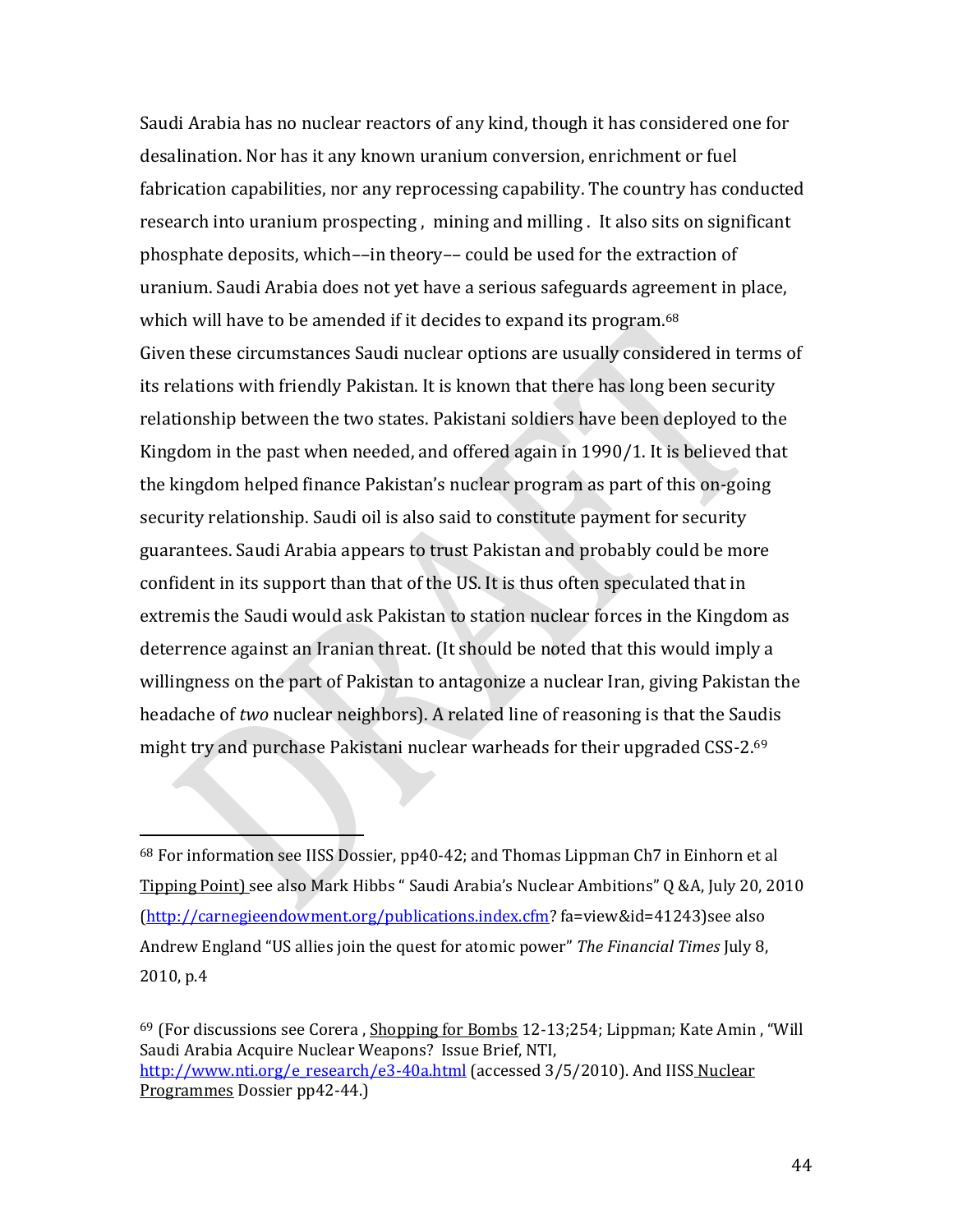While the Saudi –Pakistani relationship is good and has extended to security and is balanced on the face of it by Saudi money and Pakistani manpower/know‐how, it is still a long shot to assume that Pakistan will assist Saudi proliferation. As with Pakistan,the principal *political* constraint on Saudi Arabia is still its relationship with the US, which would come under even more severe strain, if the Kingdom moved in this direction. This is especially true if it were discovered in the period before Iran emerged a nuclear weapons‐capable. The efforts and success of US policy on non‐proliferation in general and toward Iran in particular will surely figure in the Saudi decision‐calculus. The reverse of this is that continued deterioration in relations with the US could see movement in this direction made more likely. (Congress,, Chain Reaction, 2008) The same goes for Saudi attempts to get Chinese nuclear assistance. Like Pakistan it is not clear they would be willing to antagonize the US, by so doing. Also though closely linked to Pakistan, China has shown a reluctance so far to take sides in the Gulf, where it has energy interests on both shores. Whether it will get over this instinctive mercantilism which translates into a neutrality regarding regional disputes, is uncertain.

### **Syria: 'Outed' Frontline state, with few resources**

Syria's front line is with Israel so it is not concerned by, and may even welcome, Iran's nuclear ambitions. A founding‐member of a rejectionist front where Israel is concerned, Syria has also long sought the goal of "strategic parity" with Israel , which has consistently eluded it. Deprived of access to free conventional weapons, and orphaned diplomatically by the end of the Cold War, Syria's military options have narrowed to support for 'resistance' forces (called terrorists by some) and oblique references to WMD notably Biological and Chemical weapons. Syria's emphasis on missiles since 1982(noted earlier) and a refusal to become party to Conventions banning BW and CW, are what remains of a deterrent capability.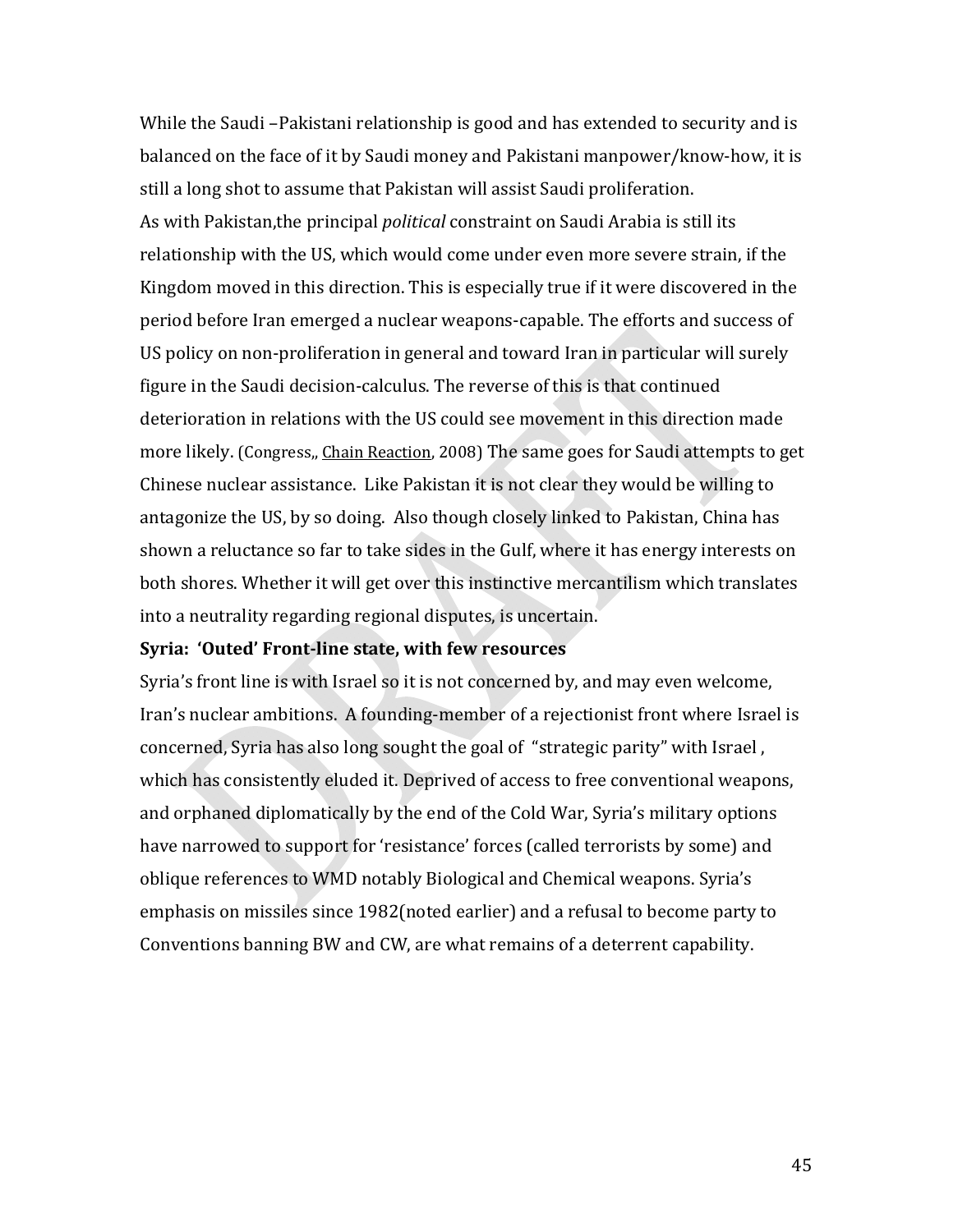Syria therefore has every motive to acquire a nuclear "equalizer" to Israel that would enhance its bargaining power, serve as a deterrent to Israeli pressure and inhibit Israel's use of superior conventional forces. 70

Syria has an established relationship with North Korea which has supplied it with missiles for the past two decades. Syria's nuclear ambitions as well as capabilities until recently were quite constrained . Syria signed and ratified the NPT in 1968, and concluded a full‐safeguards agreement with the IAEA in 1992 when it started work on a miniature reactor. 71

After many false starts, which were caused by financial considerations or political hesitation on the part of suppliers (Argentina, India and Russia among others), China began construction of a miniature neutron source reactor(MNSR), located at Der‐Al‐Hadjar near Damascus. This reactor, which went critical in 1996, is primarily used for teaching and, producing no fissile material has no proliferation potential. To date like many others Syria's interest in nuclear power for energy purposes has not led to concrete projects. Despite this there have long been undocumented suspicions that Syria sought to develop its WMD capabilities but these largely focused on BW and CW . There were also suspicions of Syrian contacts with the A.Q.Khan network; not least because of Iran's contacts and the closeness of Iran‐Syrian defense ties. 72

In September 2007 Israeli aircraft bombed and destroyed a facility at Al‐Khibar on the Euphrates. The site appears to have been a half completed gas‐cooled , graphite –moderated reactor capable of producing plutonium for nuclear weapons. The

<sup>71</sup> This remains Syria's only safeguarded facility . See IISS Dossier "Nuclear Programmes in the Middle East,' on which the data here is based

<sup>72</sup> Corera, Shopping for Bombs p.235; IISS Dossier, pp80‐81.

 $\overline{\phantom{a}}$  and  $\overline{\phantom{a}}$  and  $\overline{\phantom{a}}$ 

 $70$  For background see Murhaf Jouejati "Syrian motives for its WMD Programs and What to do about them" *The Middle East Journal* vol.59 no.1 (Winter 2005) pp.52‐61; and Ellen Laipson "Syria" Ch.5 in Einhorn et al in The Tipping Point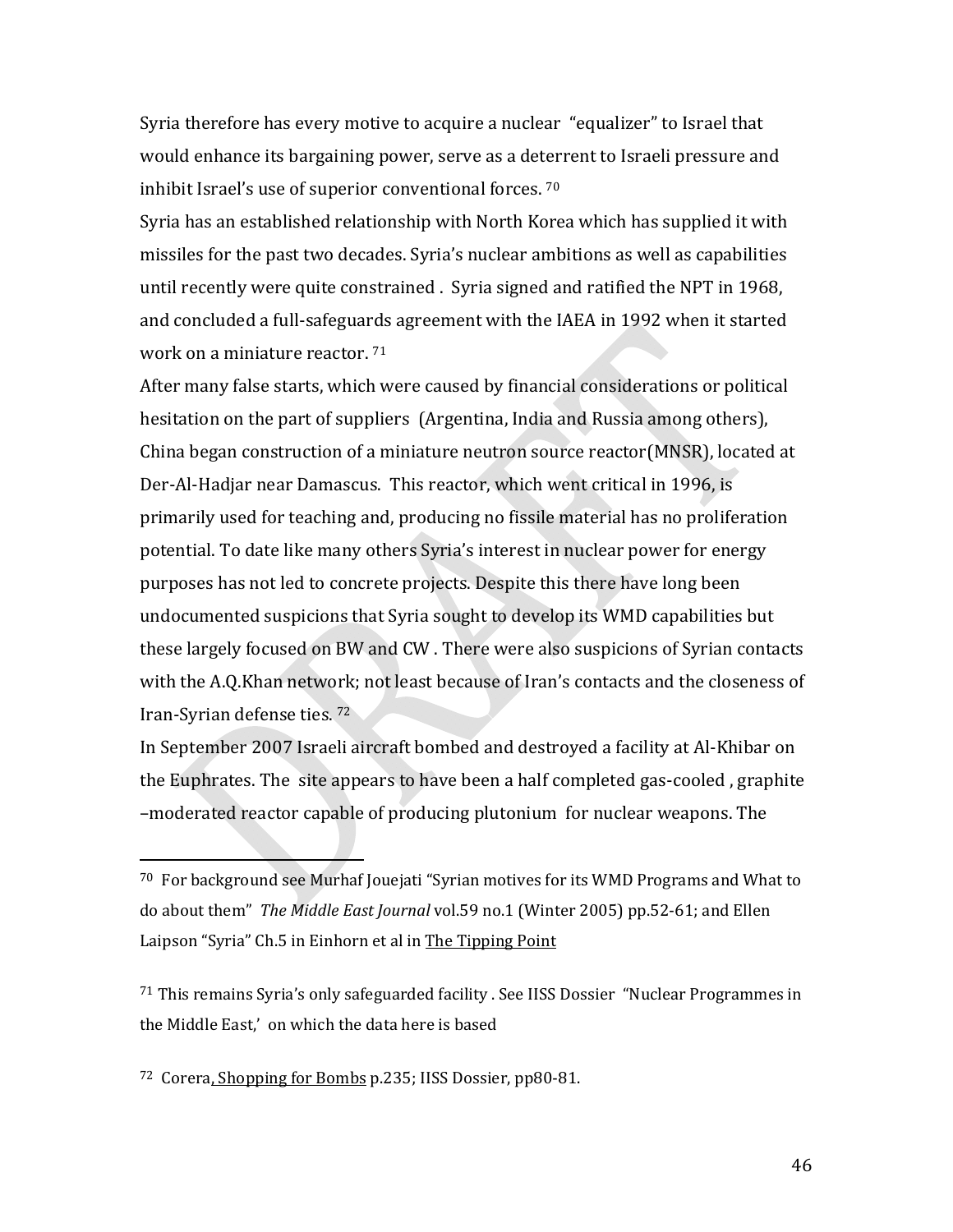reactor, which was not configured to produce electricity, was not suitable for research had not yet been fueled and was not operational . It resembled the North Korean 5MWe reactor at Yongbyon and there was evidence that North Koreans, who had decade‐long ties with Syria in the nuclear domain, had assisted in its construction. Reportedly North Korea had also provided 45 tons of "yellowcake" uranium and Iran had provided funding for construction of the facility.73 The embarrassed silence with which Syria responded to the Israeli attack and the subsequent revelations by the US (in 2008) as well as the muted response of the Arab world, suggests a certain reluctance to attract further attention to Syria's program or the episode itself. Syria has refused cooperation with the IAEA to shed light on it., and no special inspection has yet been undertaken by the IAEA, to the chagrin of Israel and the US among others.74

Syria's refusal to accept the Additional Protocol, together with a continued rhetoric that asks 'why shouldn't an Arab country or Iran have nuclear weapons as long as Israel possesses such weapons' , suggests that Syria's quest for a nuclear option has

74 Andrew Tabler "How to React to a Reactor" *Foreign Affairs.com* April 19, 2010; and Martin Matishak "Syria urged to Cooperate with Investigation of Nuclear Activities " Global Security Newswire, http://gsn.nti.org/siteservices/printfriendly.php?ID=nw\_20100304-8660 (accessed 3/19/2010). Israel has also accused N. Korea of supplying Syria with WMD: Global Security Newswire, http://gsn.nti.org/siteservices/print\_friendly.php?ID+nw-20100512 1609 (accessed 5/19/10)

<sup>73</sup> (See Background Briefing with Senior US Officials on Syria's Covert Nuclear Reactor and North Korea's Involvement , April 24, 2008; Japanese sources *Mainachi* Japan February 28,2010;Albright, Peddling Peril, pp2‐5,167‐168. See also US Congressional Research Service report: "Iran: US Concerns and Policy Responses" October 2008. For overview of program see Syria Profile NTI,

http://www.nti.org/e\_research/profiles/Syria/Nuclear/ facilities.html (accessed 2/23/2010)